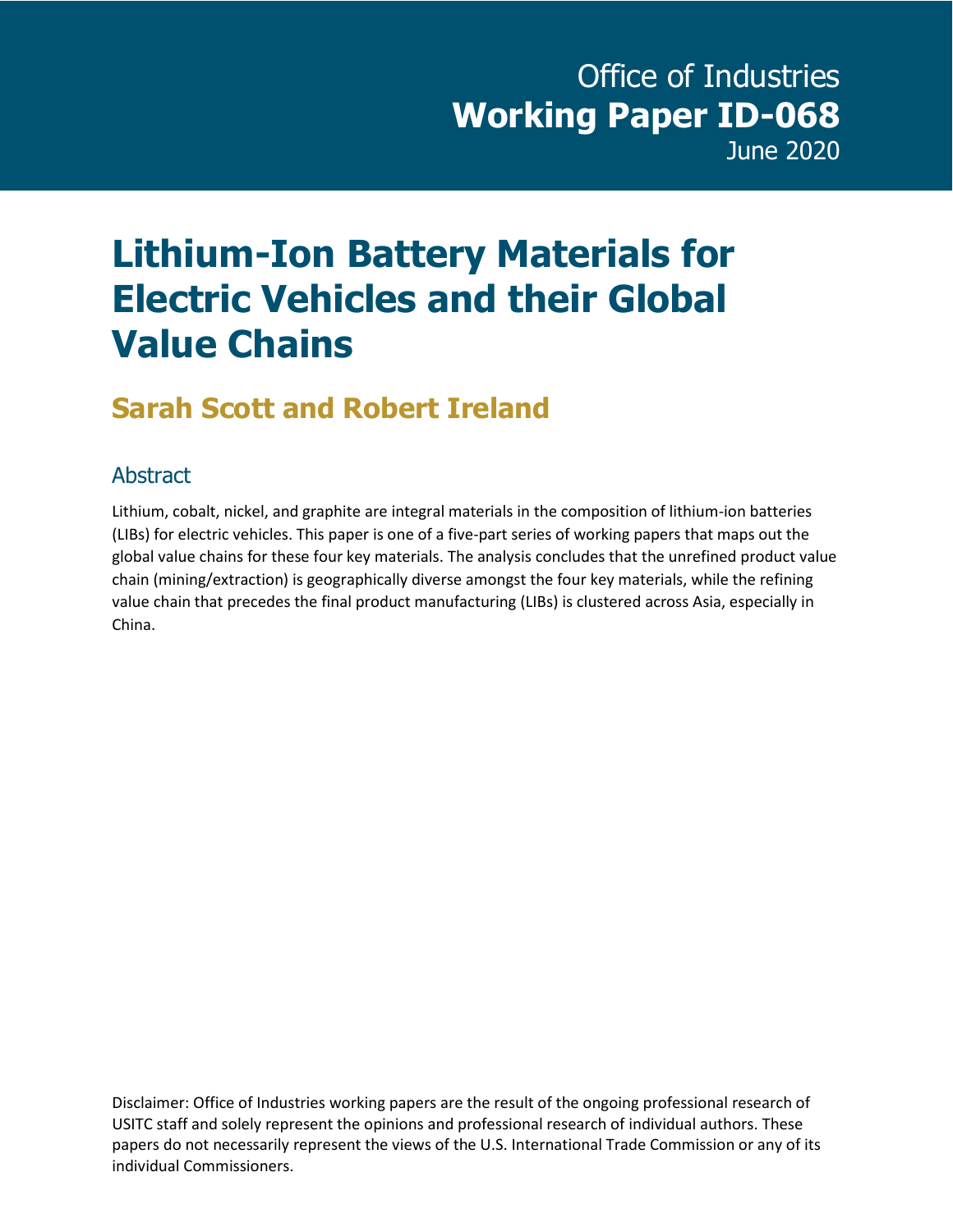## U.S. International Trade Commission

# **Lithium-Ion Battery Materials for Electric Vehicles and their Global Value Chains**

#### **Sarah Scott and Robert Ireland**

#### Office of Industries

The authors are staff with the Office of Industries of the U.S. International Trade Commission (USITC). Office of Industries working papers are the result of the ongoing professional research of USITC staff. Working papers are circulated to promote the active exchange of ideas between USITC staff and recognized experts outside the USITC, and to promote professional development of office staff by encouraging outside professional critique of staff research.

Please direct all correspondence to Sarah Scott or Robert Ireland, Office of Industries, U.S. International Trade Commission, 500 E Street, SW, Washington, DC 20436, telephone: (202) 205-3355, (202) 708-4101, email: [Sarah.Scott@usitc.gov](mailto:Sarah.Scott@usitc.gov) or [Robert.Ireland@usitc.gov.](mailto:Robert.Ireland@usitc.gov)

The authors would like to thank Pedro Cardenas, Robert Carr, John Fry, David Guberman, Tamar Khachaturian, Gregory LaRocca, Daniel Matthews, and Karl Tsuji for their helpful comments and suggestions. The authors would also like to thank Trina Chambers for administrative support.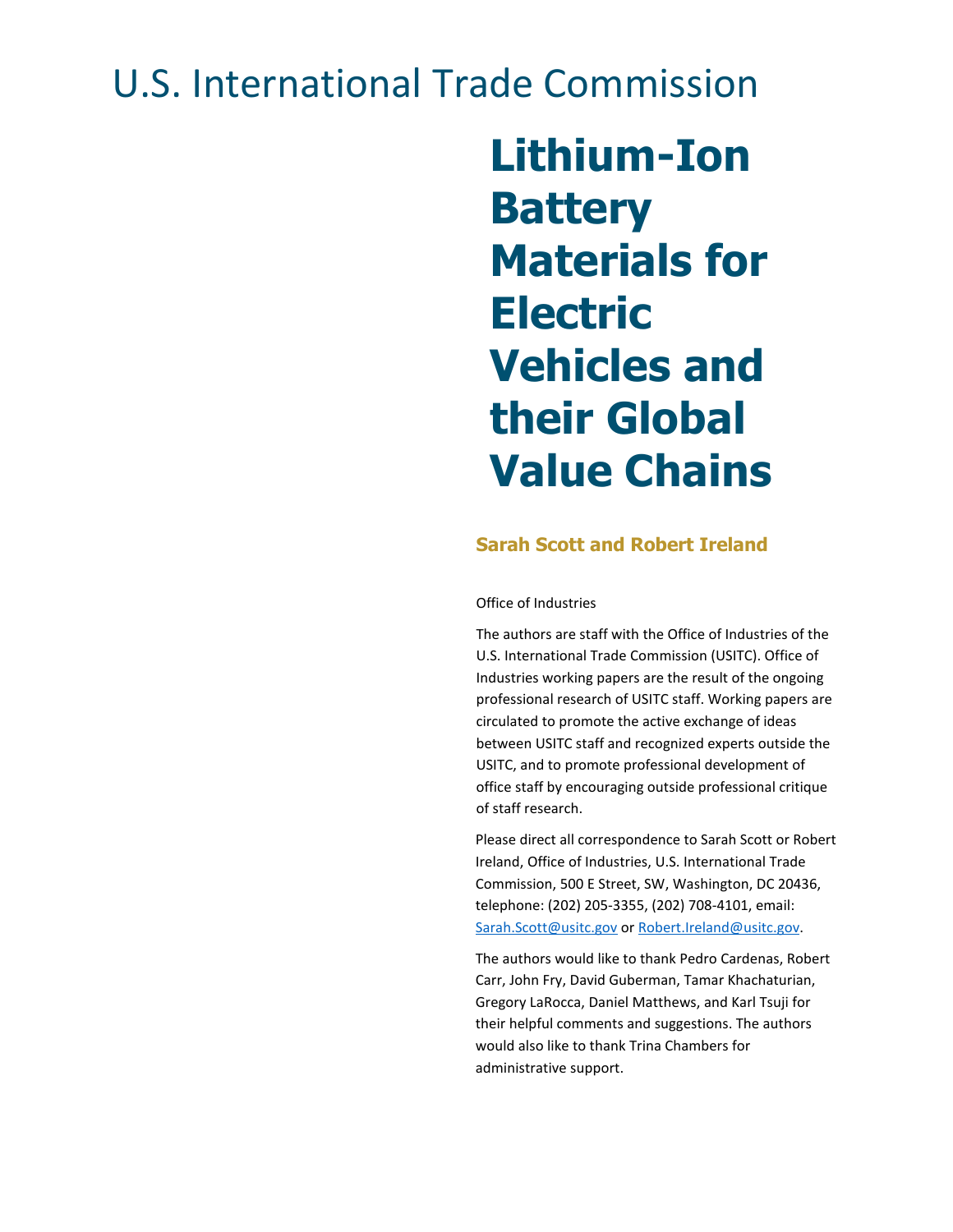U.S. International Trade Commission

# **Lithium-Ion Battery Materials for Electric Vehicles and their Global Value Chains**

June 2020 No. ID-20-068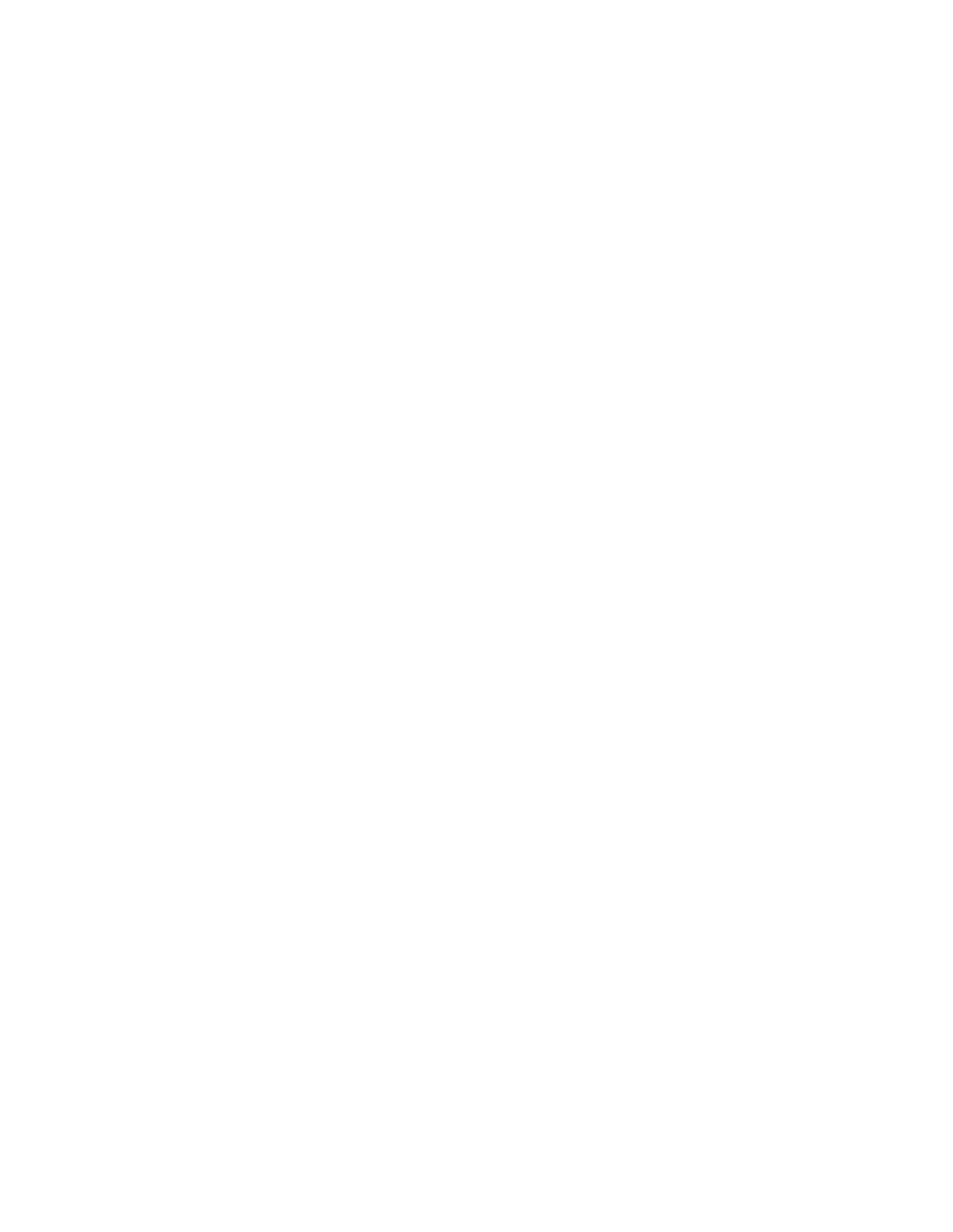### **Introduction**

Lithium-ion batteries (LIBs) are a type of rechargeable battery and have a relatively short history.<sup>[1](#page-4-0)</sup> The technology was developed by a U.S. company, Exxon, in the 1970s and was introduced commercially in 1991 by a Japanese company, Sony (Blomgren 2016). Due to their effectiveness and efficiency in storing and transmitting electricity, as well as consistent technological advancement, LIBs are used in many modern applications, including smartphones, laptops, and electric vehicles (EVs).

LIBs have significant potential environmental benefits. To reduce transportation-related carbon dioxide (CO2) emissions and their contribution to climate change, for instance, some analysts recommend widespread adoption of LIB powered EVs. EV LIBs are manufactured by integrating several key materials, especially lithium, cobalt, nickel, and graphite. As these materials are globally dispersed, secure and long-term access is critically important to the manufacture of EV LIBs and for expanding the EV market. Accordingly, these four materials' complex and differentiated global value chains (GVCs) have garnered extensive interest.

This paper is one of a five-part series of working papers that map out the GVCs for lithium, cobalt, nickel, and graphite that are used in LIBs for EVs. The intent of the working paper series is to better understand the value that is added from the materials' mining/extraction and refining/processing in preparation for EV LIB assembly. This paper provides a holistic GVC analysis of all four materials; the other four working papers provide in-depth and separate studies on each of the individual four materials.<sup>[2](#page-4-1)</sup>

The paper begins by summarizing basic GVC concepts. The second section discusses factors impacting demand for EVs and their LIBs. The third section summarizes LIB technologies, including configurations related to the four key LIB materials. The fourth section discusses the international trade flows of the four key materials. The fifth section offers some conclusions.<sup>[3](#page-4-2)</sup>

### **Section 1: Global Value Chains**

GVC analysis examines the value added, $4$  from conception to end use, to a good or service. The focal point of GVCs is recognition that intermediate goods are an important element in international commerce (Krugman 1979). Evidence emerged that the simple theory of comparative advantage is inadequate to explain the complexity of international trade. The physical separation of production processes across borders—*fragmentation*—is now commonplace (Arndt and Kierzkowski 2001). Porter (1985) expanded on this analysis by Krugman and others by presenting five core value chain activities, namely inbound logistics; operations; outbound logistics; marketing and sales; and services to the customer. Gereffi and Fernandez-Stark (2011) defined GVCs as "the full range of activities that firms and workers perform to bring a product from its conception to end use and beyond."

<span id="page-4-0"></span><sup>1</sup> For additional information on how lithium-ion batteries work, see USDOE 2017, "How Does a Lithium-Ion Battery Work?," [https://www.energy.gov/eere/articles/how-does-lithium-ion-battery-work.](https://www.energy.gov/eere/articles/how-does-lithium-ion-battery-work)<br><sup>2</sup> Published and forthcoming working papers by USITC staff (Guberman, LaRocca, Matthews, and Tsuji) in the

<span id="page-4-1"></span>Natural Resources and Energy Division of the Office of Industries, on the global value chain for four key materials (nickel, lithium, cobalt, and graphite, respectively) used in the production of lithium-ion batteries.

<span id="page-4-2"></span><sup>&</sup>lt;sup>3</sup> Several appendixes also are included that present supplemental information on the global EV market, government programs to support EV sales, and trade data measurements for the four materials.

<span id="page-4-3"></span> $4$  Samuelson and Nordhaus (2010, 675) have defined value added as "[t]he difference between the value of goods produced and the cost of materials and supplies used in producing them."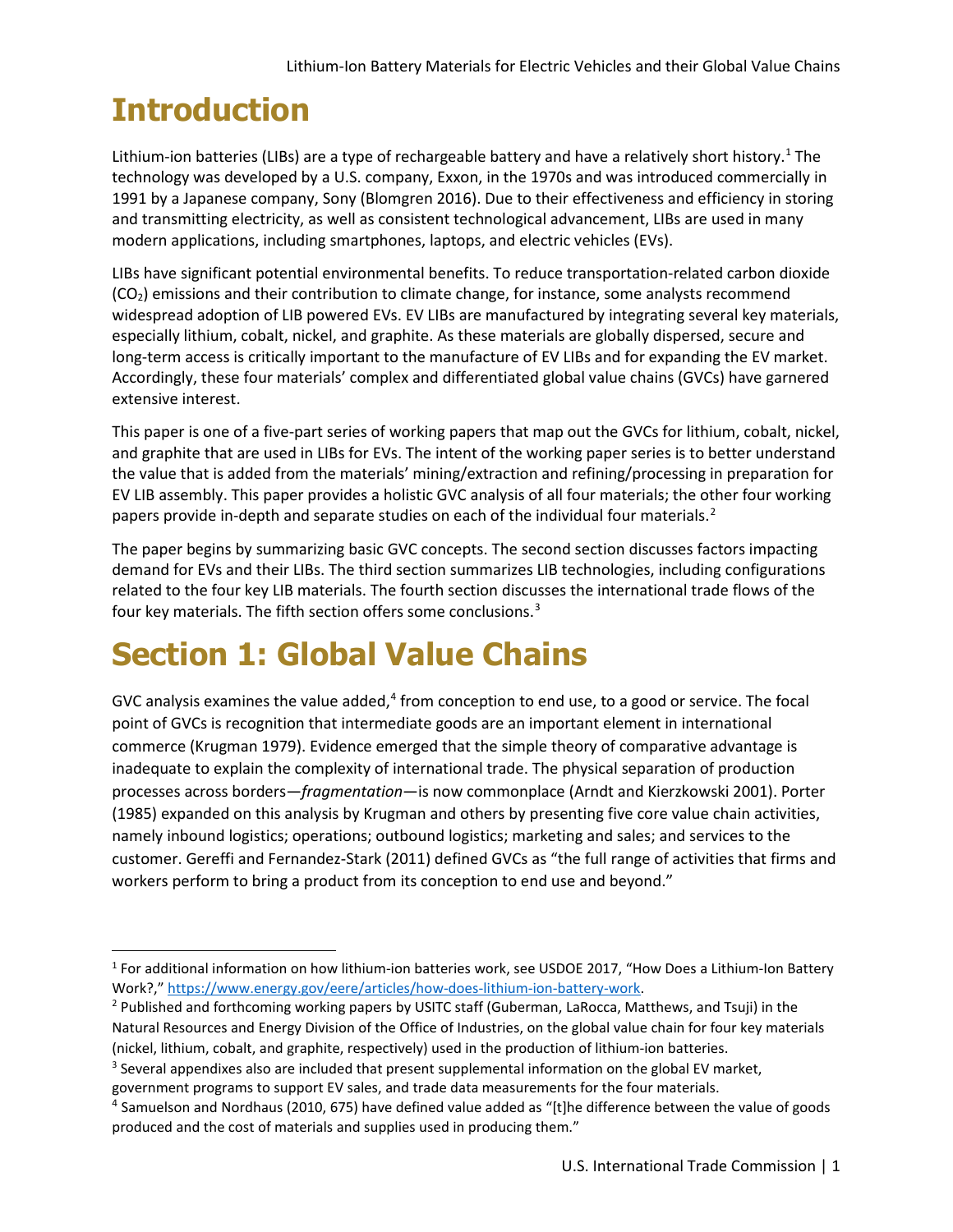### **LIB GVCs**

GVC analysis of LIBs is important for several reasons. LIBs incorporate multiple materials, unlike, for instance, lead-acid batteries that primarily incorporate lead. Moreover, raw LIB materials are substantially transformed and increase in value along the path to being installed into LIBs. The movement of LIB materials for eventual integration into LIBs requires the crossing of several country borders and thus can be fragmented.

Prior literature discussed manufacturing supply chains for LIBs across key economies (Sandor et al. 2017), some mapped the manufacturing that takes place within the United States (Lowe et al. 2010), and others analyzed the supply and use of some of the key materials, such as cobalt and lithium (Foss et al. 2016). This series of working papers adds to existing knowledge by reviewing the four key LIB materials' GVCs, especially mining/extraction and refining/processing, as well as measuring their value as they are traded across borders.

### **Section 2: EV and LIB Market Demand**

EVs are potential substitutes for the currently dominant internal combustion engine (ICE) powered motor vehicles. Since transportation is a significant source of  $CO<sub>2</sub>$  emissions, consumers can substitute EVs for ICE vehicles to reduce their contribution of these emissions and other pollutants. EVs are, however, generally more expensive for consumers than ICE vehicles, and demand is further restrained by the time it takes to charge an EV, a limited charging station infrastructure, and low oil prices.

### **Global Market Demand[5](#page-5-0)**

Demand for LIBs—and their four key materials—is derived directly from the demand for the EVs that they power.<sup>6</sup> The global fleet of EVs surpassed 5.1 million in 2018; over 2 million EVs were sold in 2018, up from 0.3 million in 2014 and a few thousand in 2010 (IEA 2019b; Hertzke et al. 2019). Although sales have thus grown in recent years, EVs represented less than 0.5 percent of the global passenger vehicle fleet in 2019 (Kah 2019).

China is the world's largest EV market with nearly 1.1 million EVs sold in 2018 (IEA 2019b). The United States and EU have experienced slower sales growth and had sales of 361 thousand and 320 thousand EVs respectively in 2018 (Figure 1).

<span id="page-5-0"></span><sup>5</sup> Additional information is provided in Appendix A, Global EV Market.

<span id="page-5-1"></span><sup>&</sup>lt;sup>6</sup> In addition to EVs, LIBs are used in many other electronic devices (such as cell phones and laptops) and storage systems (such as utilities and data centers). Although EVs are currently a small share of the LIB market, some sources project an increasing share of LIBs will be used in the transportation sector (Mann 2019).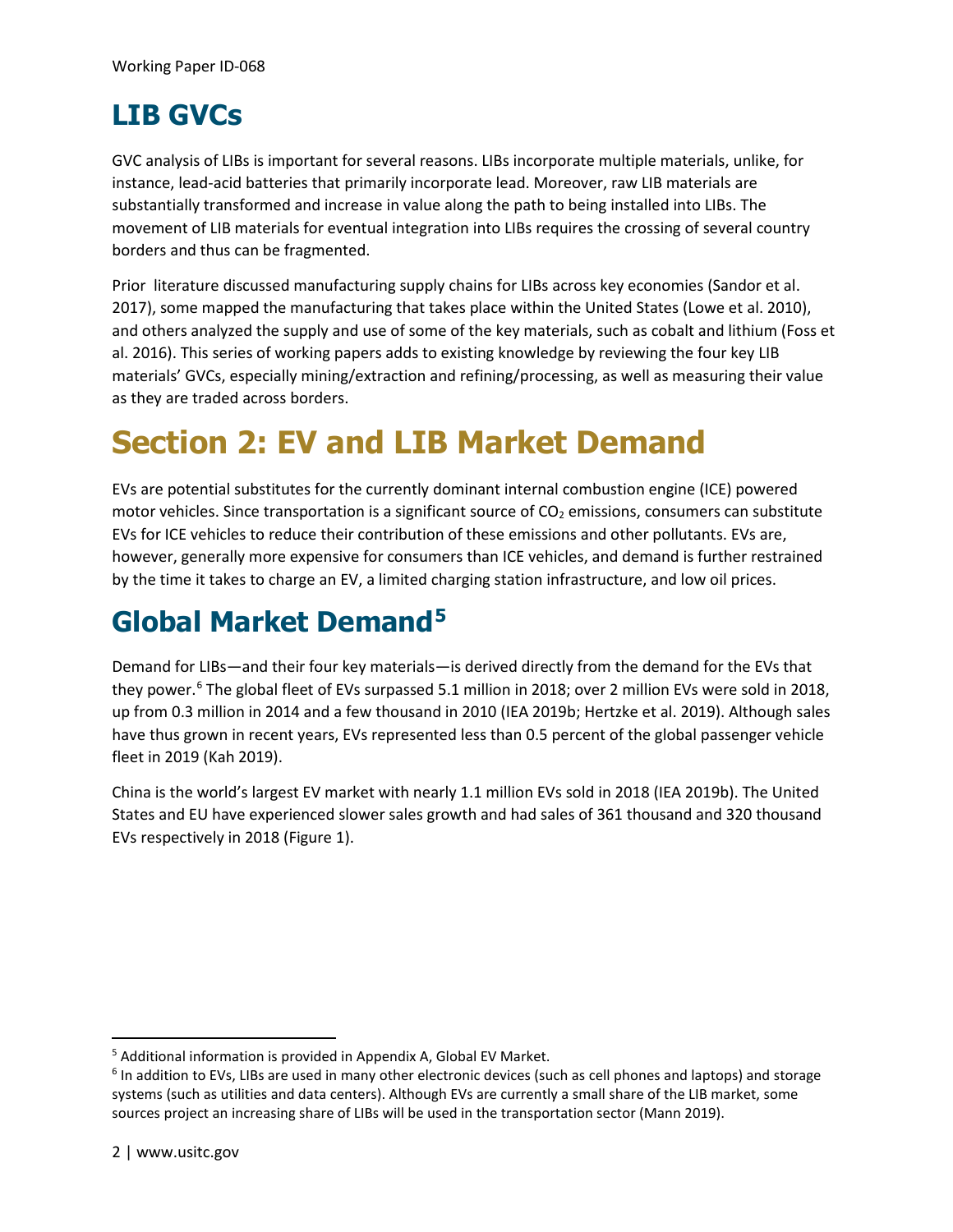#### Lithium-Ion Battery Materials for Electric Vehicles and their Global Value Chains



Sources: IEA 2019, "Global EV Outlook 2019."

#### **EV Cost**

Although EV prices have decreased in recent years, EVs are generally still more expensive than comparable ICE vehicles. Progress towards cost parity convergence largely reflects cost reductions by means of newer battery technologies as well as the application of government incentives. One source estimates that LIB prices have dropped from \$1,160 to \$176 per kilowatt-hour, an 85 percent drop, in the last two decades, making EVs more affordable (Figure 2).





Source: Goldie-Scot 2019, "A Behind the Scenes Take on Lithium-Ion Battery Prices."<br><sup>a</sup> The basic LIB unit is the "cell" that contains the electrodes, separator, and electrolyte. The battery pack is a collection of cells a BloombergNEF surveys produced LIB prices. The survey responses include a wide range of battery types, which are weighted based on volumes sold.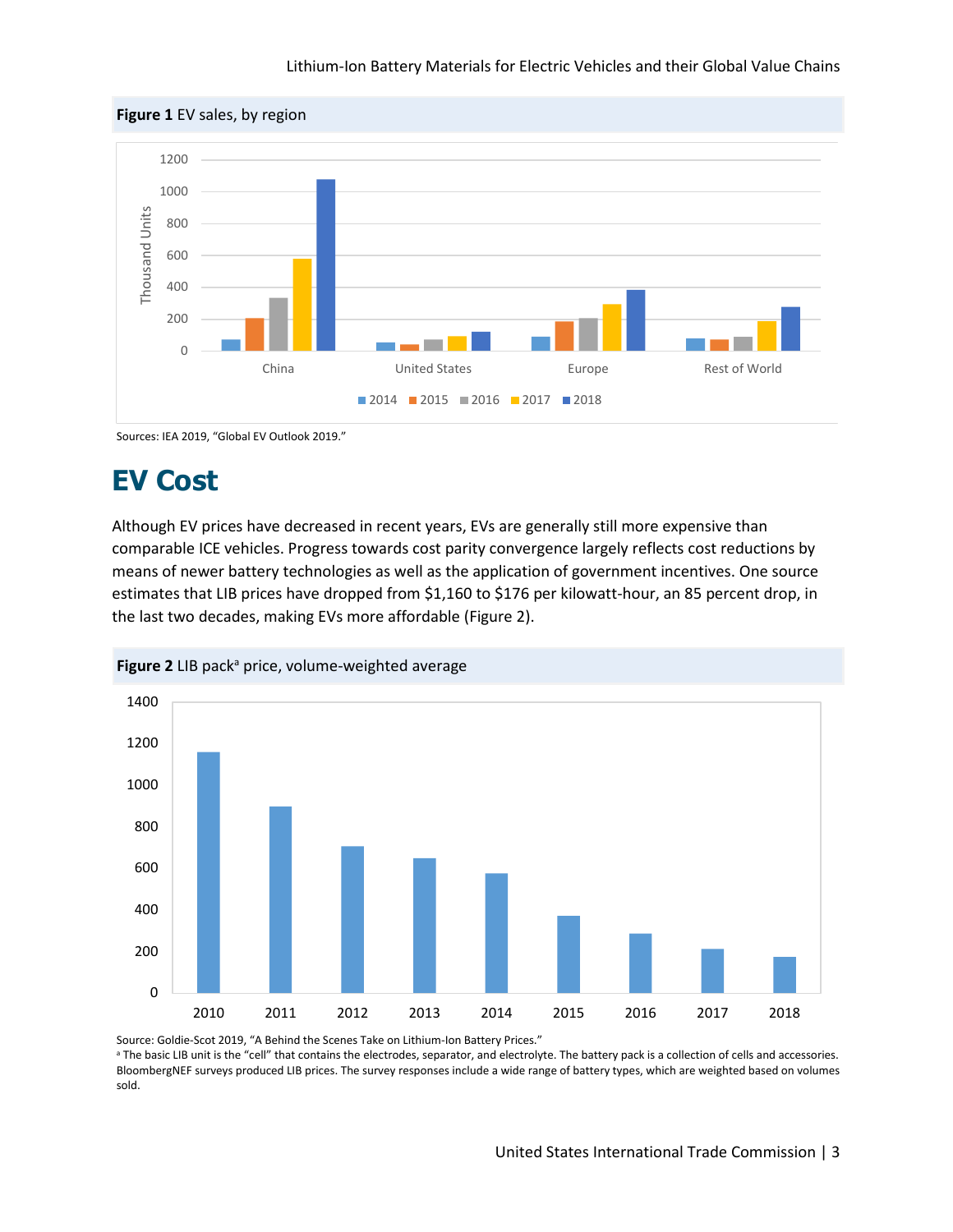#### Working Paper ID-068

LIB prices directly impact the total cost of EV ownership (IEA 2018) as the battery cell accounts for 25 percent of a typical EV's overall manufacturing costs (CTI Symposium, n.d.). In some models, such as the Tesla Model 3, the LIB constitutes as much as one-third of the EV's cost (Ma and Thomas 2019). According to Coffin and Horowitz (2018), the choice of LIB is the key differentiator between EV manufacturers. In addition, estimates show that most (70 percent) of the value added through the LIB value chain is accounted for by making the cells, compared to only 15 percent in assembly, and 10 percent in the electrical and mechanical components (Canis 2013).

The LIBs that power EVs use several different material formulations and technological advances in battery chemistry that are delivering substantial cost reductions (IEA 2019b). Depending on the chemistry, lithium-ion battery costs are sensitive to lithium, cobalt, nickel, and graphite prices; the availability of these key materials could put upward pressure on LIB prices (Hertzke et al. 2019). Although there may be short-term fluctuations, many industry observers speculate that battery prices will continue to decrease (BloombergNEF 2019). Certain industry experts further speculate that falling battery prices in most market segments (with wide variation between vehicle segments and geographies) will motivate price parity between ICE vehicles and EVs by the mid-2020s (IEA 2019b).

Growth in the number of battery producers led to overcapacity in recent years, which is another of the drivers for the decrease in LIB prices. However, a variety of firms—Tesla (U.S.), BYD (China), CATL (China), LG Chem (Korea), Samsung SDI (Korea), SK Innovation (Korea), and Panasonic (Japan)—are increasing their investment in battery production, implying confidence in increasing demand for LIBs. In addition, the EV segments in BMW, Daimler, and Volkswagen have shown interest in acquiring a secure supply of LIBs (IEA 2019b).

#### **Government Support Reduces Cost**

As one option for countering cost competitiveness obstacles, some national and local governments have implemented tax credits to reduce EV purchase prices and make them more competitive with comparable ICE vehicles (IEA 2019b).<sup>7</sup> Government support is a crucial factor in technology adoption; governments have used tax credits as well as other policies (such as fuel economy standards and building EV charging station infrastructure) to make EVs more cost competitive (IEA 2019b). The goal of these policies is to induce automakers to produce more EVs and consumers to buy more of them (Baik et al. 2019). Government policy can support not only EV manufacturing capacity, but also can develop the LIB technology value chain; these investments have externalities beyond EVs, since cost reductions in LIBs have multiple applications (IEA 2019b).

Growth of the Chinese EV market has been driven by generous government incentives.<sup>8</sup> Similarly, Norway's world leading EV market share of 46 percent in 2018 reflects its government's wide range of incentives (IEA 201[9](#page-7-2)b).<sup>9</sup> In contrast, the United States has provided far fewer incentives for potential EV

<span id="page-7-0"></span> $7$  For more information on incentives for EV purchases at the U.S. federal level and state level, see the U.S. Department of Energy's Alternative Fuels Data Center at [https://afdc.energy.gov/laws/.](https://afdc.energy.gov/laws/)

<span id="page-7-1"></span><sup>8</sup> China's subsidy program reportedly encourages automakers to sell EVs below manufacturing costs (Moss 2019; Barrett 2019). See Appendix B, Government Programs.

<span id="page-7-2"></span><sup>9</sup> Norway's EV incentive policies have included, but are not limited to, no purchase or import taxes, exemption from 25percent VAT on purchase, no annual road tax, no charges on toll roads or ferries, and free municipal parking. See Norsk elbilforning, n.d.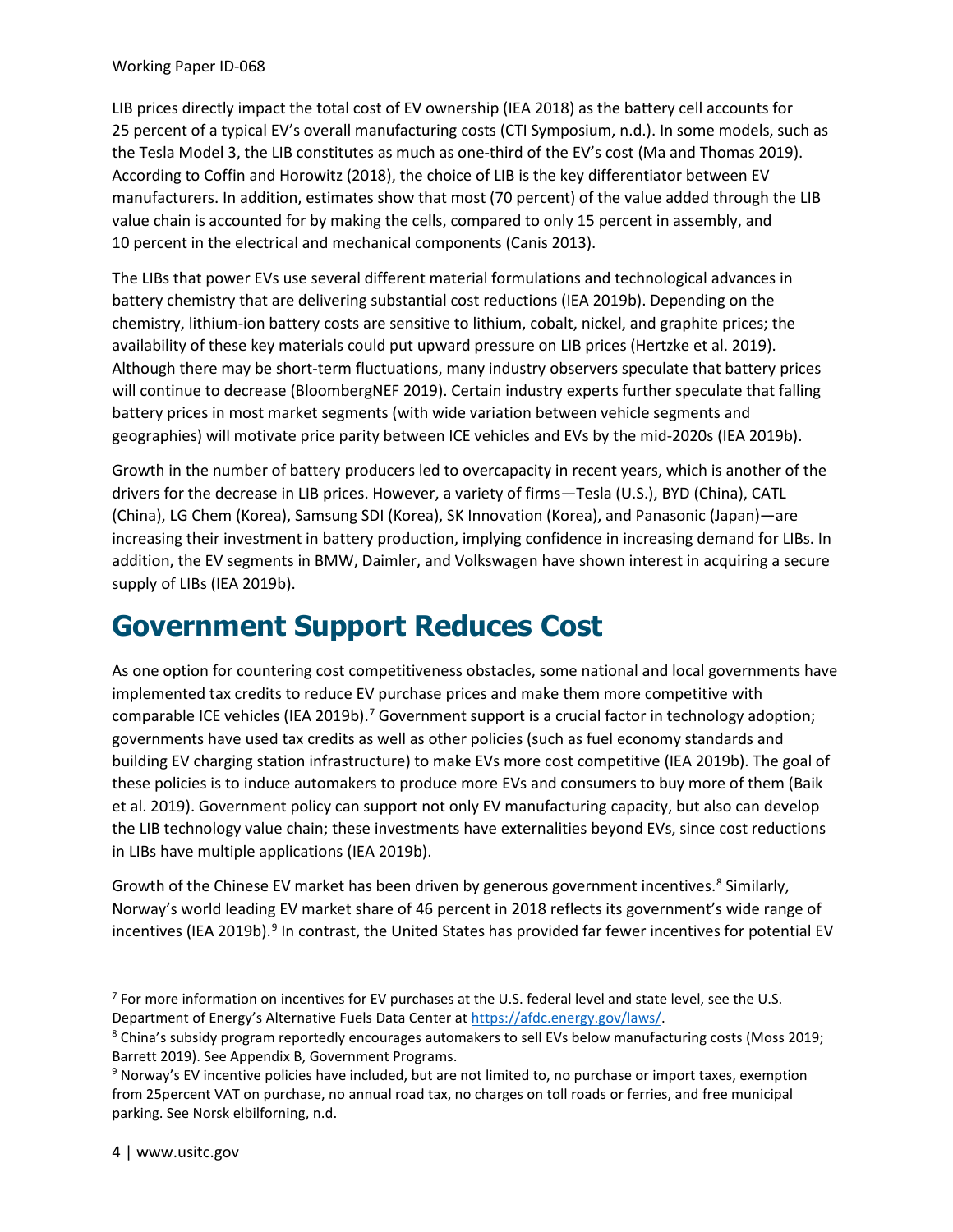purchasers. In addition, the United States has not raised its national gasoline tax since 1993, which has helped to keep fuel prices low, motivating slower EV market growth.

Evidence suggests that, despite optimistic forecasts from some industry experts, global EV growth will not accelerate over the short-term for several reasons (Butler 2019). The growth in gasoline powered SUVs and Crossover Utility Vehicles (CUVs) exceeds the growth of EVs in the United States and many other countries (IEA 2019a). The United States is in the process of weakening future domestic vehicle fuel efficiency standards. China has recently reduced subsidies for EVs, which are anticipated to weaken EV growth, and thus alter downward previous predictions. In addition, low oil prices have strengthened the attractiveness of ICE vehicles to cost conscious consumers (Hook 2019).

### **Range and Charging Infrastructure**

Recent years have brought innovation and improvements to driving range limitations and charging times. Although EVs have had shorter ranges (per full charge) than comparable ICE vehicles (per full tank of gas) (Coffin and Horowitz 2018),<sup>[10](#page-8-0)</sup> several models now offer driving ranges of over 200 miles. Tesla's Model S, for instance, offers a maximum range of 370 miles and the mid-range of the more affordable Tesla Model 3 offers a maximum range of 320 miles. Although EV charging time is still considerably longer than filling up an ICE vehicle tank with gasoline, Level 3 charging (the fastest EV charging) can complete a battery charge (from empty to full) in approximately 30 minutes.

A comprehensive charging network would also likely motivate greater EV adoption. At the time of writing, there are globally over 600,000 public charging stations and this number continues to grow, albeit slowly. Currently, this includes a scattered infrastructure of ultra-fast chargers, wireless chargers, and battery swapping arrangements. In 2018, roughly three quarters of the public charging outlets were in China (48 percent) and Europe (30 percent) (BloombergNEF 2019). Norway launched a program in 2017 to provide at least two fast charging stations every 50 km on its main roads.<sup>[11](#page-8-1)</sup> There are now more than 10 thousand public fast charging points in Norway (Norsk elbilforening, n.d.).

The United States has about 10 percent of the global supply of charging stations (BloombergNEF 2019).<sup>[12](#page-8-2)</sup> Although there are 70,000 public EV charging outlets in the United States, they are unevenly distributed and miniscule compared to gasoline filling stations. The top 10 states account for 65 percent of all EV charging outlets, with California alone accounting for 32 percent of these outlets (Figure 3).<sup>[13](#page-8-3)</sup>

<span id="page-8-0"></span> $10$  In addition, technological innovations are increasing the longevity of LIBs used in EVs. Tesla has recently filed patents on new battery chemistry (to improve the NMC chemistry) to make it last over 1-milion miles in an EV (Lambert 2019).

<span id="page-8-1"></span><sup>&</sup>lt;sup>11</sup> This project is almost complete, with the exceptions of Finnmark and Lofoten.

<span id="page-8-3"></span><span id="page-8-2"></span> $12$  The IEA estimates that the electricity used to charge the EVs on the road in 2018 emitted 41 million tons of carbon-dioxide equivalent (Mt CO2-eq). Compared to equivalent ICE vehicles, this saved 36 Mt CO2-eq (IEA 2019). <sup>13</sup> The top ten states for public EV outlets are California (22,193), New York (3,648), Florida (3,445), Texas (3,380), Washington (2,665), Georgia (2,492), Colorado (2,125), Massachusetts (1,997), Oregon (1,565), and Maryland (1,750).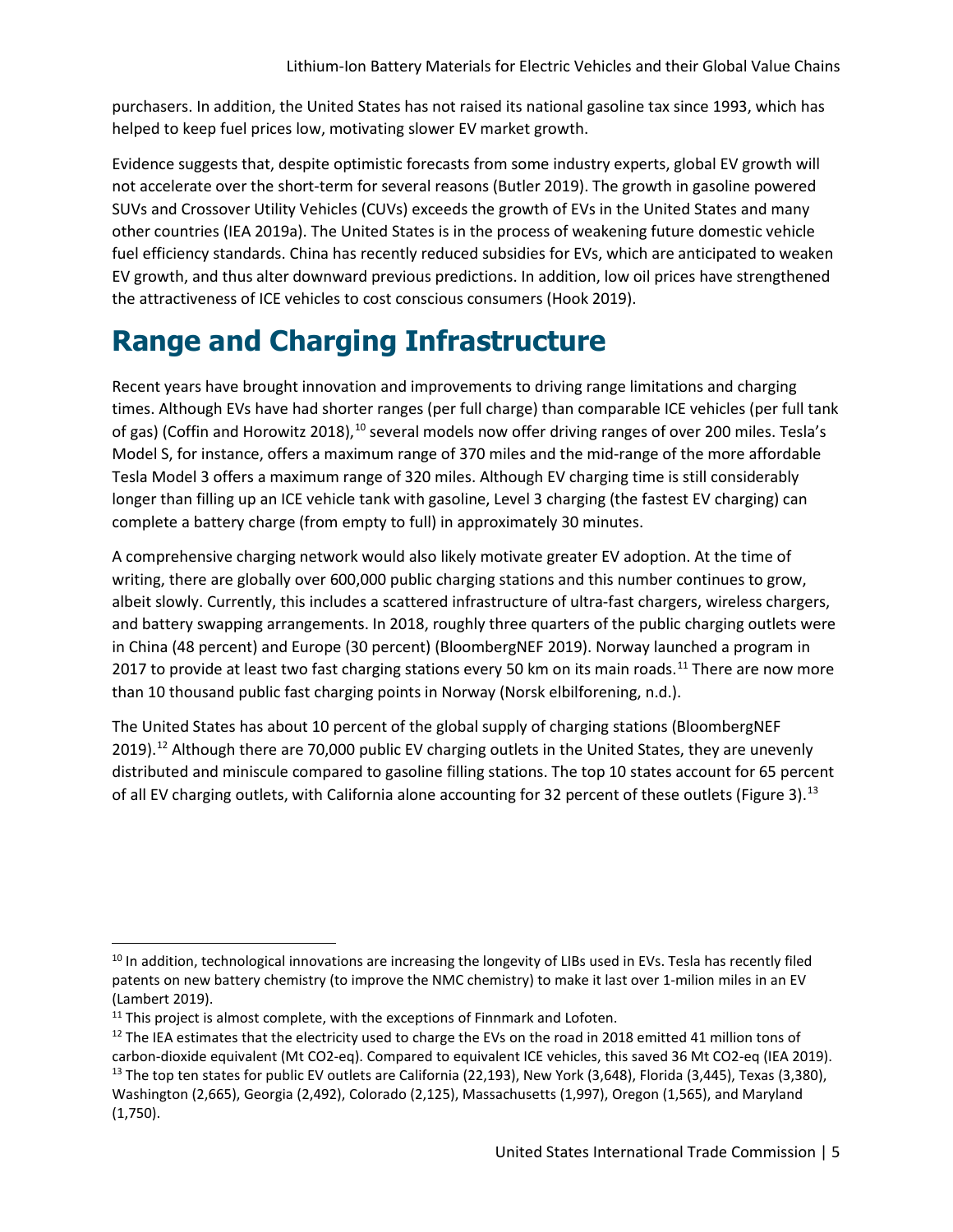



### **Section 3: Lithium-ion Battery Types**

LIBs have four major components: *cathode* (positive electrode), *anode* (negative electrode), *electrolyte*, and *separator*. The electrolyte carries lithium ions back and forth between the anode and cathode via the separator. Of the four materials examined in this paper, lithium, cobalt, and nickel are used in the cathode, and graphite is used in the anode (USDOE 2017).

### **Common LIB Types**

There are several different LIB types, primarily determined by the proportion of their integrated materials. Table 1 reflects four of the most common LIB types at the present time. Figure 4 presents an estimate of the proportion of the four key materials in the four LIB types listed in Table 1. The cost of the different LIBs depends on the battery chemistry, design, and manufacturing process (Nelson et al. 2012).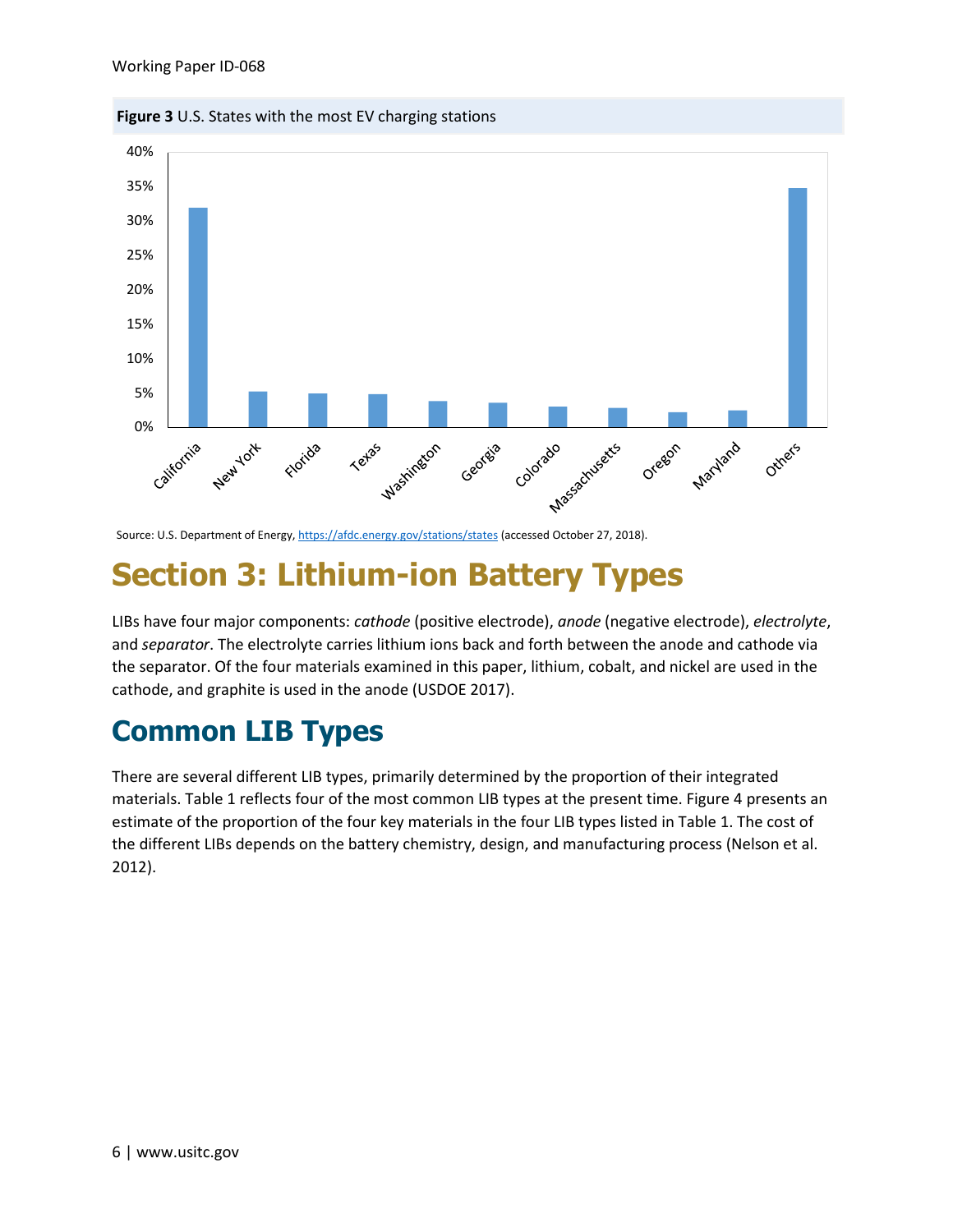#### Lithium-Ion Battery Materials for Electric Vehicles and their Global Value Chains

#### **Table 1** LIB types

| <b>Name</b>                              | <b>Chemical term</b>             | <b>Short name</b>   | EV models and other uses                                             |
|------------------------------------------|----------------------------------|---------------------|----------------------------------------------------------------------|
| Lithium Manganese Oxide                  | LiMn <sub>2</sub> O <sub>4</sub> | LMO or Li-manganese | EVs (e.g. Nissan Leaf),<br>power tools, medical<br>devices, electric |
|                                          |                                  |                     | powertrains                                                          |
| Lithium Nickel Manganese<br>Cobalt Oxide | LiNiMnCoO <sub>2</sub>           | NMC                 | EVs (e.g. Chevy Bolt, BMW<br>i3), E-bikes, medical<br>devices, other |
| Lithium Iron Phosphate                   | LiFePO <sub>4</sub>              | LFP or Li-Phosphate | Energy storage                                                       |
| Lithium Nickel Cobalt<br>Aluminum Oxide  | LiNiCoAlO <sub>2</sub>           | NCA or Li-aluminum  | EVs (e.g Tesla), other                                               |

Sources: Battery University, n.d., "BU-205: Types of Lithium-Ion."; Battery University, n.d, "BU-306: What is the Function of the Separator?"; Battery University, n.d., "BU-307: How Does Electrolyte Work?"





Source: Argonne National Laboratory, 2018 and staff calculations.

#### **LIB Key Materials GVCs**

The key LIB component materials are intermediate goods that participate in separate supply chain paths until integration into a battery. LIBs and their component materials have complex supply chains and thus participants—such as miners, refiners, battery manufacturers, and end product (e.g., EVs) manufacturers—have formed strategic alliances to promote supply chain efficiency and value chain competitiveness (Jussani et al. 2017). LIB materials can reenter individual paths if they are later separated from spent batteries for recycling and reuse. Like all GVCs, LIB material GVCs can be divided into segments or phases. The literature has some differentiation in the LIB GVC phases (The Boston Consulting Group 2010; Lebedeva, Di Persio, and Boon-Brett 2016), but generally they include sourcing (mining/extraction); processing/refining; cell manufacturing; battery pack manufacturing; installation in an EV; and recycling.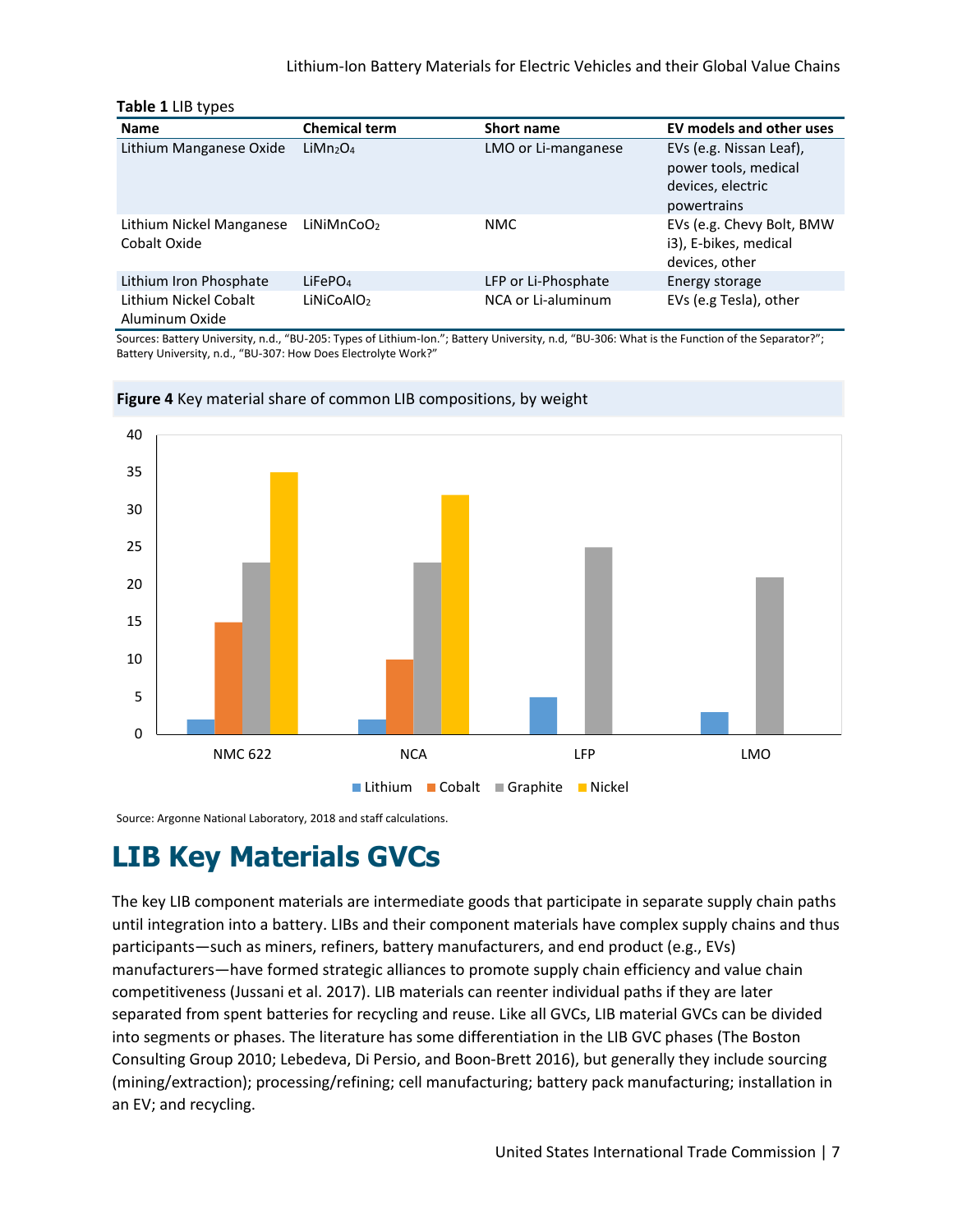Working Paper ID-068

The scope of this paper includes the GVCs of the raw materials that are mined/extracted and then refined/processed to a specific composition. Afterward, processed materials are used to manufacture electrodes, cells, and other components for assembly in battery packs before installation in EVs.

### **LIB Materials Sourcing**

Sourcing individual LIB materials generally begins with mining/extraction. Because LIB materials have a wide global diversity of origin, accessing them can pose varying geopolitical challenges. Drawing from U.S. Geological Survey 2018 data on the four key LIB materials, Table 2 summarizes the countries with the largest mining production. The table also shows U.S. production, which is tiny.

| LIB material ores and concentrates | <b>Countries with largest mining</b><br>production (share of global total)                                   | U.S. mining production (share of<br>global total)                                                          |
|------------------------------------|--------------------------------------------------------------------------------------------------------------|------------------------------------------------------------------------------------------------------------|
| Lithium                            | Australia (60 percent), Chile (19<br>percent), China (9 percent), Argentina<br>(7 percent)                   | Withheld to avoid disclosing<br>company proprietary<br>information; staff estimates less<br>than 1 percent |
| Cobalt                             | Democratic Republic of Congo (64<br>percent), Cuba (4 percent), Russia (4<br>percent), Australia (3 percent) | Less than 0.5 percent                                                                                      |
| Graphite (natural)                 | China (68 percent), Brazil (10<br>percent), India (4 percent)                                                | 0 percent                                                                                                  |
| Nickel                             | Indonesia (24 percent), Philippines<br>(15 percent), Russia (9 percent)                                      | Less than 1 percent                                                                                        |

Source: U.S. Geological Survey, Mineral Commodity Summaries, February 2019.

**Lithium** is the material that gives the LIB its name and is chiefly responsible for impacting the battery's characteristic low weight and electrochemical reactivity. Lithium, a metal, is primarily extracted from two major sources, brine lake deposits and pegmatite ores (a type of igneous rock). Chile is the dominant source of lithium from brine and Australia is the dominant source of lithium from rock (pegmatites). Although the United States does not mine much raw lithium domestically, a U.S. company, Albemarle, is one of the largest miners of lithium, mostly from resources in Chile. The lithium sourcing landscape can change very quickly—for instance, Rio Tinto, an Anglo-Australian conglomerate, announced in October 2019 that it had discovered a potentially large source of lithium in California (Sanderson 2019). Unlike other LIB cell materials, particularly cobalt, lithium has generally not faced political instability risks. [14](#page-11-0)

**Cobalt** is the material used in common LIB cathodes that provides thermal stability and high energy density for batteries; its use enables the LIB to not overheat or catch fire and can store and transfer more energy relative to other materials being used (such as nickel). Cobalt, a metal, is primarily obtained as a by-product of copper or nickel mining. The Democratic Republic of Congo (DRC) is the dominant source of raw cobalt. There are a few other countries that also have cobalt resources, particularly Australia, which has the second largest reserves after the DRC. The United States has a negligible amount of cobalt resources (Slack et al. 2017). Because of the DRC's ongoing political instability, as well as poor labor conditions, sourcing cobalt faces significant geopolitical challenges. Accordingly, some companies are reportedly attempting to eliminate or reduce the amount of cobalt used in LIBs. Cobalt

<span id="page-11-0"></span><sup>&</sup>lt;sup>14</sup> For more background on lithium and its GVCs, see LaRocca (forthcoming).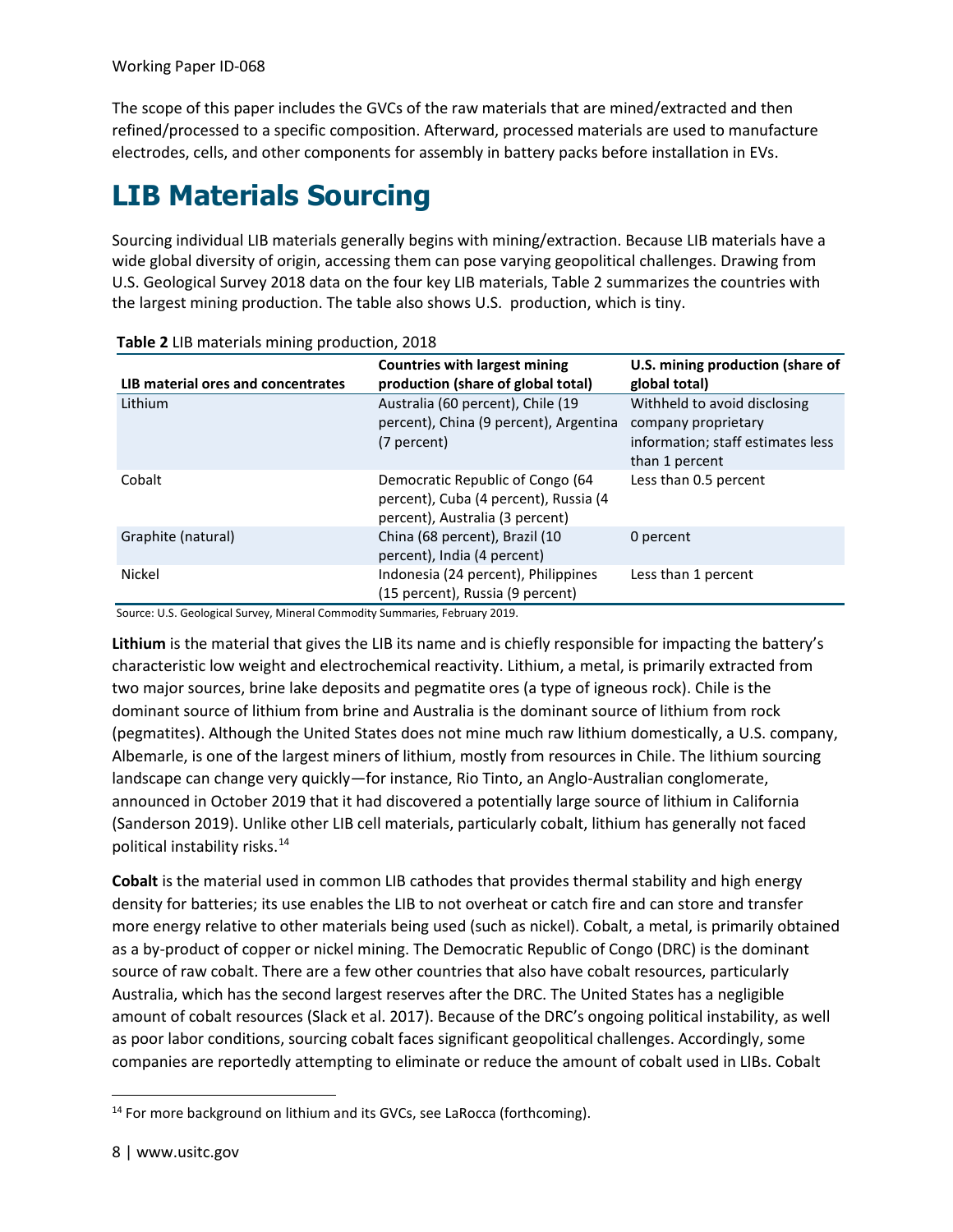has competing demand for use in jet engine turbines, stainless steel fabrication, and medical prosthetics.[15](#page-12-0)

**Nickel** is the material used in common LIB cathodes to economically—reflecting its lower prices relative to other materials used (such as cobalt)—increase energy density and storage capacity. Nickel, a metal, is generally mined from two types of ore deposits, near-surface laterite deposits and underground sulfide deposits. Most of the nickel produced from laterite deposits is used for the production of stainless steel, while nickel products derived from sulfide deposits are used in a range of applications including cathodes for LIBs.<sup>[16](#page-12-1)</sup> In 2018, Indonesia and the Philippines were the leading global producers of nickel ores and concentrates; however almost all of this nickel mine production, which was from their vast laterite deposits, was exported to China for use in stainless steel production.[17](#page-12-2) Australia, Canada, Russia, and Finland were the leading producers of nickel ores and concentrates from sulfide deposits in 20[18](#page-12-3).<sup>18</sup> The United States has minimal reserves of nickel and little prospect to become a significant producer. The largest competing demand for nickel is for use in stainless steel manufacturing.<sup>[19](#page-12-4)</sup>

**Graphite** is the material used in LIB anodes to steady the discharge rate of electrons. Graphite, a nonmetal and a type of pure carbon, is primarily extracted from carbonaceous sedimentary rocks. It can also be produced in synthetic form by treating amorphous carbons with high temperatures. Graphite is the only non-metal that can conduct electricity. Both natural graphite and synthetic graphite can be used in the LIB anode. China, Brazil, and India are currently the largest producers of natural graphite. Turkey, with the world's largest reserves of natural graphite, has great potential to become a large graphite producer (Robinson, Jr., Hammarstrom, and Olson 2017). The United States has limited natural graphite resources but is the world's largest producer and exporter of petroleum coke for artificial graphite. China, Japan, and the United States are the world's largest exporters of artificial graphite. Obtaining graphite for EV LIBs does not currently pose difficult geopolitical obstacles.<sup>[20](#page-12-5)</sup>

### **LIB Materials Processing and Refining**

After their sourcing, the raw materials must be processed and refined before they can be used in LIBs. The refinement of these four key LIB materials is largely an Asian story, and specifically China. Lithium is processed and refined into intermediary forms, especially lithium carbonate, lithium hydroxide, lithium chloride, and lithium metal. These intermediate forms of lithium function as LIB inputs. China is the largest importer of unprocessed lithium, which it then transforms into processed or refined lithium. It is believed that China consumes most of the refined lithium that it produces in the country's downstream

<span id="page-12-0"></span><sup>&</sup>lt;sup>15</sup> For more background on cobalt and its GVCs, see Matthews (2020).

<span id="page-12-1"></span><sup>&</sup>lt;sup>16</sup> Nickel ores and concentrates are processed into two different classes of primary nickel products: high-grade nickel (class 1) predominantly produced from sulfide deposits and suitable for use LIBs and lower grade nickel (class 2) produced from laterites deposits and only used in stainless steel.

<span id="page-12-2"></span><sup>&</sup>lt;sup>17</sup> In some cases, nickel is smelted and refined in the same country that it is mined and in other cases the nickel ore is exported for processing.

<span id="page-12-3"></span> $18$  The nickel supply chain as well as the production processes employed can vary significantly. In some cases, nickel is smelted and refined in the country where it is mined, however, in other cases nickel mine production is exported for processing in other countries.

<span id="page-12-4"></span><sup>&</sup>lt;sup>19</sup> For more background on nickel and its GVCs, see Guberman (forthcoming).

<span id="page-12-5"></span><sup>&</sup>lt;sup>20</sup> For more background on graphite and its GVCs, see Tsuji (forthcoming).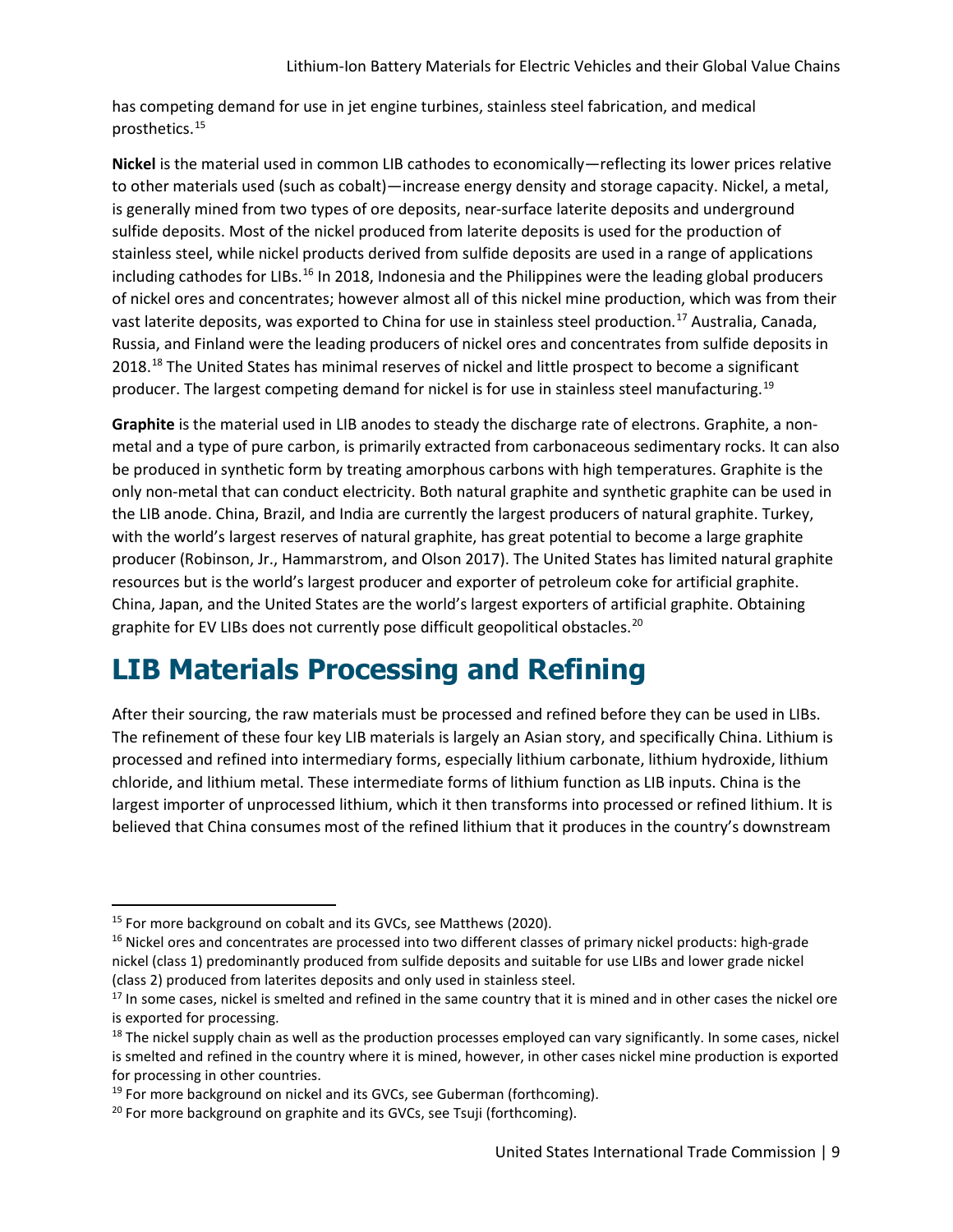LIB manufacturing. However, China does export some of the transformed product to other countries that manufacture LIBs, particularly South Korea and Japan (LaRocca, forthcoming).

China is the leading producer of refined cobalt with Finland a distant second. China imports most of the raw cobalt ore that it uses as feedstock from the DRC whereas Finland imports it from both Russia and the DRC. The United States does not currently have production of refined cobalt of any significance (Cobalt Institute, n.d.; Matthews 2020).

The leading overall producers of primary nickel products<sup>[21](#page-13-0)</sup> were China, Indonesia, Japan, Russia, and Canada. A relatively small portion of total primary nickel production is refined further into nickel sulfate, the chemical compound that is used in cathodes for LIBs. This upgrading process primarily occurred in China, Japan, and South Korea (Guberman, forthcoming).

Graphite also undergoes processing and refining before it is ready for use in a LIB. With most natural graphite intended for use in LIBs being produced in China, it is either refined in China or exported for refinement, particularly to Japan and Korea. For synthetic graphite, exports from China primarily go to other Asian countries for processing and refining; similarly, U.S. exports of synthetic graphite also are primarily destined for Asia for processing and refining (Tsuji, forthcoming).

#### **Resource Availability, Depletion Risks, and Sustainability**

LIB material extraction/mining and refining/processing are directly linked to resource availability, depletion, and sustainability. Like any natural resource, LIB materials supplies are finite. Assessments of LIB material resource and reserve volumes lack consensus **(**Egbue and Long 2011) and are difficult to calculate (Chagnes and Światowska 2015), particularly because estimates of economically recoverable reserves have been increasing over time (Gruber et al. 2011). For instance, the U.S. Geological Survey global estimates of lithium reserves increased from 4.1 million metric tons in 2009 (USGS 2009) to 14.0 million in 2018 (USGS 2019), which is a 241.5 percent increase in just nine years.

Although supply has thus far generally outstripped demand for LIB materials—which generally corresponds to adequate resource and reserve volumes, as well as steady or declining prices—if efforts to curb transport-related  $CO<sub>2</sub>$  emissions accelerate, demand will increase substantially. A large rise in automotive LIB demand will augment concerns about scarcity, resource depletion, sustainability, and higher prices of the required materials. Like the concept of *peak oil*, *peak lithium* or *peak cobalt* could be a concern.<sup>[22](#page-13-1)</sup>

Although many analysts are optimistic about LIB materials availability, the myriad assumptions that need to be made, combined with incomplete information, reportedly provide unreliable forecasts (Olivetti et al. 2017; Gruber et al. 2011). In particular, the uncertainty regarding LIB growth scenarios temper forecasts (Verma et al. 2016).

To manage, guide, and protect the long-term sustainability of LIB materials, Ali et al. (2017) contend that good governance and effective regulations are needed at national and international levels. To guard

<span id="page-13-0"></span><sup>&</sup>lt;sup>21</sup> Includes ferronickel, nickel pig iron, nickel chemicals, and nickel metal.

<span id="page-13-1"></span> $22$  The term "peak oil" indicates the highest possible global oil production level (Campbell and Laherrère 1998).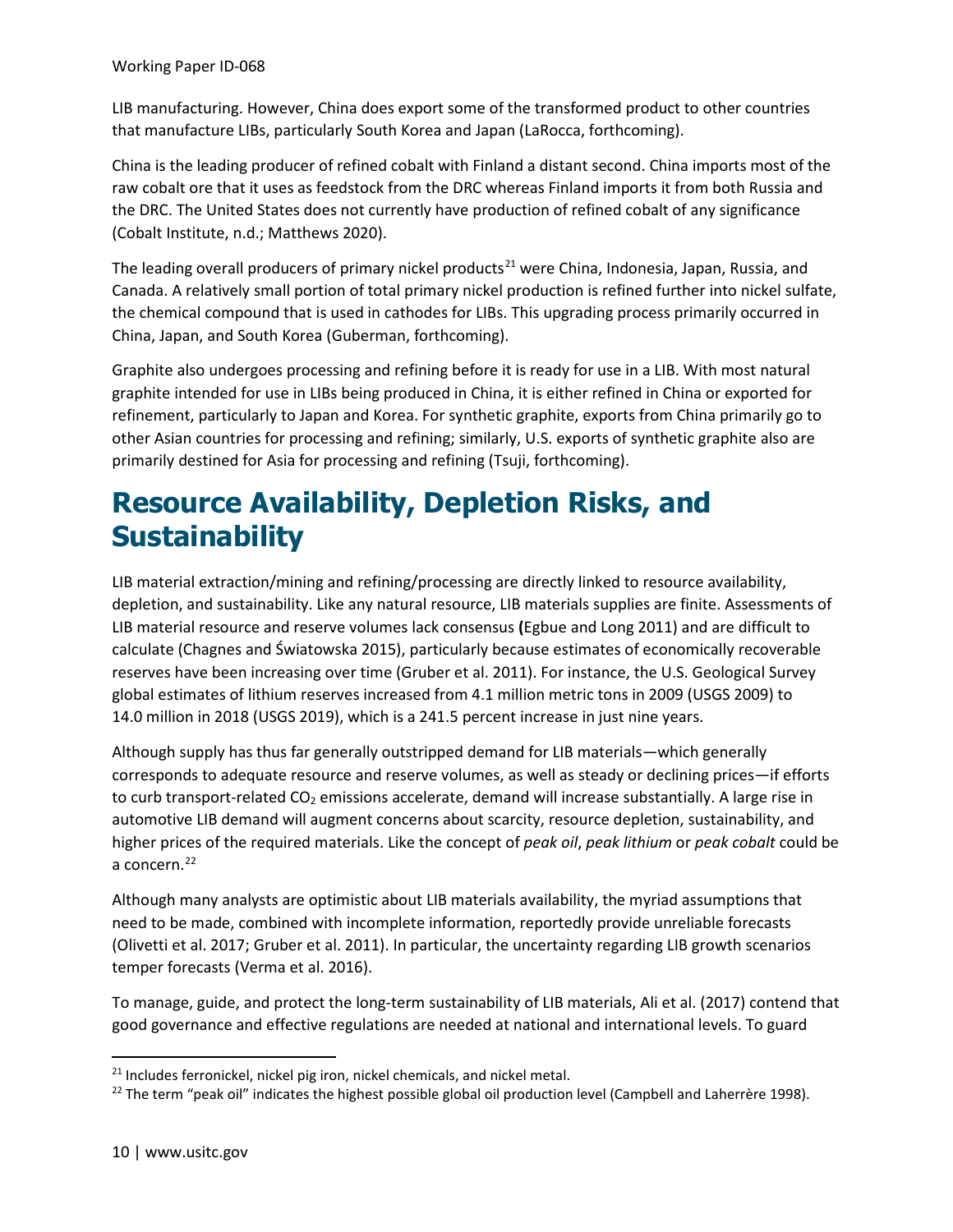against supply shocks and volatile prices, one recommendation is stockpiling LIB materials, which has been called a 'metal bank' (Bardi et al. 2016). This is like what has been done with the stockpiling of petroleum with strategic oil reserves, which aims to provide stability in times of sharp price volatility. Canadian company Cobalt 27 Capital Corp is an example of a business that focuses on stockpiling cobalt (Burton 2018).

Another approach to offsetting LIB resource depletion and raw materials supply shortages is recycling, which would also counteract the growing waste streams of used batteries. Based on data related to LIBs used in portable equipment—as few EV LIBs have reached their end-of-life—research suggests that approximately 95 percent of LIBs are currently landfilled (Heelan et al. 2016). Soon there will be more many more spent EV LIBs to be landfilled or recycled.

Recycling LIBs poses collection, technological, and economic challenges. Generally, the objective will be to collect automotive LIBs before they are dumped in landfills, although there could also be recovery of LIBs through "landfill mining" (Krook et al. 2018)**.** In addition, the processes for separating the distinct materials from a LIB are complicated, expensive, and pose environmental problems (Boyden, Soo, and Doolan 2016). Choices of which materials to prioritize for separation and reuse is necessary based on availability, cost, and ease of separating from the battery (Peiró et al. 2013). The profit motive is currently lacking because securing raw materials is cheaper than recycling and thus governments likely will need to provide the appropriate incentives (Mayyas, Steward, and Mann 2019).

In all regions, increasing attention is being given to vertical integration in the LIB industry from material extraction, mining and refining, battery materials, cell production, battery systems, reuse, and recycling. The United States is lagging in upstream capacity; although the United States has some domestic lithium deposits, it has very little capacity in mining and refining of any of the key raw materials.

China has recently worked toward vertical integration of its capacity (BloombergNEF 2019; Ma and Thomas 2019). The rest of Asia (mainly South Korea and Japan) represent another 21 percent of the market. China also manufactures most of the key components—anodes (65.7 percent), electrolytes (64.3 percent), separators (44.8 percent), and cathodes (39.0 percent) (Ma and Thomas 2019). The EU, however, has adopted measures in its May 2018 *Strategic Action Plan for Batteries* to support synergies between government and industrial interests to build a LIB value chain in Europe (European Commission 2019).

### **Section 4: International Trade Flows**

With the growing importance of intermediate goods that cross borders many times before integration in a final good, a double-counting problem arose in measuring international trade when using conventional statistical techniques. Looking merely at export and import data without considering the value-added was misleading at best and inaccurate at worst. In considering this problem, economists developed inter-country input-output (ICIO) models to quantitatively measure value-added trade (Jones, Demirkaya, and Bethmann 2019). This new trade statistics methodology is called Trade in Value-added (TiVA) and, among the most widely-used TiVA tools, is the OECD-WTO TiVA database "which provide(s) a measure of international interdependencies through the construction of global input-output tables that show how producers in one country provide goods and/or services to producers and consumers in others" (Ahmad et al. 2017).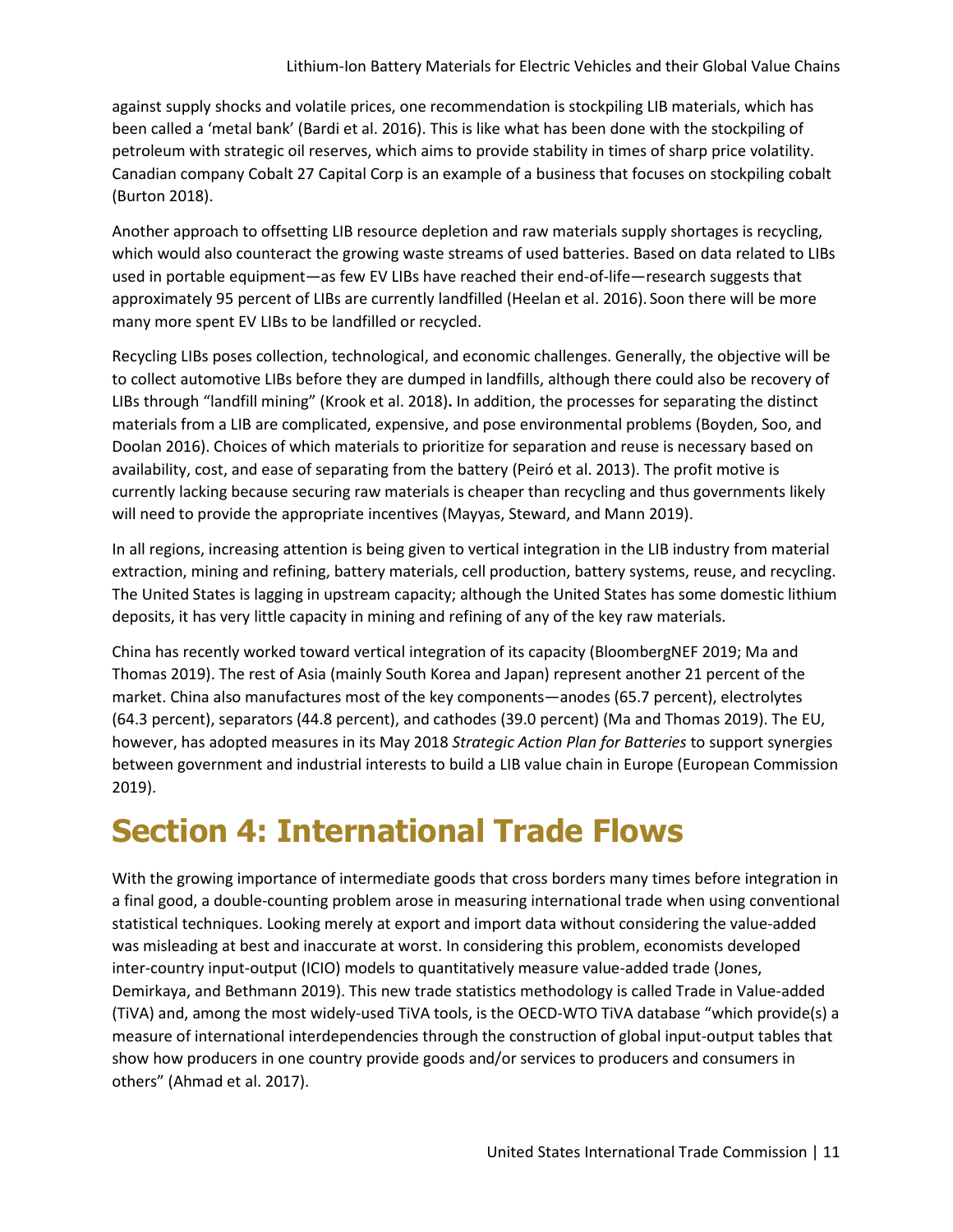#### Working Paper ID-068

Although the TiVA is a powerful tool to evaluate GVCs, its focus is at a higher level of industry aggregation than the more granular level required to examine the individual key materials that compose EV LIBs.<sup>[23](#page-15-0)</sup> In addition, the OECD-WTO TiVA database does not include relevant countries (such as the Democratic Republic of Congo, which is central to trade in raw cobalt) for trade in these materials. Finally, these data are only available up to 2015 and do not reflect the more recent dynamic shifts in the EV LIB marketplace. Additional indicators based on trade data are widely used to evaluate the integration of certain countries in fragmented GVCs and to capture activity that is more recent.

Trade data are widely used to evaluate the integration of certain countries in fragmented GVCs (Ahmad et al. 2017). The comparison of trade in the key materials show where certain countries reside in LIB GVCs and where intermediate products' value is added in the process.

Several trade-data based indicators are available that reveal the importance of certain direct export and import partners at the upstream intermediate product-level—from extraction to refining—as products progress through the EV LIB value chain. The comparison of trade in the *intermediate* goods (the key materials) rather than exclusively the *final* goods (EV LIBs), highlight where certain countries reside in the GVC and the intermediate goods' value added in the process.

Although generating a rough estimate, the HS trade data can provide timely insights with product and trading partner disaggregation and comparability. The ability to identify trade in intermediate products provides valuable information on how countries integrate into and are positioned within GVCs.<sup>[24](#page-15-1)</sup>

The trade-data based indicators, however, do have shortcomings. For example, although Harmonized System (HS) trade data capture the flow of goods between countries, the HS categories can be broader—include a wider range of related products—than the precise intermediate good of interest.<sup>[25](#page-15-2)</sup> These data do not reveal the industry of origin or end-use of goods<sup>[26](#page-15-3)</sup> and do not contain firm-level detail. In addition, if goods of interest are domestically consumed, rather than exported, these trade data will not capture the further movement of the intermediate good. The main shortcoming of indicators using gross trade statistics is their inability to quantify the value added contributed by countries in the GVC.

### **Key LIB Materials Trade Flows**

We use trade data to generate several indicators—the most commonly used GVC measures based on international trade statistics—about trade involving the four key LIB materials and the main trade partners (Ahmad et al. 2017). We use three measures: Coverage Ratio, Revealed Comparative Advantage (RCA), and Grubel-Lloyd Index. Descriptions of these measures and information on their design and interpretation are presented in Table 3.<sup>[27](#page-15-4)</sup>

<span id="page-15-0"></span> $^{23}$  For additional information about TiVA, see OECD, n.d., "What Can the TiVA Database Tell Us?," oecd.org/sti/ind/whatcantivadatabasetellus.htm.

<span id="page-15-1"></span> $24$  We provide a broad analysis of the outcomes on each of the key materials. The working papers that focus on each of the key materials provide a more in-depth treatment of the LIB global value chain.

<span id="page-15-2"></span> $25$  The HS is a standardized system for classifying goods that are traded internationally.

<span id="page-15-3"></span> $26$  For example, the products may feed multiple industries and not merely the manufacture of LIBs.

<span id="page-15-4"></span> $27$  For additional information on these measures and their calculations, see Ahmad et al. 2017, 14–16.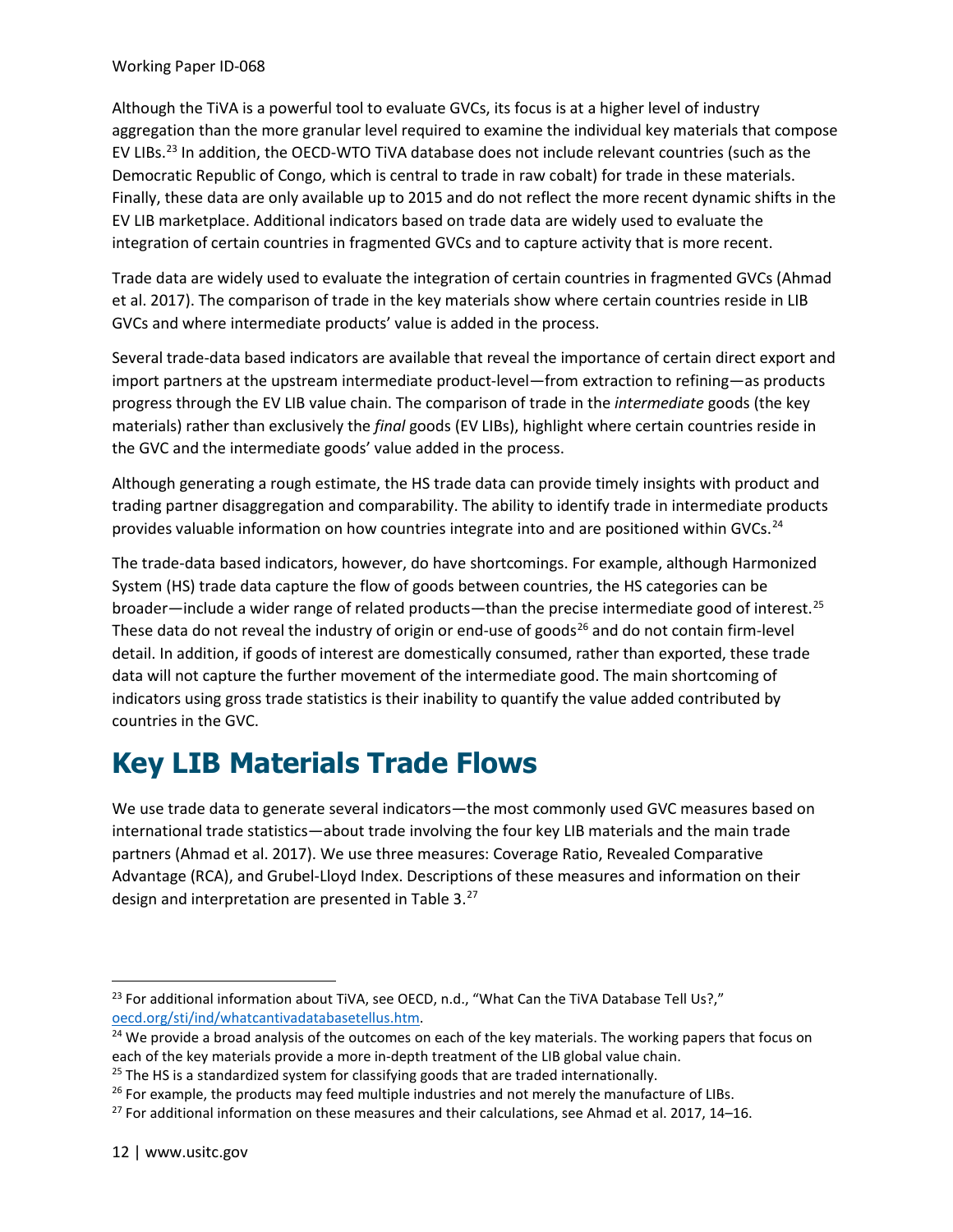| <b>Indicator</b>                                                                                                                  | Design                                                                                                             | Interpretation                                                                                                                                                                                                                                                                                                  |
|-----------------------------------------------------------------------------------------------------------------------------------|--------------------------------------------------------------------------------------------------------------------|-----------------------------------------------------------------------------------------------------------------------------------------------------------------------------------------------------------------------------------------------------------------------------------------------------------------|
| Coverage Ratio: a broad<br>measure of a country's<br>position in GVC.                                                             | Ratio of a country's<br>intermediate goods<br>imports to its exports.                                              | Countries located at the beginning of the production chain<br>(upstream) tend to export more and import fewer<br>intermediates. This results in a relatively low value.<br>Conversely, higher values indicate that a country is<br>downstream; they tend to export fewer and import more<br>intermediate goods. |
| <b>Revealed Comparative</b><br>Advantage (RCA) index: a<br>measure of the intensity<br>with which a country<br>exports a product. | Share of exports of<br>intermediate good in<br>a country relative to<br>world exports of the<br>intermediate good. | Values greater than unity reveals a country's comparative<br>commodity advantage, exporting more than its "fair" share.<br>Conversely, if values are less than unity, the country has a<br>comparative disadvantage.                                                                                            |
| Grubel-Lloyd Index (GL): <sup>a</sup><br>serves as a proxy of a<br>country's insertion in GVCs.<br>It is the most widely used     | Relates absolute net<br>exports of an<br>intermediate good<br>with total trade (sum                                | The index takes on values between one and zero. At one<br>the country exports as much of the good as it imports; as<br>the score approaches one there is high intra-material trade.                                                                                                                             |
| intra-industry (key material<br>in this use) trade measure.                                                                       | of exports and<br>imports) of the same<br>good.                                                                    | Conversely, if the value is zero (or approaching zero), the<br>country either only exports or imports the intermediate<br>good (a low level of intra-material trade). Lower<br>percentages are likely outcomes for countries that either<br>exports or only imports the material.                               |

**Table 3** GVC indicators based on international trade statistics

Source: Ahmad et al. 2017.

a We use this measure on the trade of each key LIB material at the HS-6 subheading.

Interpretation of these indicators requires caution, as with any measure. For example, a coverage ratio's shortcoming is that it does not reflect economic scale and there are limits to its international comparisons. For example, a country that imports a large share of intermediate goods for use in its domestic market and has few intermediate exports will have a higher ratio than another country with higher intermediate exports. Also, if the products go back-and-forth across borders some double counting may occur in measures that combine imports and exports for the GVC phases (as the products move from unrefined, processed and refined).<sup>[28](#page-16-0)</sup> As noted earlier, in the absence of available alternatives (e.g., TiVA) at the material-level, we use the most widely used and accepted gross trade data indicators, but they are unable to provide *value added* by country in the GVC; any attribution of value gained by a country in the GVC in the following analysis should be cautiously considered and not be construed as TiVA (*trade in value-added*) equivalent.

Overall, the following trade data and GVC measure results confirm the descriptive analysis above. The outcomes are provided for the main trading countries, as appropriate for each of the key materials. This analysis illustrates that the unprocessed (upstream) product value chain is diverse amongst the four key materials, but the (downstream) refining (for use in manufacturing products, such as LIBs) is heavily concentrated across countries in Asia—mostly in China.[29](#page-16-1)

<span id="page-16-0"></span> $28$  For example, if a country imports the raw product and then exports the refined product, those materials are counted twice when adding them to calculate total trade for that material.

<span id="page-16-1"></span> $29$  As they relate to this analysis, the upstream GVC phase includes sourcing (such as mining and extraction) and any transitional material processing prior to refining; the downstream phase includes refining.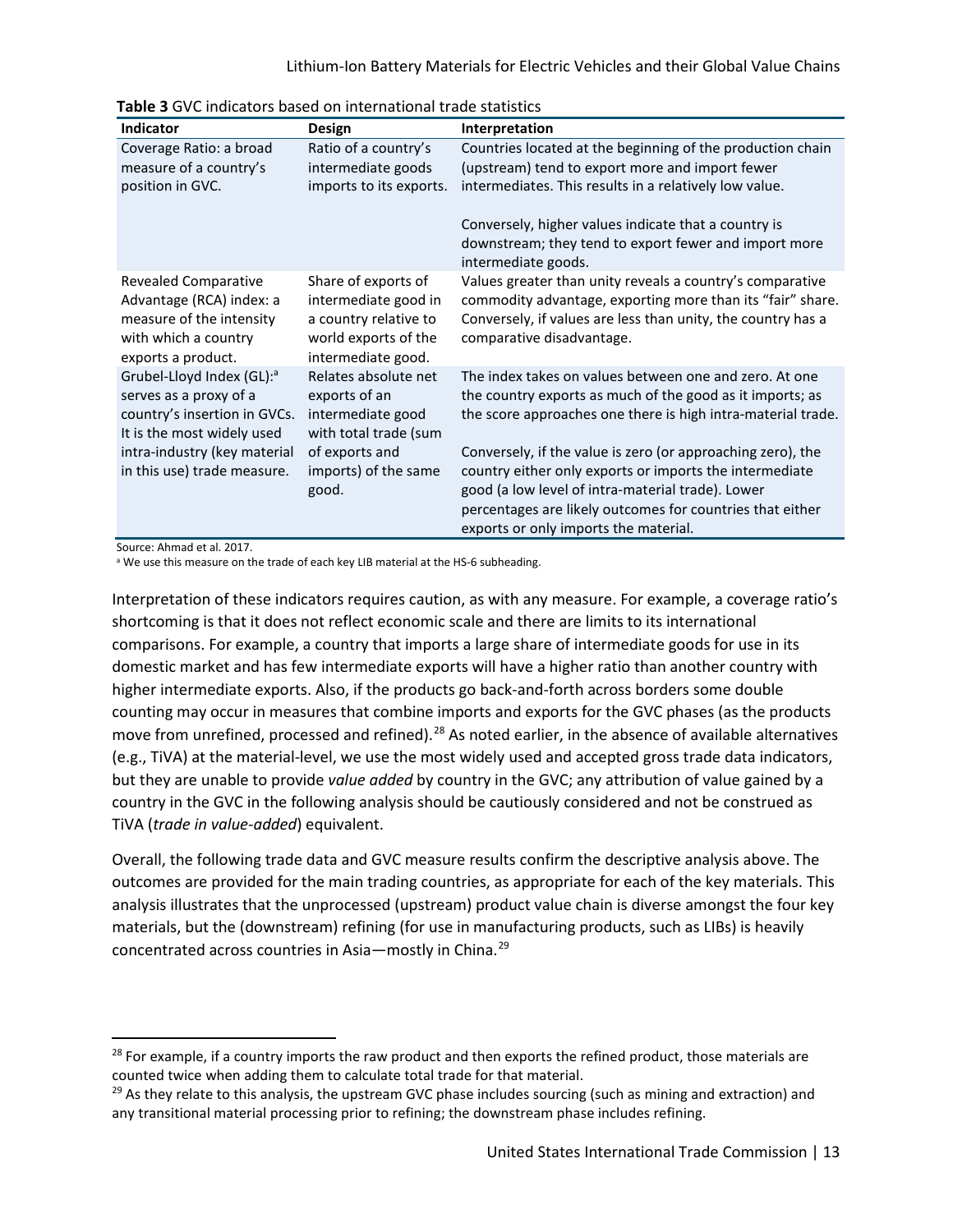### **Lithium[30](#page-17-0)**

Six different Harmonized System (HS) 6-digit numbers capture trade for the three relevant forms of lithium: unprocessed (HS 2530.90), processed (HS 2836.91 and 2825.20), and refined (HS 2805.19, 2827.39, and 2826.90).<sup>[31](#page-17-1)</sup> The 2018 global export unit price for unprocessed lithium from Australia was \$0.34 per kilogram and the processed lithium export unit price from Chile was \$13.37.[32](#page-17-2) There are two unique lithium value chains (Figures 5 and 6); unprocessed and processed products are exported either from Chile into South Korea and Japan or exported from Australia to China for processing, refinement, and battery manufacturing.<sup>33</sup> Since China controls most of the global processing for lithium that is used in LIBs, it is therefore capturing most of the increase in value as the intermediate goods progress through the GVC.



Source: IHS Markit, Global Trade Atlas, accessed August 16, 2019. Unprocessed lithium (HS 2530.90), processed lithium (HS 2836.91 and 2825.20), and refined lithium (HS 2805.19, 2827.39, and 2826.90). Some export figures are based on "mirror data," which are derived using export statistics from partner countries' import data.

<span id="page-17-0"></span><sup>&</sup>lt;sup>30</sup> For a detailed analysis on trade in lithium, see LaRocca, forthcoming.

<span id="page-17-1"></span><sup>&</sup>lt;sup>31</sup> The HS codes examined do not exclusively pertain to lithium compounds used in EVs. According to IHS Markit's Global Trade Atlas, the most recent year with a world export total is 2013, at \$5.9 billion.

<span id="page-17-3"></span><span id="page-17-2"></span><sup>&</sup>lt;sup>32</sup> The price difference between Australian and Chilean ores may be due to relative lithium content, with the Chilean ores tending to be much more lithium dense. IHS Markit, Global Trade Atlas, accessed January 12, 2020. <sup>33</sup> China's exports to the United States are a relevant share of bilateral trade of refined lithium, however, these are not recognized as those used in LIBs; the unit price per kilogram in 2018 of products in HS 2805.19 were \$61.28, HS 2826.90 were \$4.33, and HS 2827.39 were \$4.26. In addition, China's global export unit prices per kilogram in 2018 of products in HS 2805.19 were \$40.49, HS 2826.90 were \$2.08, and HS 2827.39 were \$0.94 (IHS Markit, Global Trade Atlas, accessed January 12, 2020).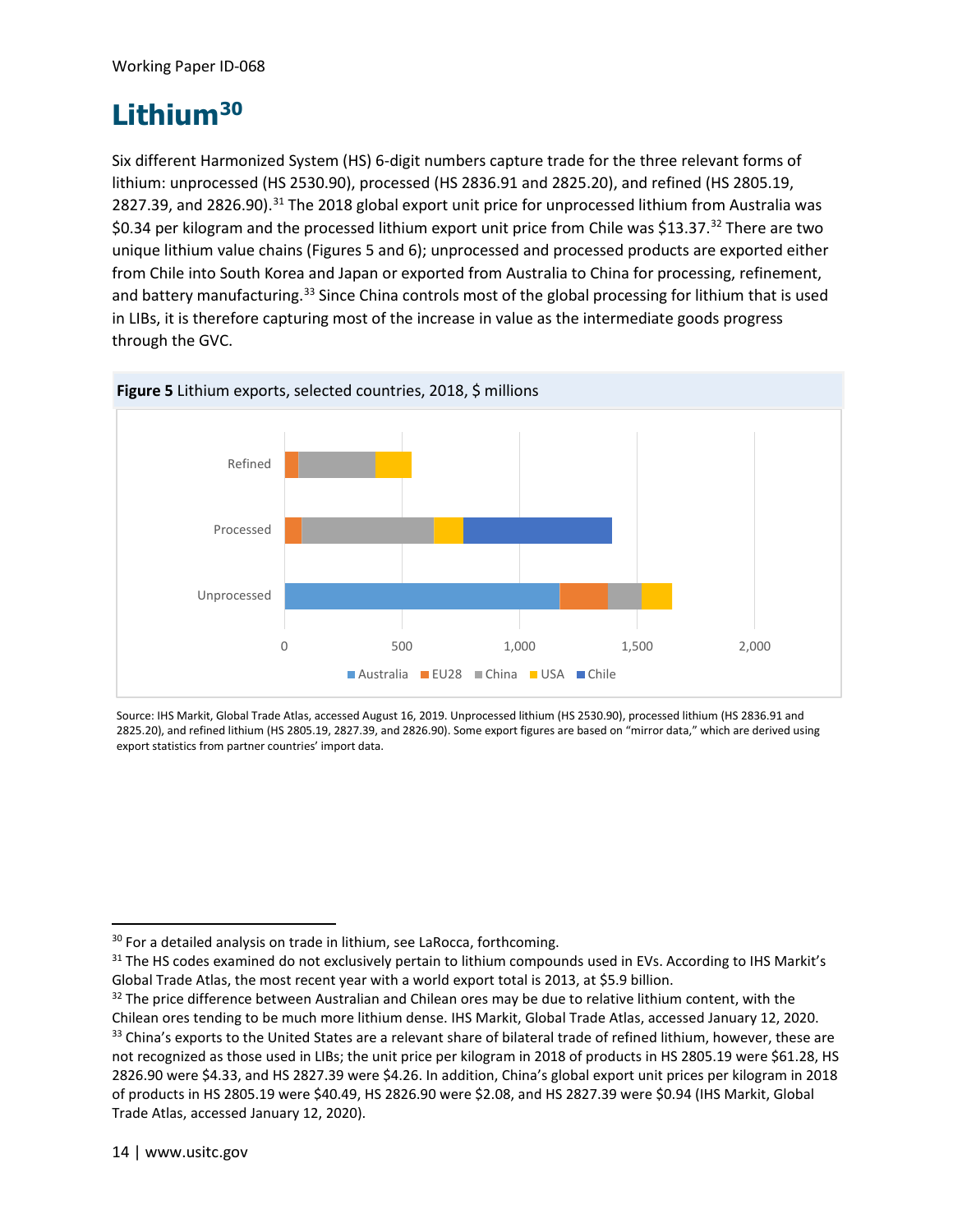

Source: IHS Markit, Global Trade Atlas, accessed August 16, 2019. Unprocessed lithium (HS 2530.90), processed lithium (HS 2836.91 and 2825.20), and refined lithium (HS 2805.19, 2827.39, and 2826.90).

The coverage ratio presented in Table 4 confirms that Australia and Chile have advantages upstream and are involved in producing unrefined materials. Australia's advantage is in unprocessed lithium and Chile's is in processed lithium. Japan, Korea, China and the United States are relatively downstream in the production process. Japan and Korea import moderately large values of both processed and refined lithium. The GL scores confirm the high intra-material trade in the United States and China. The United States has relatively low production levels of unrefined lithium (upstream) and moderate values downstream throughout the GVC. China heavily imports unprocessed lithium and exports refined lithium, but it is involved throughout the GVC. China dominates global processing and as a leader in manufacturing LIBs it consumes—rather than exports—most of its refined products. In 2018 China exported very little relative of its imports of unprocessed lithium: it exported almost half of the processed lithium it imported and exported much more than it imported of refined lithium, by value (Figures 5 and 6). However, lithium trade is not substantial to the overall trade of any of these countries.

|                      | Coverage ratio:               | Lithium        | Lithium                                       |                               |         |                                |
|----------------------|-------------------------------|----------------|-----------------------------------------------|-------------------------------|---------|--------------------------------|
|                      | Imports to<br>refined exports | exports to all | imports to all<br>goods exports goods imports | Lithium trade<br>to all goods | Grubel- | <b>Revealed</b><br>comparative |
| Country              | (percent)                     | (percent)      | (percent)                                     | trade (percent) Lloyd Index   |         | advantage                      |
| Australia            | 1.8                           | 0.5            | 0.0                                           | 0.2                           | 0.0     | 24.6                           |
| Chile                | 0.4                           | 1.4            | 0.0                                           | 0.7                           | 0.0     | 75.9                           |
| China                | 162.7                         | 0.0            | 0.1                                           | 0.1                           | 0.8     | 2.5                            |
| Japan                | 1,649.9                       | 0.0            | 0.1                                           | 0.1                           | 0.1     | 0.3                            |
| Korea,               | 1,458.9                       | 0.0            | 0.2                                           | 0.1                           | 0.1     | 0.5                            |
| Republic of          |                               |                |                                               |                               |         |                                |
| <b>United States</b> | 79.4                          | 0.0            | 0.0                                           | 0.0                           | 0.9     | 1.3                            |

#### **Table 4** Lithium measures, selected countries, 2018a

Source: IHS Markit, Global Trade Atlas, accessed August 16, 2019; USITC staff calculations.

a Additional calculations on the individual phases of lithium trade data are in Appendix C (tables C.1 to C.3).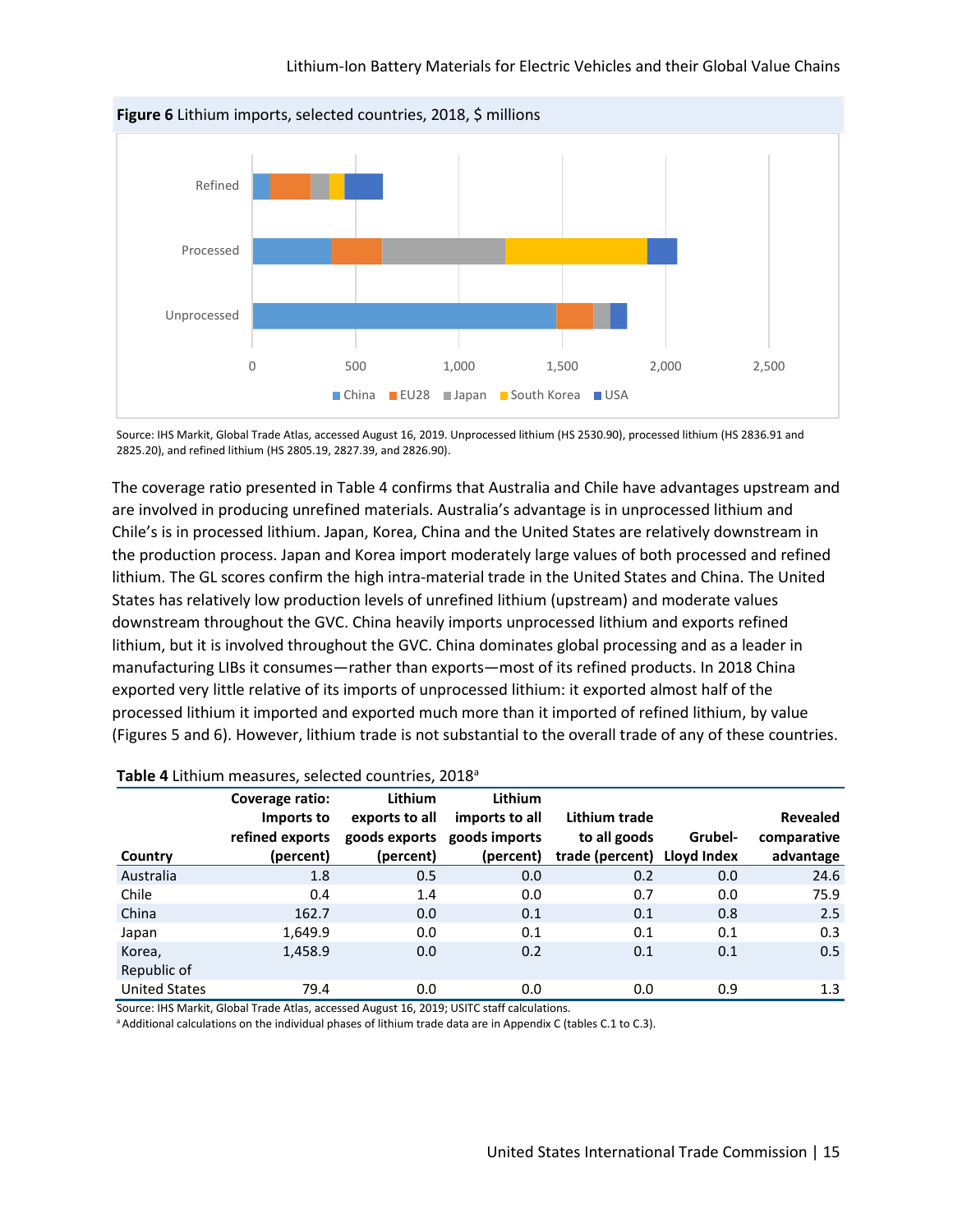### **Graphite[34](#page-19-0)**

Four HS-6 numbers capture trade for the three relevant forms of graphite: natural unprocessed (HS 2504.10), unprocessed material input (HS 2713.12, petroleum coke, the primary feedstock used for making artificial graphite), and refined (HS 3801.10 and 8545.19).<sup>35</sup> The leading graphite mining country in 2018 was China (67.7 percent) (Olson 2019).<sup>36</sup> The leading petroleum coke producer in 2016<sup>[37](#page-19-3)</sup> was the United States (48.3 percent, with 60,458 thousand metric tons) at 1.8 times more than the combined production of the two next largest competitors, China and India (UN Statistics Division, 2016). These production shares are supported by the 2018 trade data (Figures 7 and 8), wherein the United States was the largest exporter of unprocessed artificial graphite (petroleum coke) and China was the largest exporter of unprocessed natural graphite. China and Japan are the largest exporters of refined graphite. The largest importer of unprocessed natural graphite is Japan, India imports the most unprocessed artificial graphite, and the United States imports the most refined graphite.

China's global export unit price of natural unprocessed graphite per kilogram in 2018 was \$1.46 and the U.S. global export unit price of petroleum coke per kilogram in 2018 was \$0.56, while China's global export unit price of refined graphite per kilogram was \$0.82 and Japan's was \$8.39.<sup>[38](#page-19-4)</sup> Value is added as the material is refined, however, there is a wide variety of graphite qualities that are being shipped to several importers with both LIB and EV manufacturing locations (China, Japan, United States, and South Korea).



Source: IHS Markit, Global Trade Atlas, accessed August 16, 2019. Natural unprocessed graphite (HS 2504.10), unprocessed artificial graphite (HS 2713.12, petroleum coke), and refined graphite (HS 3801.10 and 8545.19).

<span id="page-19-0"></span><sup>&</sup>lt;sup>34</sup> For a detailed analysis on trade in graphite, see Tsuji, forthcoming.

<span id="page-19-1"></span><sup>&</sup>lt;sup>35</sup> The HS-6 codes examined do not exclusively pertain to graphite used in EV anodes. According to IHS Markit's Global Trade Atlas, the most recent year with a world export total is 2013, at \$18.5 billion.

<span id="page-19-2"></span><sup>&</sup>lt;sup>36</sup> Global mine output in 2018 was 930,000 metric tons. The second largest producer in 2018 was Brazil, with 10.2 percent share.

<span id="page-19-3"></span><sup>&</sup>lt;sup>37</sup> This is the most recent year that these data are available.

<span id="page-19-4"></span><sup>38</sup> IHS Markit, Global Trade Atlas, accessed January 12, 2020.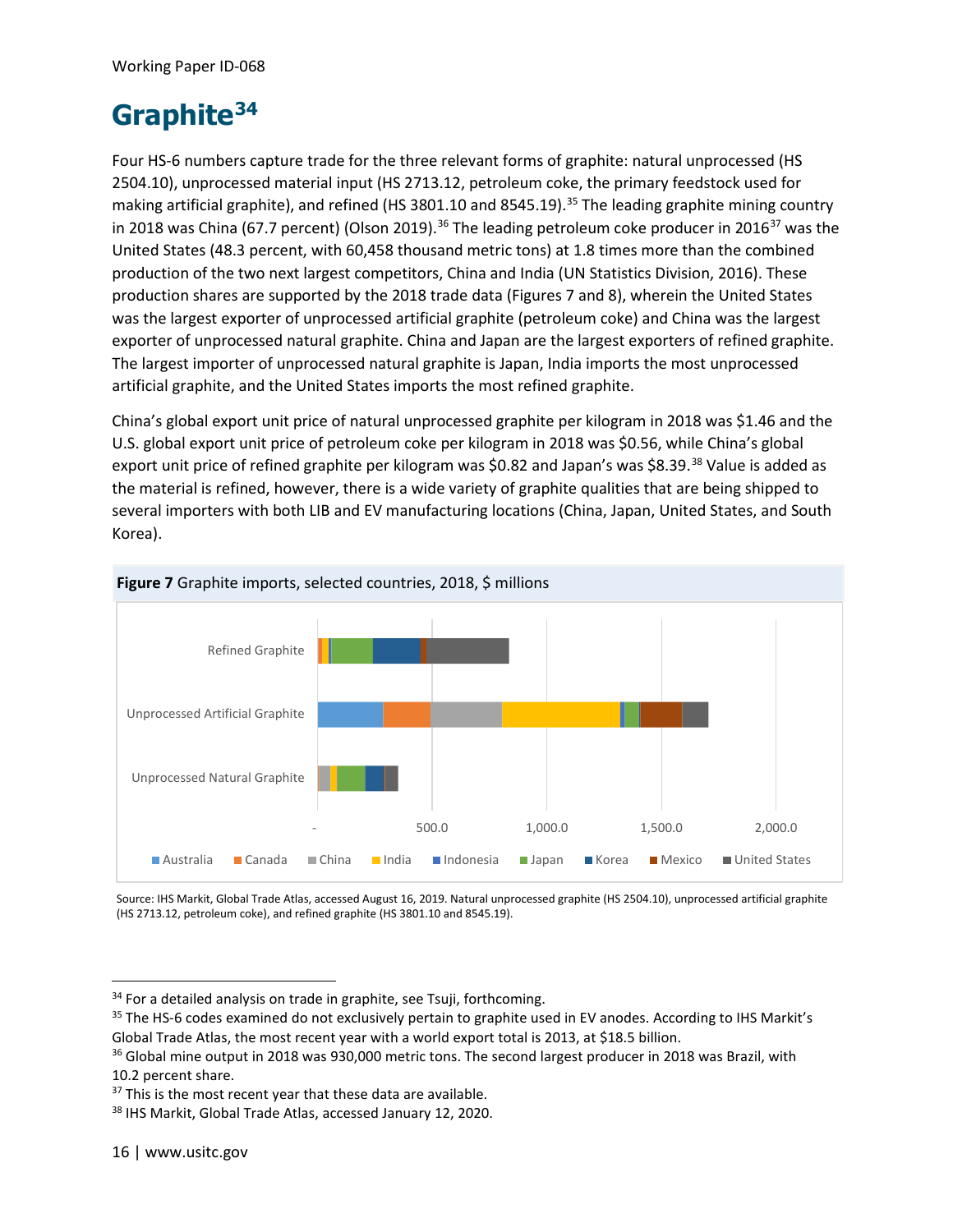

Source: IHS Markit, Global Trade Atlas, accessed August 16, 2019. Natural unprocessed graphite (HS 2504.10), unprocessed artificial graphite (HS 2713.12, petroleum coke), and refined graphite (HS 3801.10 and 8545.19).

The scores on Table 5 are somewhat unclear about graphite trade for the United States, China, and Australia, and illustrate the need for analysis to go beyond just the indicator scores. The United States and China coverage ratios are in the lower range, which indicates that these countries are leaders, but are not exclusive as product sources worldwide. The U.S. advantage is in artificial graphite, while China's advantage is in natural graphite. However, both countries import large quantities of graphite in different stages. For example, the United States and China accounted for much of all graphite trade in 2018, by value (Figures 9 and 10). In particular, the United States accounted for a large share of raw artificial graphite exports and a relatively moderate amount of refined graphite imports and exports. China accounted for most of the raw graphite exports and a relatively moderate amount of raw artificial graphite imports as well as a moderate amount of refined graphite imports and exports. These two countries are involved in graphite trade at each step along the GVC.

Australia's coverage ratio score reveals its much larger imports relative to exports of graphite in each stage<sup>[39](#page-20-0)</sup>; the GL indicates low intra-material trade. Additionally, 98.6 percent of Australia's graphite trade (by value) in 2018 was in imports of artificial graphite to replace domestic production and for domestic use. As Australia's domestic production of refined petroleum products declined<sup>[40](#page-20-1)</sup> in recent years, so did its production of petroleum coke (EIA 2017; UNDESA 2015; UNDESA 2016).

Japan and Korea both participate along the GVC; they both import moderate amounts of natural graphite, by value. Japan also imports a moderate amount of refined graphite, but it exports almost twice that value. Overall, Japan imports close to the same amount of graphite as it exports. South Korea exports a moderate amount of refined graphite, but it imports over two-and-a-half times that value. Collectively, Korea's coverage ratio shows that it imports four-times as much graphite as it exports.

<span id="page-20-1"></span><span id="page-20-0"></span><sup>&</sup>lt;sup>39</sup> Australia's 2018 total graphite imports were \$290.9 million and its total graphite exports were \$0.3 million.  $40$  This can be attributed to closures or idling of petroleum refineries due to tighter refining (profit) margins, high labor and production costs, stricter environmental regulation of motor fuels, previously higher costs of imported crude oil, and rising imports of refined petroleum products as Australia's petroleum refining sector is small-scale and technologically outdated compared to the more technologically advanced refineries in Asia.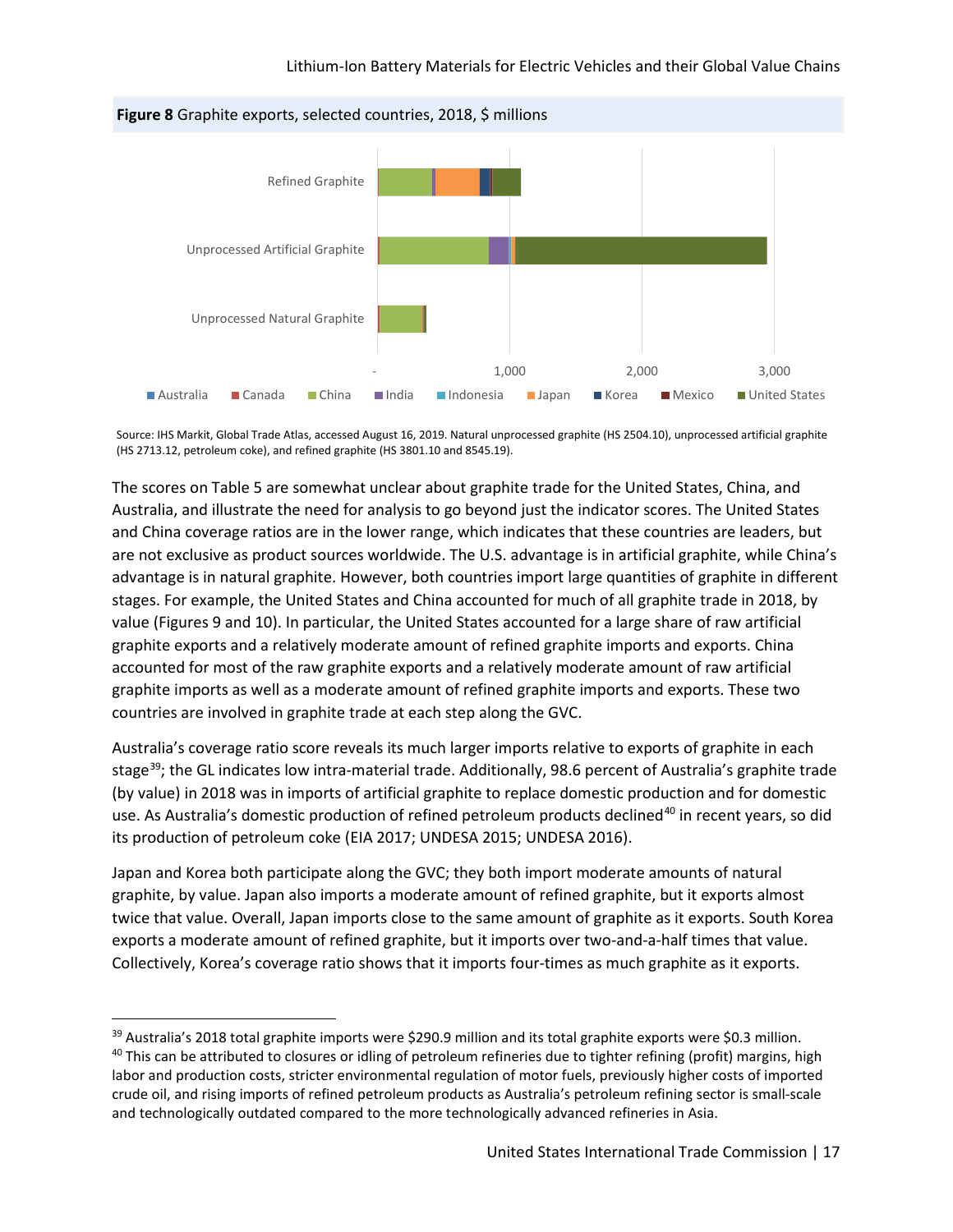Although both countries manufacture LIBs, these trade value proportions reflect the nature of the countries' resources and LIB manufacturing structures.<sup>[41](#page-21-0)</sup>

|                      |                |                          | Graphite       |              |              |                 |
|----------------------|----------------|--------------------------|----------------|--------------|--------------|-----------------|
|                      | Coverage       | Graphite                 | imports to all | Graphite     |              |                 |
|                      | ratio: imports | exports to all           | goods          | trade to all |              | <b>Revealed</b> |
|                      |                | to exports goods exports | imports        | goods trade  | Grubel-Lloyd | comparative     |
| Country              | (percent)      | (percent)                | (percent)      | (percent)    | <b>Index</b> | advantage       |
| Australia            | 115,553.2      | 0.0                      | 0.1            | 0.1          | 0.0          | 0.0             |
| Canada               | 569.3          | 0.0                      | 0.0            | 0.0          | 0.3          | 0.6             |
| China                | 37.2           | 0.1                      | 0.0            | 0.0          | 0.5          | 3.8             |
| India                | 324.3          | 0.1                      | 0.1            | 0.1          | 0.5          | 3.3             |
| Indonesia            | 203.4          | 0.0                      | 0.0            | 0.0          | 0.7          | 0.6             |
| Japan                | 96.5           | 0.1                      | 0.0            | 0.0          | 1.0          | 3.1             |
| Korea,               | 368.5          | 0.0                      | 0.1            | 0.0          | 0.4          | 0.8             |
| Republic of          |                |                          |                |              |              |                 |
| Mexico               | 903.0          | 0.0                      | 0.0            | 0.0          | 0.2          | 0.3             |
| <b>United States</b> | 24.9           | 0.1                      | 0.0            | 0.1          | 0.4          | 7.9             |

| Table 5 Graphite measures, selected countries, 2018 <sup>a</sup> |  |  |  |
|------------------------------------------------------------------|--|--|--|
|------------------------------------------------------------------|--|--|--|

Source: IHS Markit, Global Trade Atlas, accessed August 16, 2019; USITC staff calculations.

<sup>a</sup> Additional calculations on the individual phases of graphite trade data are in Appendix C (tables C.4 to C.6).

### **Cobalt[42](#page-21-1)**

Three HS-6 numbers capture trade for the two relevant forms of cobalt: unrefined (HS 2605.00) and refined (HS 2822.00 and 8105.20).<sup>43</sup> The trade data on unrefined cobalt confirms that most of it comes from DRC and goes to China for further processing (Figures 9 and 10). The trade in refined cobalt indicates more diversification;<sup>[44](#page-21-3)</sup> however, China continues to be the largest import market. China, the largest importer of unrefined cobalt reported unit values per kilogram from DRC, the largest exporter, of \$1.49 in 2016, \$3.37 in 2017, and \$4.36 in 2018. Global refined import unit prices per kilogram to China show similar volatility, of \$5.36 in 2016, \$9.62 in 2017, and \$16.26 in 2018.<sup>45</sup> China's foreign ownership is mostly in the DRC, with influence on mines that are Chinese owned, which increases its effect on the cobalt GVC; China is capturing most of the value on cobalt before its use in LIB manufacture (Gulley, McCullough, and Shedd 2019).

<span id="page-21-0"></span><sup>&</sup>lt;sup>41</sup> Battery anode producers are dominated by China, Japan and Korea. Korea is a large producer of graphite, while Japan does not have active graphite mines.

<span id="page-21-1"></span><sup>&</sup>lt;sup>42</sup> For a detailed analysis on trade in cobalt, see Matthews (2020).

<span id="page-21-2"></span><sup>&</sup>lt;sup>43</sup> The HS codes examined do not exclusively pertain to cobalt used in EVs. According to IHS Markit's Global Trade Atlas, the most recent year with a world export total is 2017, at \$3.8 billion.

<span id="page-21-3"></span><sup>44</sup> Netherlands is a warehousing hub, rather than a processor.

<span id="page-21-4"></span><sup>45</sup> IHS Markit, Global Trade Atlas, accessed January 12, 2020.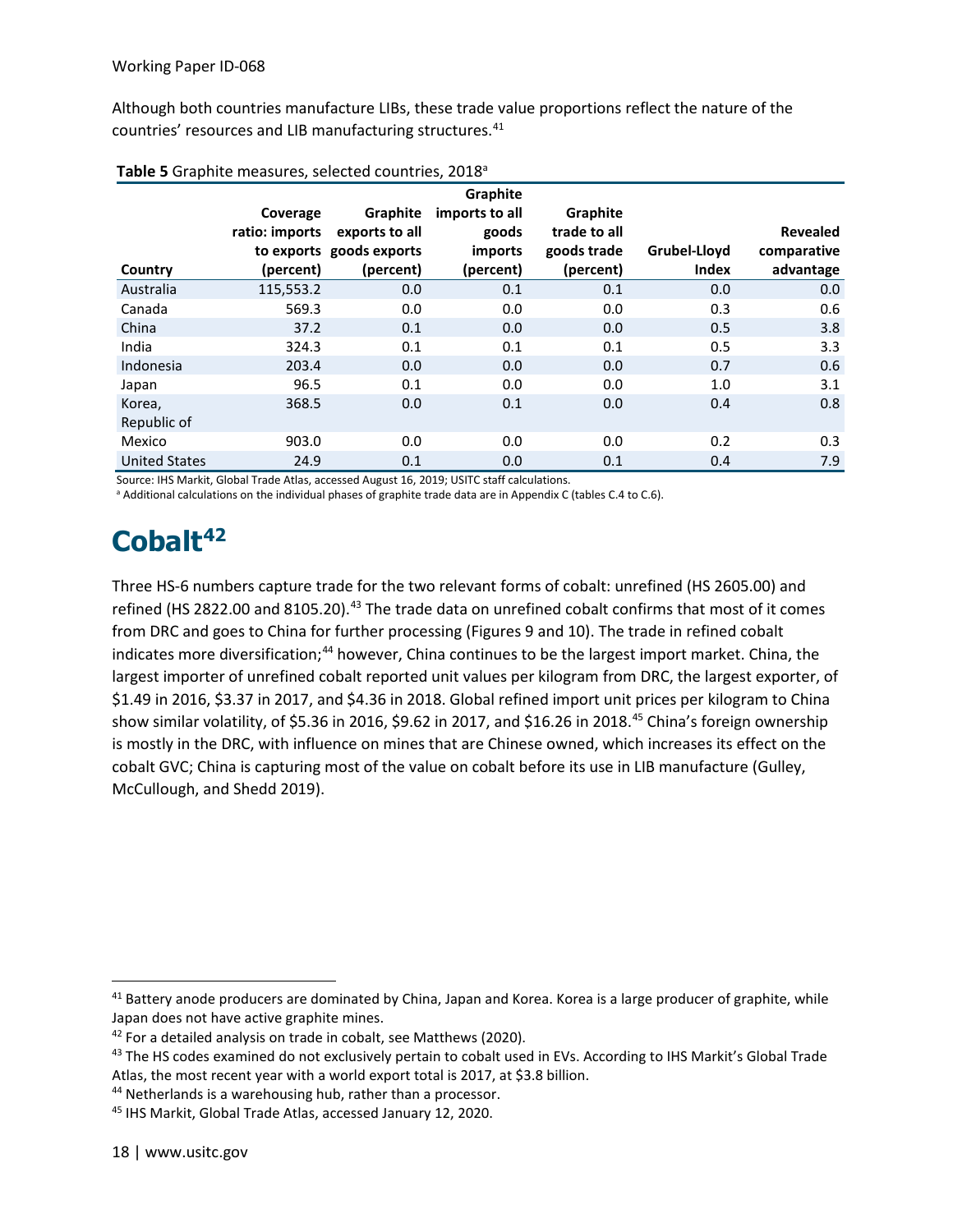

Source: IHS Markit, Global Trade Atlas, accessed March 5, 2020.

Note: Discrepancies in import and export values are likely due to reporting issues in the Global Trade Atlas. Export figures use "mirror data," which are derived using export statistics from partner countries' import data.



#### **Figure 10** Refined cobalt (HS 2822.00 and 8105.20) trade, 2014–17, \$ millions

Source: IHS Markit, Global Trade Atlas, accessed March 5, 2020.

Note: Discrepancies in import and export values are likely due to reporting issues in the Global Trade Atlas. Export figures use "mirror data," which are derived using export statistics from partner countries' import data.

DRC's coverage ratio and GL index in 2017<sup>[46](#page-22-0)</sup> show that the DRC exports much more than it imports; DRC accounted for almost all global unrefined cobalt exports (Table 6 and Figure 9). The RCA score also reflects the DRC's position as the world's dominant producer and exporter of unrefined cobalt. China imported most of these products in 2017 and controls important stages of this GVC; many of the cobaltrelated companies in DRC are Chinese-owned (Farchy and Warren 2018).

The scores for the United States and China reflect high levels of imports for final product manufacture; their imports far exceed exports**.** U.S. imports of unrefined cobalt and imports and exports of refined cobalt were much less than those of China. China imported a substantial amount of refined cobalt and

<span id="page-22-0"></span><sup>&</sup>lt;sup>46</sup> The data to calculate DRC's RCA for 2018 are not available, so the RCA ratios for 2017 are provided.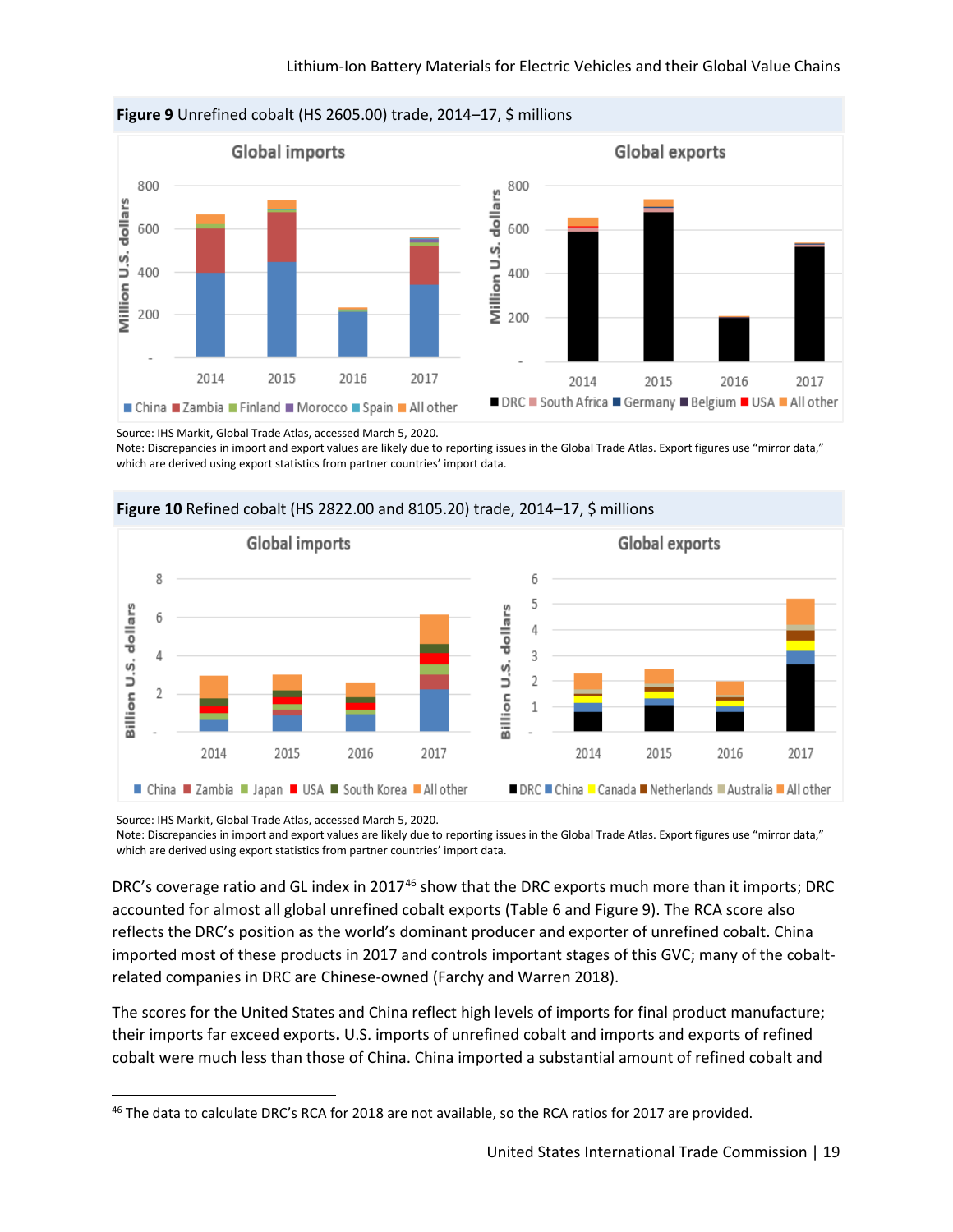had smaller exports; China's imports and exports of unrefined cobalt were much lower than those of refined (figures 9 and 10).

China also has substantial production capacity, as it accounted for over 60 percent of all global refined cobalt production in 2018 (Cobalt Institute, n.d.). Although capacity is growing in other areas with Chinese investments upstream in DRC, Chinese domestic firms are expected to remain the main suppliers of refined cobalt (downstream) and LIBs for the next few years (Patterson and Gold 2018). China is a leader in LIB manufacturing and consumes most of its domestic refined cobalt production.

| Country                 | ratio: imports<br>to exports<br>(percent) | Coverage Cobalt exports<br>to all goods<br>(percent) | <b>Cobalt</b><br>imports to all<br>exports goods imports<br>(percent) | <b>Cobalt trade</b><br>to all goods<br>trade<br>(percent) | Grubel-Lloyd<br><b>Index</b> | <b>Revealed</b><br>comparative<br>advantage |
|-------------------------|-------------------------------------------|------------------------------------------------------|-----------------------------------------------------------------------|-----------------------------------------------------------|------------------------------|---------------------------------------------|
| China                   | 492.4                                     | 0.0                                                  | 0.1                                                                   | 0.1                                                       | 0.3                          | 3.4                                         |
| Congo, Dem.<br>Rep.     | 0.0                                       | 22.8                                                 | 0.0                                                                   | 13.7                                                      | 0.0                          | 3,340.9                                     |
| United<br><b>States</b> | 598.3                                     | 0.0                                                  | 0.0                                                                   | 0.0                                                       | 0.3                          | 0.9                                         |

#### **Table 6** Cobalt measures, selected countries, 2017a

Source: IHS Markit, Global Trade Atlas, accessed March 4, 2020; USITC staff calculations.

<sup>a</sup> This is the most recent year where data are available for each of selected countries. Although Japan, South Korea, and Canada have some trade in cobalt, their relative share of global trade is insignificant relative to that of the DRC and China. Additional calculations on the individual phases of cobalt trade data are in Appendix C (tables C.7 and C.8).

### **Nickel[47](#page-23-0)**

Four HS-6 numbers capture trade for the two relevant forms of nickel: unprocessed (HS 2604.00) and refined (HS 7502.10, 7502.20, and 7504.00).<sup>[48](#page-23-1)</sup> The trade data show that much of the unprocessed nickel is exported from Australia, Indonesia, Philippines, and the United States and is imported by China. However, since only the purest nickel ore (class 1, which has 99.8 percent or higher nickel content) is used in LIB manufacture, and most nickel is used in the manufacture of stainless steel, the countries that provide the higher nickel content (class 1) used in LIBs are typically Australia, Canada, Russia, and Finland.<sup>[49](#page-23-2)</sup> Large shares of the refined nickel are exported from Canada and Russia—locations exporting class 1 nickel that would be suitable for use in LIBs—and imported into China, Japan, and South Korea locations which are known to have LIB production facilities. The global unit import price per kilogram for the largest unprocessed importer, is relatively stable; China's import price per kilogram in both 2017 and 2018 was \$0.06. By contrast, the unit values/kilogram for Chinese imports of refined nickel were \$11.16 in 2017 and \$13.94 in 2018. China not only imports most of the raw nickel, it also imports refined nickel; China controls most of the global processing for the nickel that is used in LIBs and is a leading LIB manufacturer and is therefore capturing most of the value.

<span id="page-23-0"></span><sup>&</sup>lt;sup>47</sup> For a detailed analysis on trade in nickel, see Guberman, forthcoming.

<span id="page-23-1"></span><sup>&</sup>lt;sup>48</sup> The HS codes examined do not exclusively pertain to nickel used in EVs. According to IHS Markit's Global Trade Atlas, the most recent year with a world export total is 2017, at \$17,957.4 million.

<span id="page-23-2"></span> $49$  The Netherlands is not a known producer but is the location of a London Metal Exchange warehouse.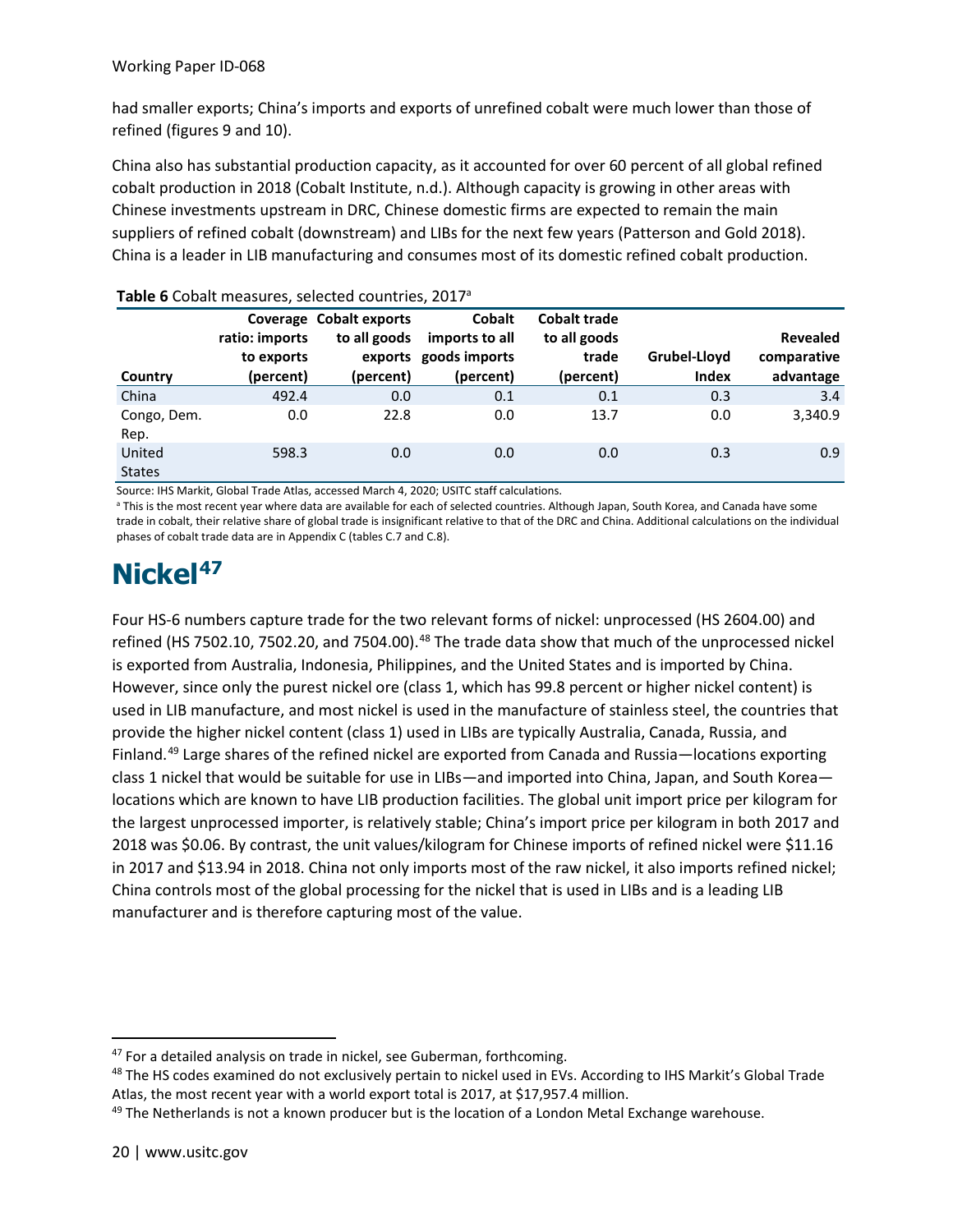

**Figure 11** Unprocessed nickel (HS 2604.00) trade, selected countries, 2014–18, \$ billions

Source: IHS Markit, Global Trade Atlas, accessed August 16, 2019.

**Figure 12** Refined nickel (HS 7502.10, 7502.20, and 7504.00) trade, selected countries, 2014–18, \$ billions



Source: IHS Markit, Global Trade Atlas, accessed August 16, 2019.

Nickel trade data are difficult to parse as much of it is used in stainless steel and the Harmonized System does not differentiate between the type used for LIB and stainless-steel manufacture. The data presented in Table 7, however, confirm that Australia, Canada, Finland, Norway, and Russia are further upstream in the value chain for nickel than is China. Norway concentrates on nickel refining and exporting for use in other countries.

China imports about twenty-two times more nickel than it exports. The RCA shows that China imports large amounts of both unprocessed and refined nickel for domestic use; this corresponds with China's position as the world leader in the production of both LIBs and stainless steel.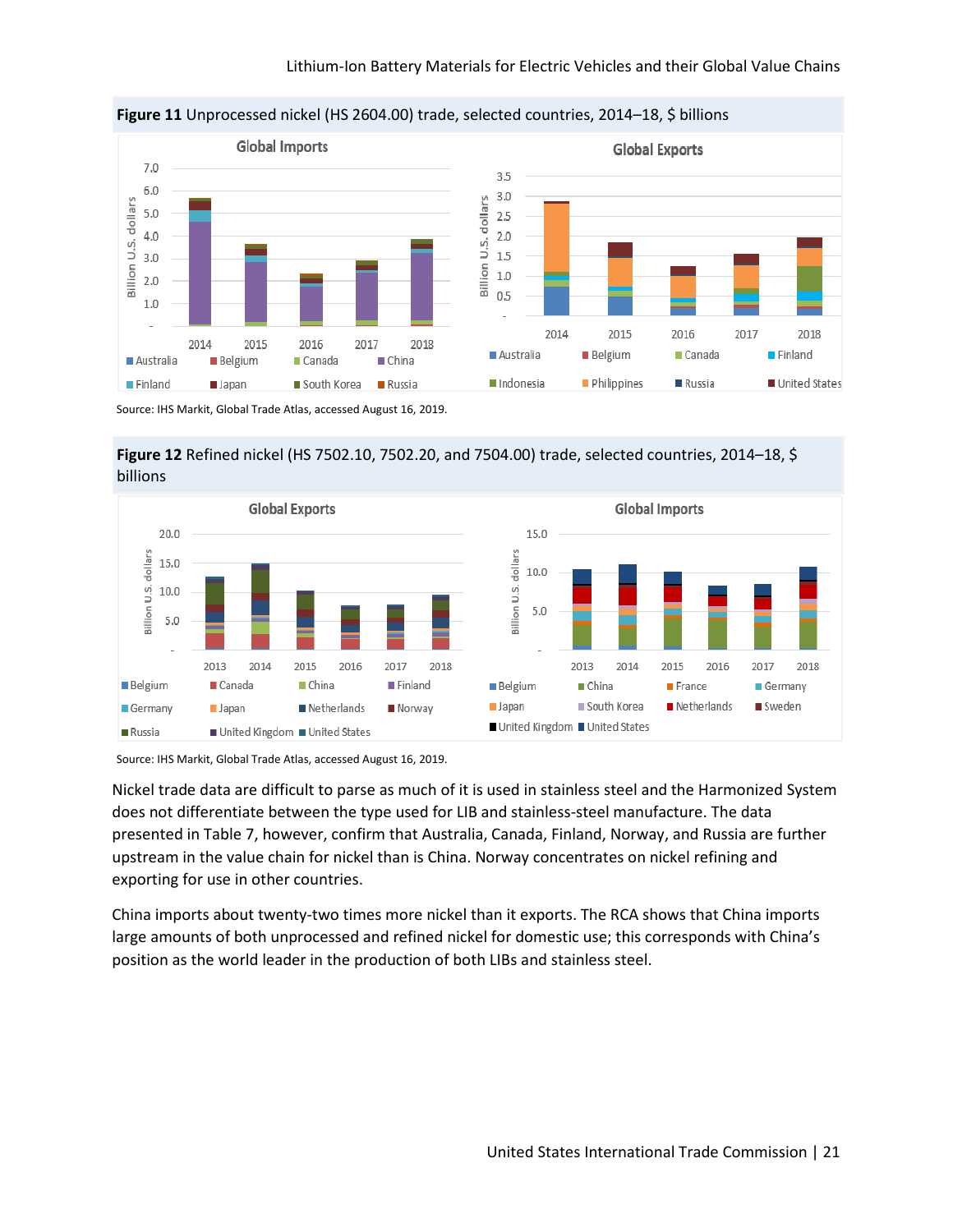| Country              | Coverage ratio:<br>nickel imports to<br>nickel exports<br>(percent) | <b>Nickel exports</b><br>to all goods<br>exports<br>(percent) | <b>Nickel imports</b><br>(percent) | to all goods Nickel trade to<br>imports all goods trade<br>(percent) | Grubel-<br>Lloyd<br>Index | Revealed<br>comparative<br>advantage |
|----------------------|---------------------------------------------------------------------|---------------------------------------------------------------|------------------------------------|----------------------------------------------------------------------|---------------------------|--------------------------------------|
| Australia            | 6.4                                                                 | 0.3                                                           | 0.0                                | 0.2                                                                  | 0.1                       | 9.6                                  |
| Canada               | 11.8                                                                | 0.5                                                           | 0.1                                | 0.3                                                                  | 0.2                       | 14.0                                 |
| China                | 2215.7                                                              | 0.0                                                           | 0.3                                | 0.1                                                                  | 0.1                       | 0.3                                  |
| Finland              | 23.9                                                                | 1.1                                                           | 0.2                                | 0.7                                                                  | 0.4                       | 32.9                                 |
| Norway               | 0.3                                                                 | 1.0                                                           | 0.0                                | 0.6                                                                  | 0.0                       | 29.9                                 |
| Russia               | 1.3                                                                 | 0.4                                                           | 0.0                                | 0.3                                                                  | 0.0                       | 12.2                                 |
| <b>United States</b> | 322.0                                                               | 0.0                                                           | 0.1                                | 0.1                                                                  | 0.5                       | 1.0                                  |

#### Table 7 Nickel measures, selected countries, 2018<sup>a</sup>

Source: IHS Markit, Global Trade Atlas, accessed August 16, 2019; USITC staff calculations.

<sup>a</sup> Additional calculations on the individual phases of nickel trade data are in Appendix C (tables C.9 to C.10).

### **Section 5: Conclusion**

Lithium-ion batteries, the "engine" for electric vehicles, have emerged as the central mechanism for reducing transportation-related carbon emissions. LIBs require four key materials, namely lithium, cobalt, nickel, and graphite. Because these materials are globally dispersed and face sourcing challenges in a setting of anticipated demand growth, comprehending their global value chains is vital.

This paper uses both descriptive analysis and quantitative trade-based indicators—Coverage Ratio, Revealed Comparative Advantage (RCA), and Grubel-Lloyd Index—to analyze the global value chains of the four key LIB materials. Both the quantitative and qualitative analysis results presented in this paper illustrate that the upstream product source value chain is diverse amongst the four key materials. The GVC downstream, however, is geographically located across countries in Asia, mostly in China. China has been increasing its global footprint, such as its increased ownership of upstream cobalt-related firms in DRC. China has also been enlarging its consumption of the four key LIB materials and its influence on the GVC has helped secure these materials for Chinese manufacturing of LIBs for insertion in EVs.

Currently, LIB materials availability will continue to be more than adequate if there is not a substantial increase in the proportion of EVs worldwide. If there is to be a rapid transition from ICE to EVs, however, stakeholders will need to expand LIB material resource availability and guard against depletion risks to ensure sustainability.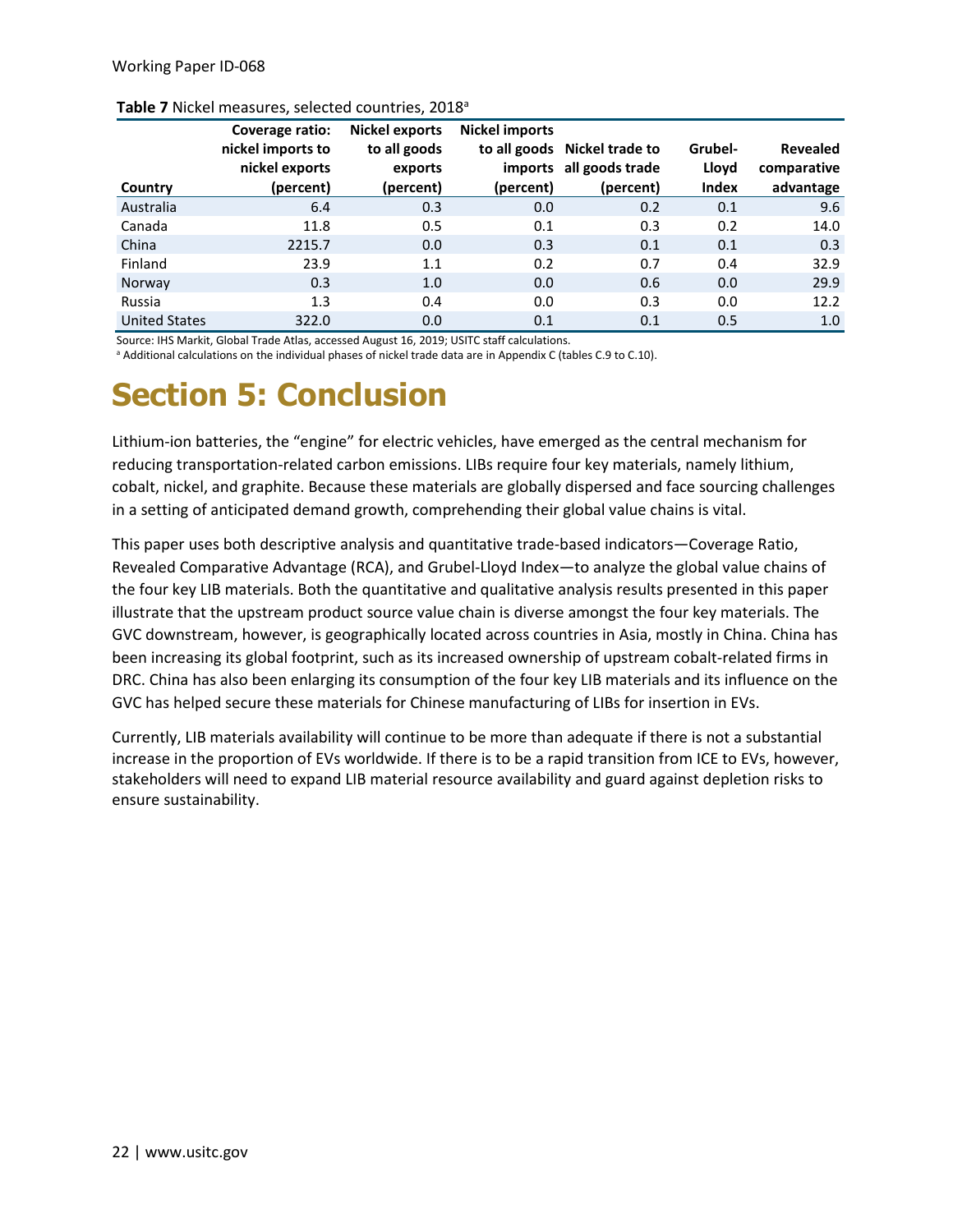### **Appendix A: Global EV Market**

The global EV market consists mostly of passenger vehicles; EVs are a small, but important, part of the global passenger vehicle market (Coffin and Horowitz 2018). The global electric vehicle fleet almost doubled in 2018, exceeding 5.1 million from 2 million in 2017. In 2018, 45 percent (2.3 million) of the world's EV fleet was in China, up from 37 percent in 2017. By comparison, Europe accounted for 24 percent<sup>[50](#page-26-0)</sup> (1.2 million) and the United States accounted for 22 percent (1.1 million).

There are some commercial applications of EVs; buses currently dominate the global commercial EV market. Out of the global fleet of 425 thousand electric buses, China has 421 thousand electric buses (accounting for about 18 percent of its total bus fleet), Europe has 2,250, while the United States has 300. Other commercial vehicles—such as trucks—continue to be mostly ICE vehicles (BloombergNEF 2019). EVs for freight transport were mostly light-commercial vehicles (250 thousand in 2018), but the fleet also includes about 2,000 medium-sized trucks (IEA 2019).

Mobility services—taxis, ride-hailing and car-sharing fleets—are a growing segment and ride-hailing app use is on the rise globally; EVs account for 1.8 percent of the shared mobility fleet (BloombergNEF 2019). The largest ride-hailing market is in China with 10 billion rides in 2018, whereas the United States had less than 3 billion rides. China's mobility service providers include (such as BAIC Motor, SAIC Motor, GAC Motor, and Geely Auto) or have forged partnerships (such as Didi Chuxing) with automakers. However, profits have been hard to find in this segment. Daimler is withdrawing its Smart mini-cars (its car-sharing service is car2go) from China in favor of a joint venture with Geely to capture the premium ride-hailing segment (IHS Markit 2019).

China accounts for both a large share of global EV production and sales—60 percent of 2018 world-wide sales (BloombergNEF 2019). China's light EV sales climbed from 220 thousand units in 2015 to 1.1 million in 2018 (48 percent CAGR). Its penetration rate among light passenger vehicle sales grew from 0.9 percent to 3.9 percent in the same period. China has a large market for very small "city" vehicles; 90 percent of China's very small cars were EVs. Larger vehicles are also common; about onethird of China's EVs are sport-utility vehicles (SUVs) (IEA 2019). One source predicts that the Chinese market will not maintain the same robust growth beyond 2020 and may experience an overall market decline, reflecting the phase out of subsidies. With subsidies, small BEVs are at purchase-price parity with ICE vehicles and have a lower total-cost-of-ownership. However, the Chinese government is phasing out its EV-subsidy program by the end of 2020 and China's Corporate Average Fuel Consumption and New Energy Vehicles dual-credit scheme applies up to 2019 (Hertzke et al. 2019).

Comparatively, China's EV market is about three times larger than the markets for both Europe and the United States. Europe's EV sales were 385 thousand units in 2018 (320 thousand units are accounted for by EU countries), with mixed results at the country level. The EU's penetration rate among light passenger vehicle sales grew from 1 percent in 2015 to 1.8 percent in 2018. Although Europe has countries with the largest penetration of electric car sales, its 2018 growth rate (31 percent) from 2017 is lower than the global average.<sup>[51](#page-26-1)</sup> By market share, Norway (which is not a member of the EU) is the

<span id="page-26-0"></span><sup>&</sup>lt;sup>50</sup> The European Union countries accounted for 0.96 million of these vehicles.

<span id="page-26-1"></span><sup>&</sup>lt;sup>51</sup> Europe's growth rate in 2017 from 2016 was 41 percent.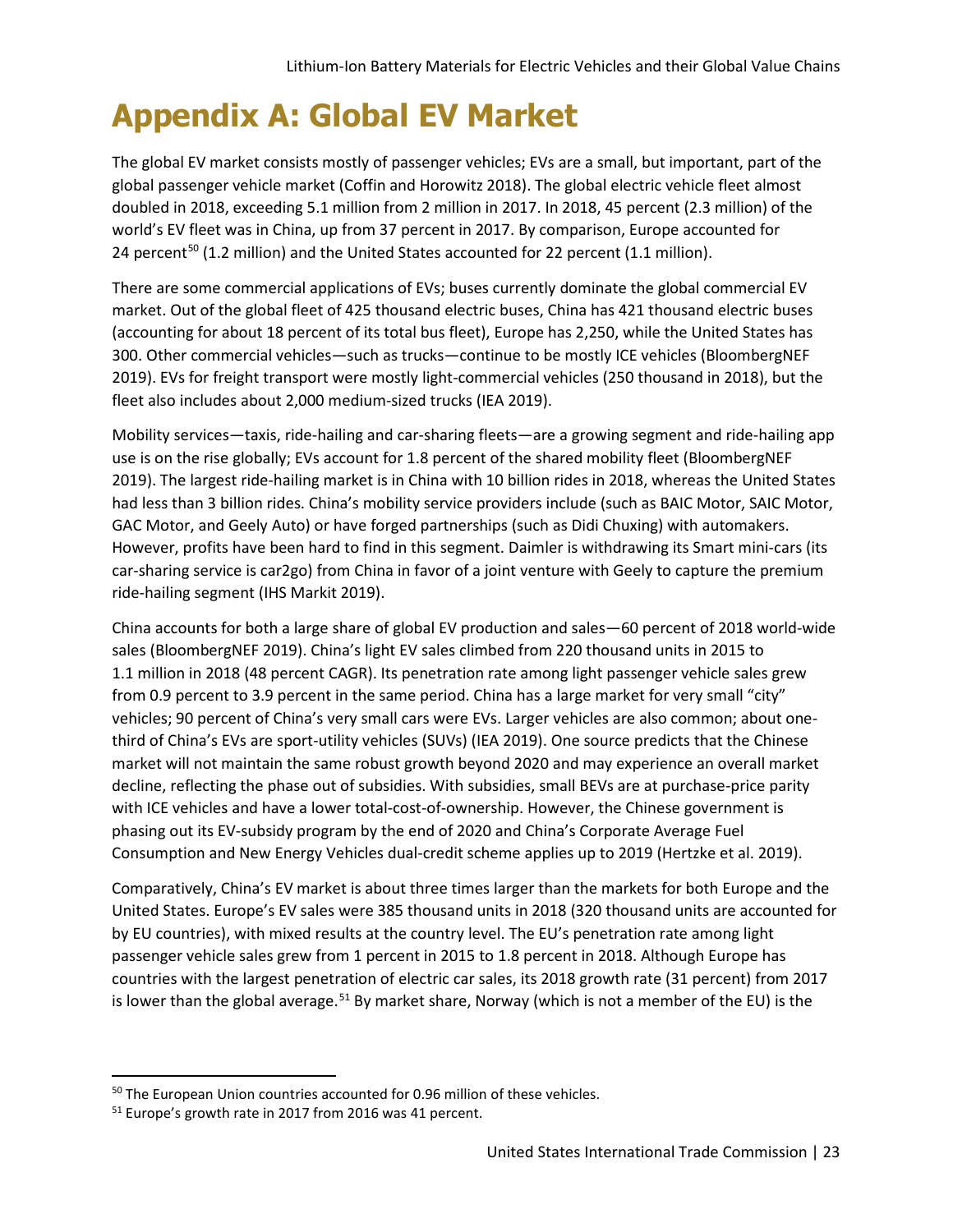#### Working Paper ID-068

global leader, with EVs accounting for 46 percent of its new car sales in 2018.<sup>[52](#page-27-0)</sup> By sales volume, Norway is followed by Germany, United Kingdom, and France. Some reports predict that Europe's EV market will continue to grow due to domestic automaker commitments and tightening fuel economy regulations (BloombergNEF 2019).

U.S. light EV sales grew from 115 thousand units in 2015 to 361 thousand in 2018 (33 percent CAGR). Its penetration rates grew from 0.7 percent in 2015 to 2.1 percent in 2018. The U.S. market almost doubled to 361 thousand EV units in 2018 from 200 thousand in 2017, which was faster than that global market growth rate. This was mainly on strong sales of Tesla's Model 3, which accounted for 134 thousand BEVs sold in 2018, reflecting a large backlog of orders and EV tax credits. However, the backlog is now exhausted and there is a proposed federal rule<sup>[53](#page-27-1)</sup> that loosens fuel economy standards and removes California's state authority to set stricter vehicle emission standards under the Clean Air Act. (Hertzkeet al. 2019).

<span id="page-27-0"></span><sup>&</sup>lt;sup>52</sup> Norway's share is more than double than that of Iceland (a very small market, by volume), which has the secondlargest market share at 17-percent of its new car sales. Norway's EV fleet is—and has been for several years—the largest per capita in the world; EVs were one out of three vehicles sold in 2018 (Norway's total new passenger car sales were 147,929, relative to that of the United States with 17.3 million in 2018). Norway's public incentives make EV purchases competitive with ICE vehicles, including certain fee exemptions (such as purchase tax and 25 percent VAT) and tax reductions.

<span id="page-27-1"></span><sup>&</sup>lt;sup>53</sup> The proposed federal rule rolls-back current fuel economy standards (set to hit an average of 54.5 miles per gallon for passenger cars and trucks by 2025) by freezing them at 2020 levels through 2026. USEPA. "The Safer Affordable Fuel Efficient (SAFE) Vehicles Proposed Rule for Model Years 2021–2026,"

[https://www.epa.gov/regulations-emissions-vehicles-and-engines/safer-affordable-fuel-efficient-safe-vehicles](https://www.epa.gov/regulations-emissions-vehicles-and-engines/safer-affordable-fuel-efficient-safe-vehicles-proposed)[proposed,](https://www.epa.gov/regulations-emissions-vehicles-and-engines/safer-affordable-fuel-efficient-safe-vehicles-proposed) accessed February 28, 2020.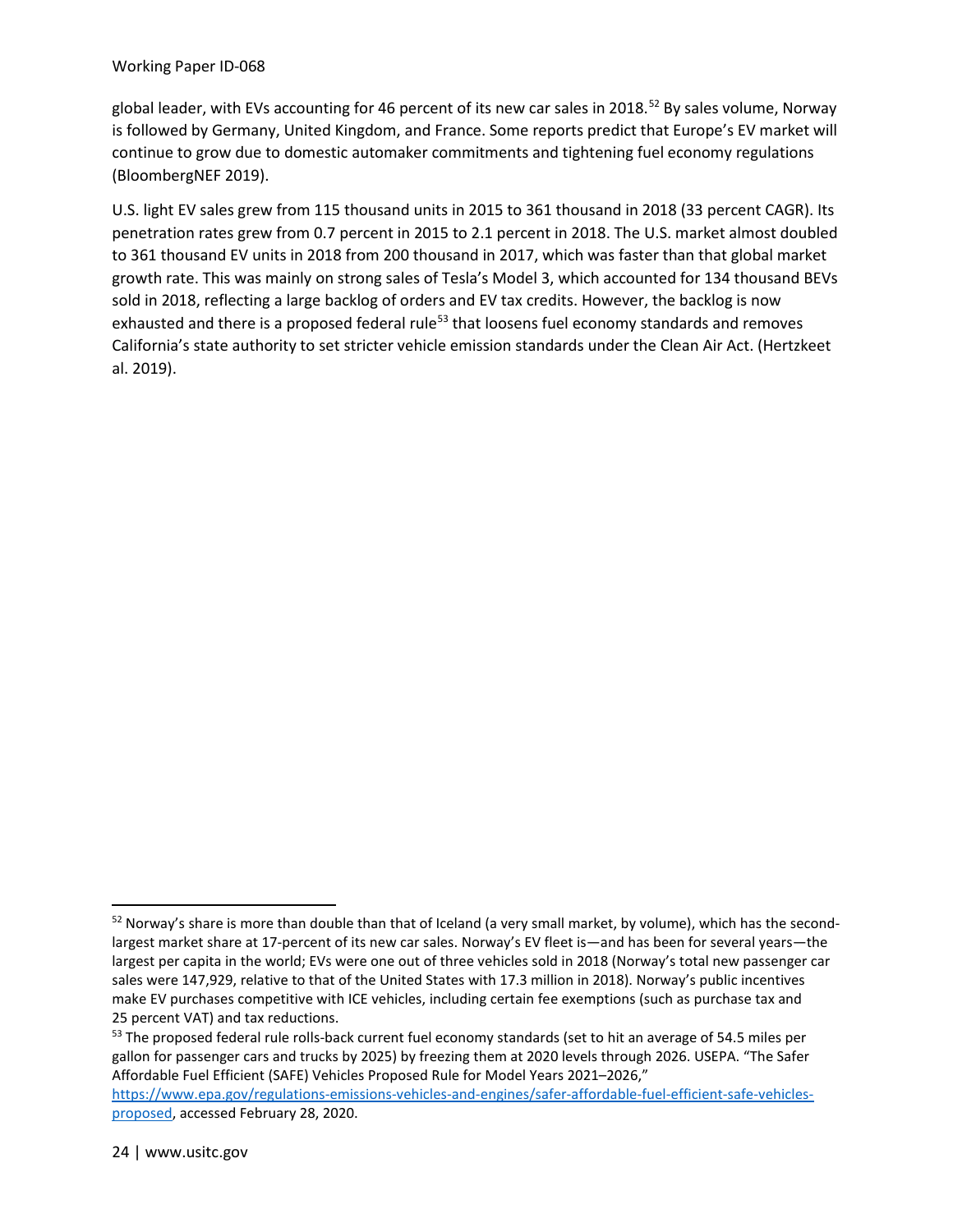### **Appendix B: Government Programs**

Some government programs related to EVs are at the national level, while others are implemented at local levels. The following discussion provides information on programs in China, EU, Norway, and the United States.

### **China**

Government emissions regulations have provided incentives for EV investments by automakers. China's leadership on EVs in all market segments is reflected by its aggressive policy support (IEA 2019a). China reportedly spent \$58 billion on direct and indirect subsidies through 2018, keeping EV prices artificially low (Moss 2019). China's New Energy Vehicle (NEV) mandate, which took effect in April 2018, has set a quota for the number of zero-emissions vehicles that automakers must sell and provides credit targets for those that exceed these quotas so that they can sell them to companies that do not make their quotas (Steer 2018). China has also tightened the average fuel economy for light-passenger vehicles (effective by 2025)<sup>[54](#page-28-0)</sup> and restricted investments toward new ICE vehicle manufacturing plants (IEA 2019a; IHS Markit 2019). In addition, EVs must account for about 3–4 percent of Chinese automaker's 2019 production, with gradual annual increases (Moss 2019). Policy support to firms with the batteries with the best performance has consolidated battery manufacturers and stimulated technological innovation (IEA 2019).

Since 2013, China's subsidy program has encouraged automakers to sell more EVs, which lowered the EV purchase price below manufacturing costs (and below prices for similar ICE vehicles) to the point that the country is now the global leader. However, these subsidies produced excess capacity and in March 2019, the government announced a phase-out of blanket EV production subsidies in favor of performance-based subsidies (including incentives for increasing battery range). Consequently, EV sales dropped in 2019 (Moss 2019; Barrett 2019; Shepherd 2019).

### **European Union (28)**

The EU's member states recently agreed to the Clean Vehicles Directive 2019/1161 (requires public procurement of electric buses) and the 2018 amendment to the Energy Performance Directive 2012/27 (minimum requirement for EV charging infrastructure in new and renovated buildings) (IEA 2019a). The EU also approved a carbon-dioxide reduction target of 37.5 percent (compared with 2021) in car emissions by 2030 (Baik et al. 2019).

In addition to its EU-wide policies, most EU members offer tax reductions or exemptions. There are twelve member states that also offer purchase incentives.<sup>[55](#page-28-1)</sup> Only four member states do not offer any tax benefits or incentives on EV purchases and consequently have low EV market shares—Croatia (N/A), Estonia (0.5 percent), Lithuania (0.4 percent), and Poland (0.2 percent) (ACEA, 2019).

<span id="page-28-0"></span><sup>54</sup> China's automakers are required to comply with a corporate average fuel economy (CAFE) target that is a 42percent reduction from the 2015 level.

<span id="page-28-1"></span><sup>&</sup>lt;sup>55</sup> These countries are Austria, Belgium, Finland, France, Germany, Ireland, Italy, Romania, Slovenia, Spain, Sweden, and the United Kingdom.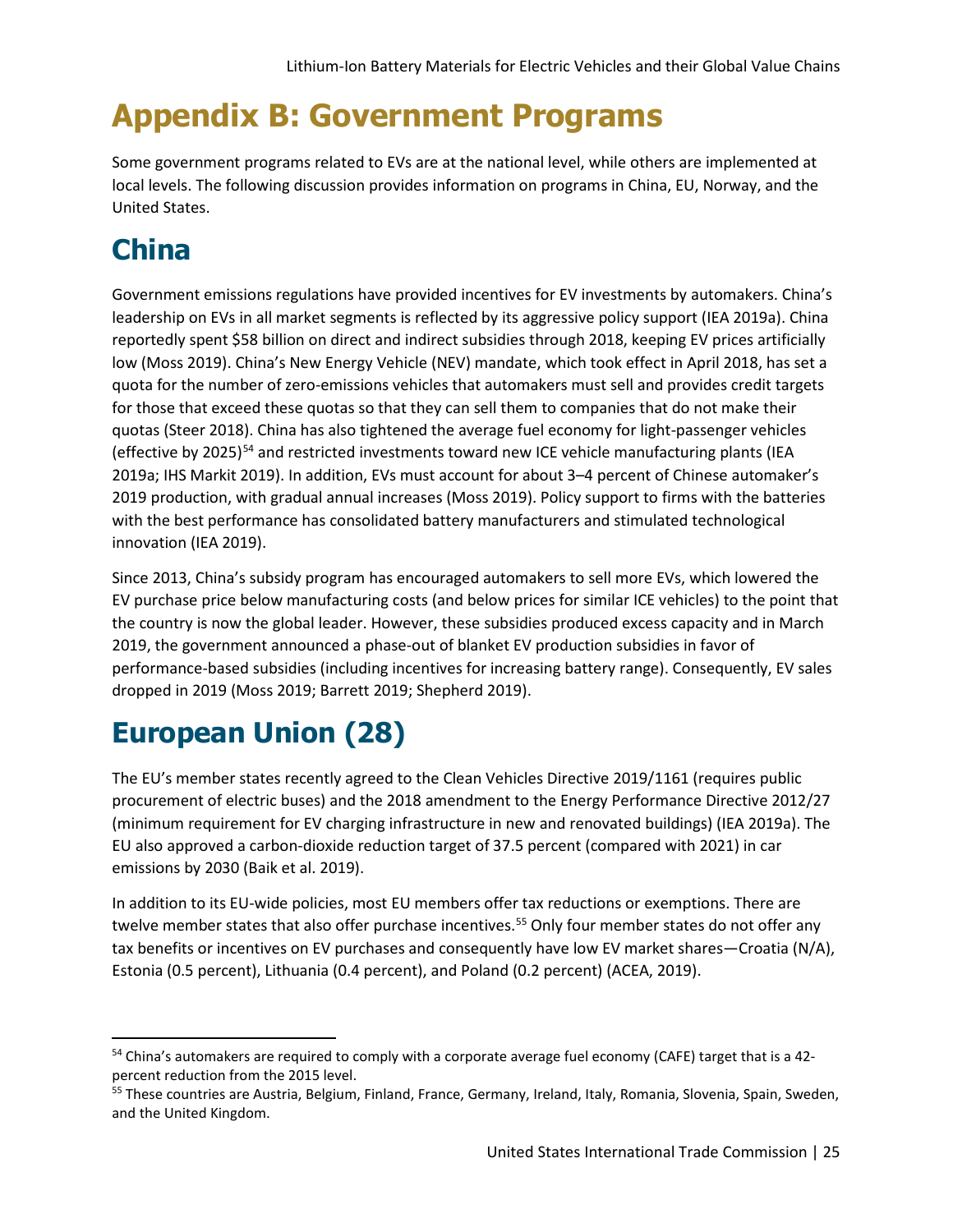#### **Norway**

Norway's EV market success reflects substantial incentives to promote zero-emission vehicle sales, including tax exemptions—purchase and import tax, 25–percent VAT, annual road tax—as well as many other benefits until 2021, such as 50-percent of road and ferry tolls, 50-percent parking fees (Norsk elbilforening., n.d.).

### **United States**

The United States government and several states offer financial incentives, such as tax credits, to lower the purchase costs of EVs. The Internal Revenue Service (IRS) tax credit is for up to \$7,500 per new EV purchase, which phases-out after 200,000 EVs have been sold.<sup>[56](#page-29-0)</sup> Several locations have additional tax credits (such as Colorado, Louisiana, Maryland, and New York), some offer excise tax and inspection exemptions (District of Columbia and North Carolina), and others provide free access to the carpool lane and parking (Arizona, Hawaii, and California). However, other locations (such as Alabama) charge annual EV ownership fees in additional to registration fees to offset the cost of building infrastructure (e.g., charging stations) (USDOE, n.d.).

<span id="page-29-0"></span><sup>&</sup>lt;sup>56</sup> Each automaker is eligible for \$7,500 in tax credits for each EV it sells, up to 200,000 in sales. Six months after that amount of sales, the tax credit is halved (\$3,750) and then six months later it is halved (\$1,875) again and then it is reduced to zero.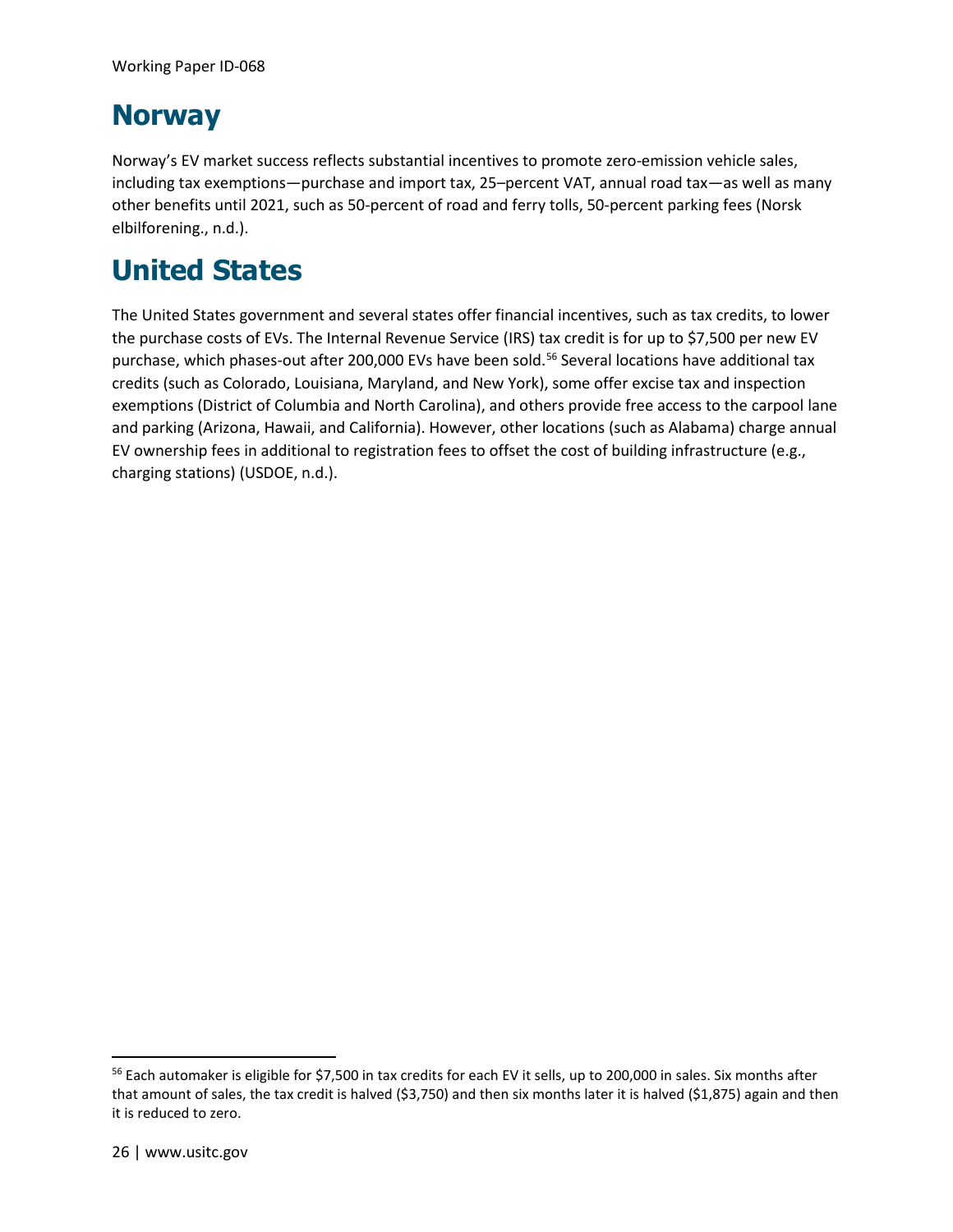### **Appendix C: Tables, Measures by Key Material**

#### **Table C.1** Unprocessed lithium trade measures, percent of value, 2018

|                      | Coverage ratio:        | Unprocessed     | <b>Unprocessed</b> | Trade in           | Unprocessed    | Unprocessed    | Trade in           |
|----------------------|------------------------|-----------------|--------------------|--------------------|----------------|----------------|--------------------|
|                      | Unprocessed imports to | exports to all  | imports to all     | unprocessed to all | exports to all | imports to all | unprocessed to all |
| Country              | unprocessed exports    | lithium exports | lithium imports    | lithium trade      | goods exports  | goods imports  | goods trade        |
| Argentina            | 49,980.1               | 0.0             | 44.5               | 9.5                | 0.0            | 0.0            | 0.0                |
| Australia            | 1.1                    | 99.6            | 62.4               | 99.0               | 0.5            | 0.0            | 0.2                |
| Chile                | 280.7                  | 0.1             | 45.8               | 0.3                | 0.0            | 0.0            | 0.0                |
| China                | 1,015.7                | 12.4            | 77.5               | 52.7               | 0.0            | 0.1            | 0.0                |
| Japan                | 827.4                  | 22.6            | 11.3               | 12.0               | 0.0            | 0.0            | 0.0                |
| Korea,               | 487.0                  | 27.4            | 9.1                | 10.3               | 0.0            | 0.0            | 0.0                |
| Republic of          |                        |                 |                    |                    |                |                |                    |
| <b>United States</b> | 62.2                   | 32.1            | 25.2               | 29.0               | 0.0            | 0.0            | 0.0                |

Source: IHS Markit, Global Trade Atlas, accessed August 16, 2019; USITC staff calculations.

#### **Table C.2** Processed lithium trade measures, percent of value, 2018

|                      | Coverage ratio:<br>to processed | processed imports Processed exports Processed imports<br>to all lithium |     | to all lithium Trade in processed | to all goods | Processed exports Processed imports | to all goods Trade in processed |
|----------------------|---------------------------------|-------------------------------------------------------------------------|-----|-----------------------------------|--------------|-------------------------------------|---------------------------------|
| Country              | exports                         | exports                                                                 |     | imports to all lithium trade      | exports      | imports                             | to all goods trade              |
| Argentina            | 2.7                             | 87.6                                                                    | 0.0 | 70.8                              | 0.1          | 0.0                                 | 0.0                             |
| Australia            | 3,343.8                         | 0.0                                                                     | 0.0 | 0.3                               | 0.0          | 0.0                                 | 0.0                             |
| Chile                | 0.0                             | 88.6                                                                    | 0.0 | 88.3                              | 1.2          | 0.0                                 | 0.7                             |
| China                | 219.2                           | 14.1                                                                    | 0.0 | 17.2                              | 0.0          | 0.0                                 | 0.0                             |
| Japan                | 37,773.6                        | 1.9                                                                     | 0.0 | 40.6                              | 0.0          | 0.0                                 | 0.0                             |
| Korea, Republic of   | 2,418.0                         | 34.2                                                                    | 0.1 | 55.3                              | 0.0          | 0.1                                 | 0.0                             |
| <b>United States</b> | 550.2                           | 5.7                                                                     | 0.0 | 20.8                              | 0.0          | 0.0                                 | 0.0                             |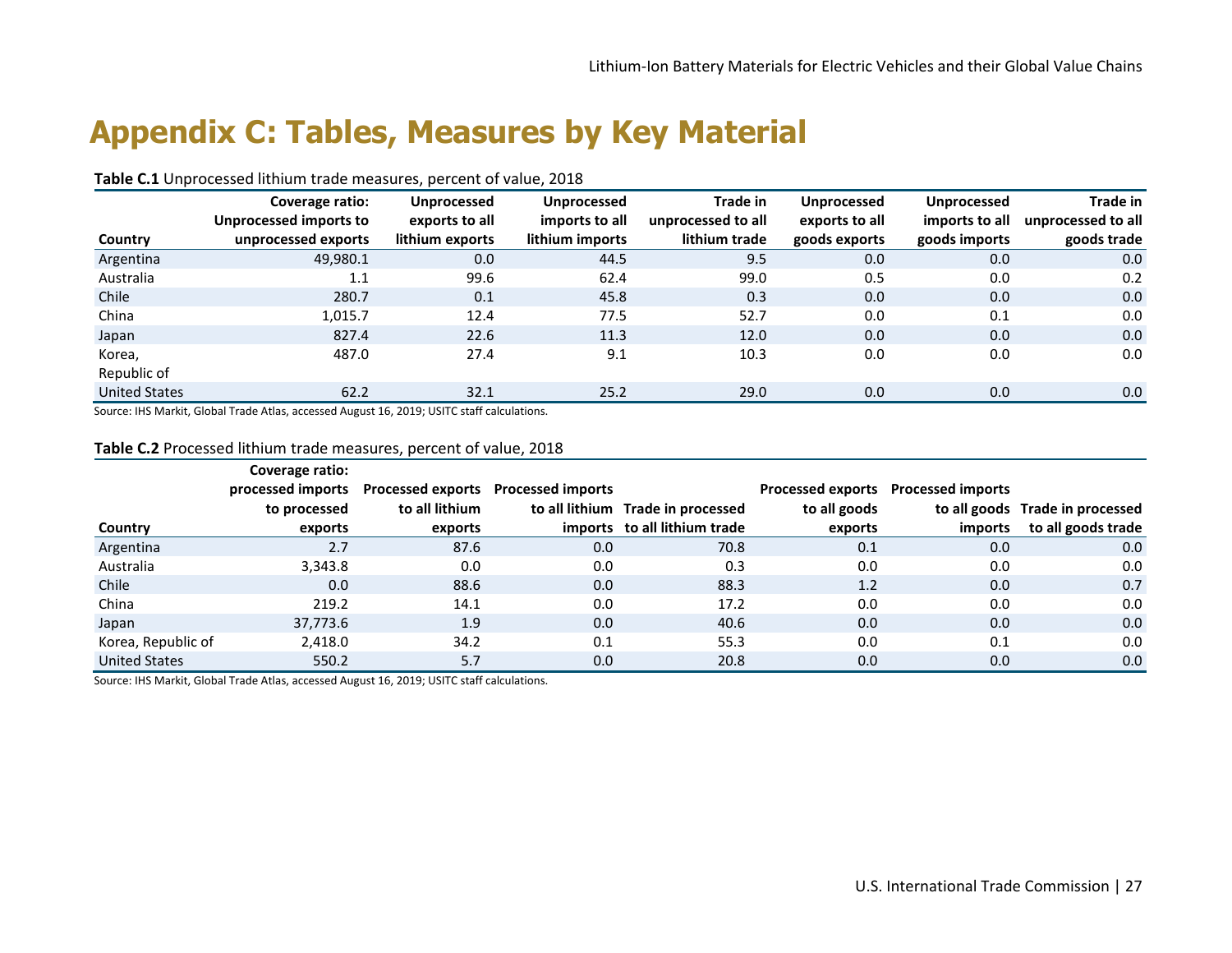|                      |                    |                        |                        |                         | <b>Refined</b> | Refined        |                |
|----------------------|--------------------|------------------------|------------------------|-------------------------|----------------|----------------|----------------|
|                      | Coverage ratio:    |                        |                        |                         | exports to all | imports to all | Trade in       |
|                      | refined imports to | Refined exports to all | Refined imports to all | Trade in refined to all | goods          | goods          | refined to all |
| Country              | refined exports    | lithium exports        | lithium imports        | lithium trade           | exports        | imports        | goods trade    |
| Argentina            | 102.4              | 12.4                   | 46.8                   | 19.7                    | 0.0            | 0.0            | 0.0            |
| Australia            | 111.4              | 0.4                    | 23.2                   | 0.8                     | 0.0            | 0.0            | 0.0            |
| Chile                | 1.8                | 11.3                   | 50.5                   | 11.5                    | 0.2            | 0.0            | 0.1            |
| China                | 7.8                | 73.5                   | 3.5                    | 30.1                    | 0.0            | 0.0            | 0.0            |
| Japan                | 997.9              | 75.5                   | 45.7                   | 47.4                    | 0.0            | 0.0            | 0.0            |
| Korea, Republic of   | 1,296.6            | 38.4                   | 34.1                   | 34.4                    | 0.0            | 0.1            | 0.0            |
| <b>United States</b> | 44.9               | 62.1                   | 35.1                   | 50.2                    | 0.0            | 0.0            | 0.0            |

#### **Table C.3** Refined lithium trade measures, percent of value, 2018

Source: IHS Markit, Global Trade Atlas, accessed August 16, 2019; USITC staff calculations.

#### **Table C.4** Artificial graphite trade measures, percent of value, 2018

|                      | Coverage ratio:<br>unprocessed | <b>Artificial</b><br>graphite         |                                      |                |             |                                                                                    |                                |
|----------------------|--------------------------------|---------------------------------------|--------------------------------------|----------------|-------------|------------------------------------------------------------------------------------|--------------------------------|
|                      | unprocessed                    | imports to exports to all<br>graphite | <b>Unprocessed</b><br>imports to all | Trade in       | Unprocessed | <b>Unprocessed</b><br>unprocessed to all exports to all goods imports to all goods | Trade in<br>unprocessed to all |
| Country              | exports                        | exports                               | graphite imports                     | graphite trade | exports     | imports                                                                            | goods trade                    |
| Australia            | n/a                            | n/a                                   | 98.7                                 | 98.6           | n/a         | 0.1                                                                                | 0.1                            |
| Canada               | 1.441.4                        | 35.4                                  | 89.6                                 | 81.5           | 0.0         | 0.0                                                                                | 0.0                            |
| China                | 37.9                           | 53.5                                  | 54.4                                 | 53.7           | 0.0         | 0.0                                                                                | 0.0                            |
| India                | 338.6                          | 86.4                                  | 90.2                                 | 89.3           | 0.0         | 0.1                                                                                | 0.1                            |
| Indonesia            | 118.8                          | 98.9                                  | 57.8                                 | 71.3           | 0.0         | 0.0                                                                                | 0.0                            |
| Japan                | 198.1                          | 8.2                                   | 16.8                                 | 12.4           | 0.0         | 0.0                                                                                | 0.0                            |
| Korea, Republic of   | 2,461.7                        | 0.3                                   | 2.0                                  | 1.7            | 0.0         | 0.0                                                                                | 0.0                            |
| Mexico               | 23.497.5                       | 3.3                                   | 85.9                                 | 77.7           | 0.0         | 0.0                                                                                | 0.0                            |
| <b>United States</b> | 5.9                            | 88.9                                  | 21.3                                 | 75.4           | 0.1         | 0.0                                                                                | 0.0                            |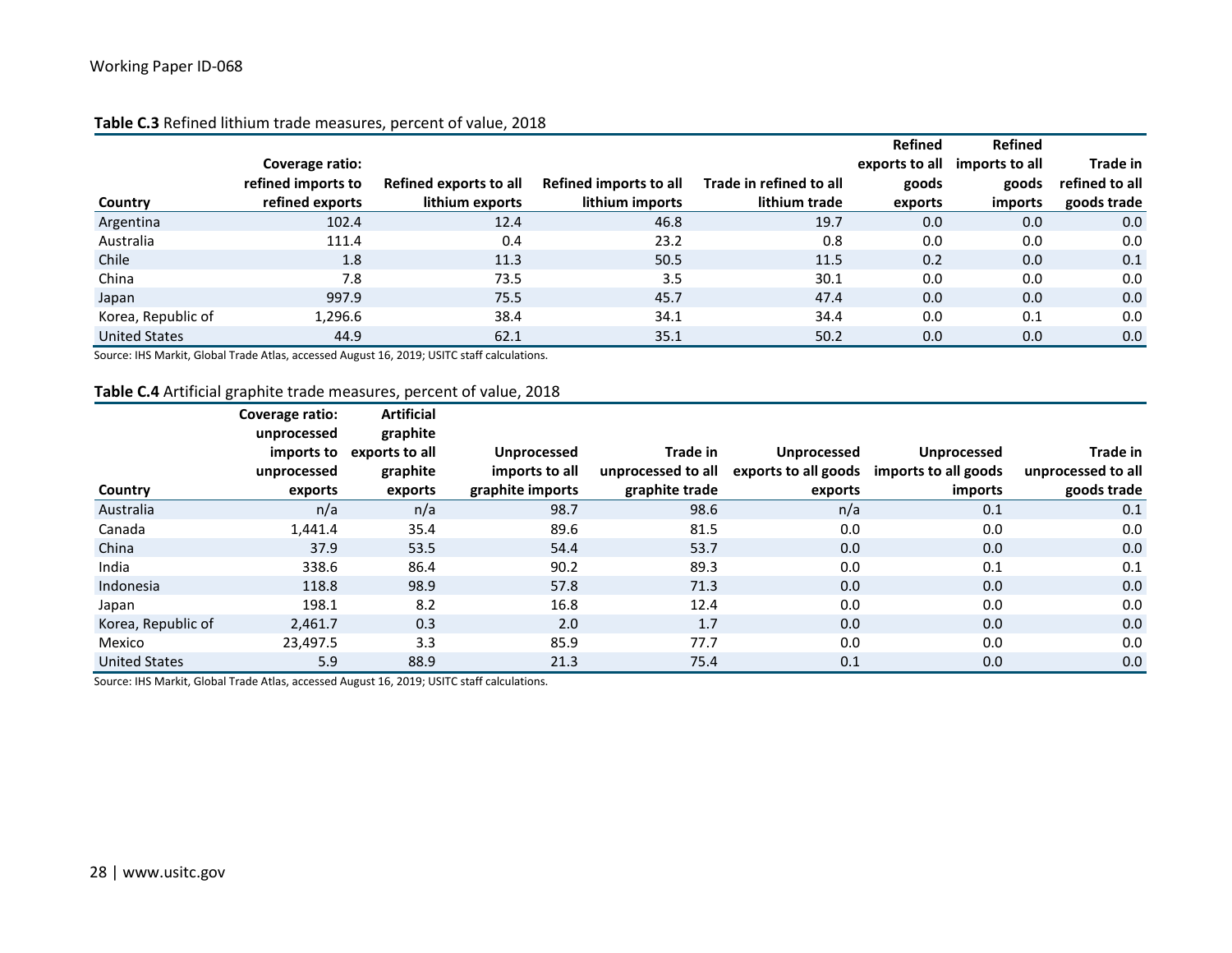|                      |                     |                         |                  |                                                  | <b>Natural</b> | <b>Natural</b> |                       |
|----------------------|---------------------|-------------------------|------------------|--------------------------------------------------|----------------|----------------|-----------------------|
|                      | Coverage ratio:     |                         |                  |                                                  | graphite       | graphite       | Trade in              |
|                      | Natural graphite    | Natural graphite        | Natural graphite | Trade in natural                                 | exports to all | imports to all | natural               |
|                      | imports to          | exports to all graphite |                  | imports to all graphite graphite to all graphite | goods          |                | goods graphite to all |
| Country              | unprocessed exports | exports                 | imports          | trade                                            | exports        | imports        | goods trade           |
| Australia            | 43,584.7            | 1.0                     | 0.4              | 0.4                                              | 0.0            | 0.0            | 0.0                   |
| Canada               | 30.5                | 42.3                    | 2.3              | 8.2                                              | 0.0            | 0.0            | 0.0                   |
| China                | 15.9                | 20.4                    | 8.7              | 17.2                                             | 0.0            | 0.0            | 0.0                   |
| India                | 9,462.1             | 0.2                     | 5.1              | 3.9                                              | 0.0            | 0.0            | 0.0                   |
| Indonesia            | n/a                 | 0.0                     | 7.6              | 5.1                                              | 0.0            | 0.0            | 0.0                   |
| Japan                | 1,275.9             | 2.5                     | 33.0             | 17.5                                             | 0.0            | 0.0            | 0.0                   |
| Korea, Republic of   | 5,953.7             | 1.7                     | 27.5             | 22.0                                             | 0.0            | 0.0            | 0.0                   |
| Mexico               | 93.9                | 21.8                    | 2.3              | 4.2                                              | 0.0            | 0.0            | 0.0                   |
| <b>United States</b> | 275.8               | 1.0                     | 10.9             | 3.0                                              | 0.0            | 0.0            | 0.0                   |

#### **Table C.5** Natural graphite trade measures, percent of value, 2018

Source: IHS Markit, Global Trade Atlas, accessed August 16, 2019; USITC staff calculations.

#### **Table C.6** Refined graphite trade measures, percent of value, 2018

|                      |                    |                        |                        |                         | <b>Refined</b> | <b>Refined</b> |                |
|----------------------|--------------------|------------------------|------------------------|-------------------------|----------------|----------------|----------------|
|                      | Coverage ratio:    |                        |                        |                         | exports to all | imports to all | Trade in       |
|                      | Refined imports to | Refined exports to all | Refined imports to all | Trade in refined to all | goods          | goods          | refined to all |
| Country              | refined exports    | graphite exports       | graphite imports       | graphite trade          | exports        | imports        | goods trade    |
| Australia            | 1,089.1            | 99.0                   | 0.9                    | 1.0                     | 0.0            | 0.0            | 0.0            |
| Canada               | 208.2              | 22.3                   | 8.2                    | 10.3                    | 0.0            | 0.0            | 0.0            |
| China                | 52.5               | 26.2                   | 36.9                   | 29.1                    | 0.0            | 0.0            | 0.0            |
| India                | 112.8              | 13.4                   | 4.7                    | 6.7                     | 0.0            | 0.0            | 0.0            |
| Indonesia            | 6,446.5            | 1.1                    | 34.6                   | 23.6                    | 0.0            | 0.0            | 0.0            |
| Japan                | 54.3               | 89.3                   | 50.2                   | 70.1                    | 0.0            | 0.0            | 0.0            |
| Korea, Republic of   | 265.0              | 98.0                   | 70.5                   | 76.3                    | 0.0            | 0.0            | 0.0            |
| Mexico               | 142.5              | 74.9                   | 11.8                   | 18.1                    | 0.0            | 0.0            | 0.0            |
| <b>United States</b> | 166.9              | 10.1                   | 67.8                   | 21.6                    | 0.0            | 0.0            | 0.0            |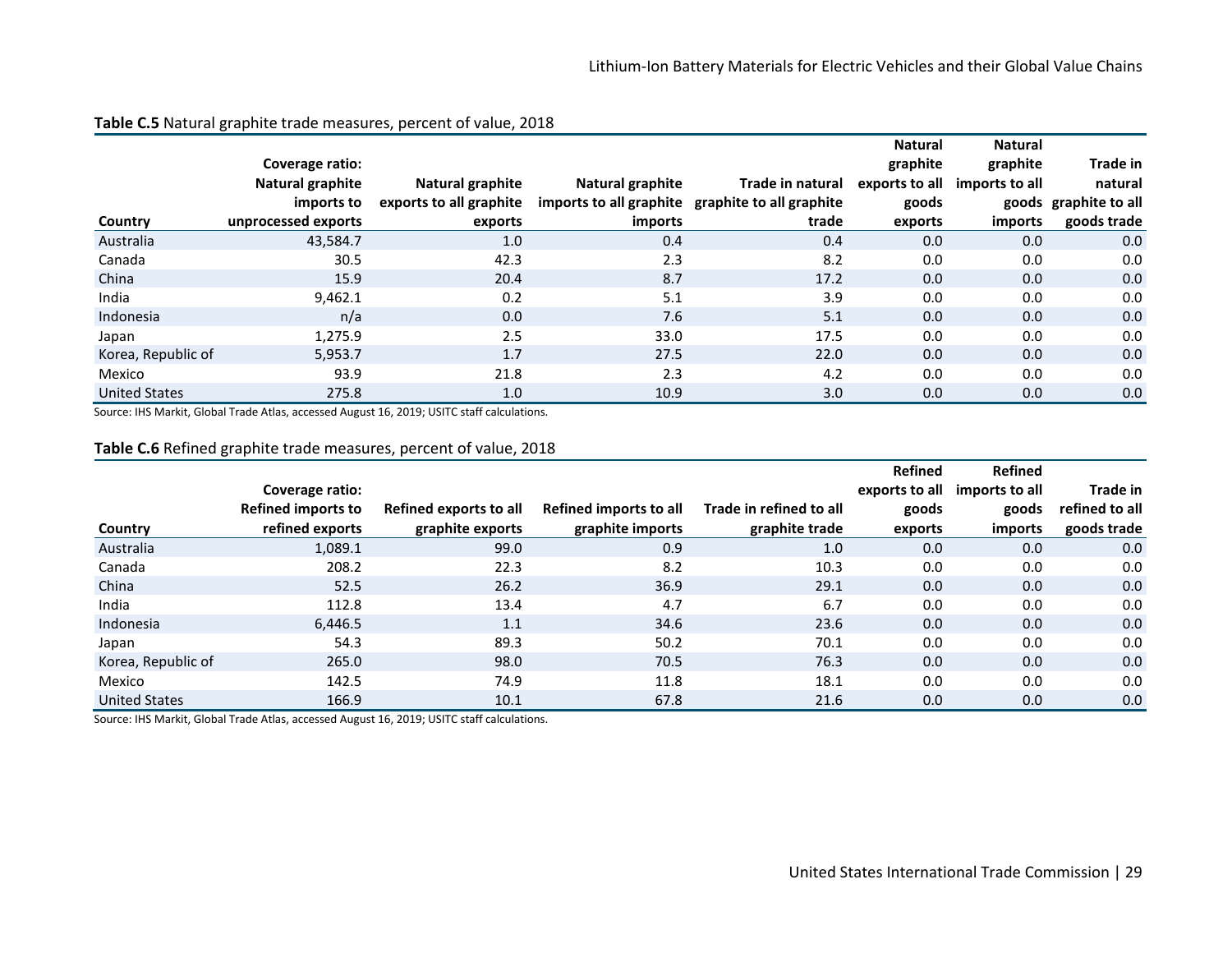|                      | Coverage ratio:     |                       |                       |                      | <b>Unprocessed</b> | Unprocessed                   | Trade in     |
|----------------------|---------------------|-----------------------|-----------------------|----------------------|--------------------|-------------------------------|--------------|
|                      | Unprocessed         |                       |                       |                      |                    | exports to all imports to all | unprocessed  |
|                      | imports to          | Unprocessed exports   | Unprocessed imports   | Trade in unprocessed | goods              | goods                         | to all goods |
| Country              | unprocessed exports | to all cobalt exports | to all cobalt imports | to all cobalt trade  | exports            | <i>imports</i>                | trade        |
| China                | 251,314.5           | 0.0                   | 13.0                  | 10.8                 | 0.0                | 0.0                           | 0.0          |
| Congo, Dem. Rep.     | 0.0                 | 16.5                  | 22.8                  | 16.5                 | 3.8                | 0.0                           | 2.3          |
| <b>United States</b> | 43.2                | 1.6                   | 0.1                   | 0.3                  | 0.0                | 0.0                           | 0.0          |

#### **Table C.7** Unprocessed cobalt trade measures, percent of value, 2017

Source: IHS Markit, Global Trade Atlas, accessed March 4, 2020; USITC staff calculations.

#### **Table C.8** Refined cobalt trade measures, percent of value, 2017

|                      | Coverage ratio:           |                        |                        | Trade in refined |              |              | Refined exports Refined imports Trade in refined |
|----------------------|---------------------------|------------------------|------------------------|------------------|--------------|--------------|--------------------------------------------------|
|                      | <b>Refined imports to</b> | Refined exports to all | Refined imports to all | to all cobalt    | to all goods | to all goods | to all goods                                     |
| Country              | refined exports           | cobalt exports         | cobalt imports         | trade            | exports      | imports      | trade                                            |
| China                | 428.4                     | 100.0                  | 87.0                   | 89.2             | 0.0          | 0.1          | 0.1                                              |
| Congo, Dem. Rep.     | 0.0                       | 83.5                   | 77.2                   | 83.5             | 19.1         | 0.0          | 11.4                                             |
| <b>United States</b> | 607.2                     | 98.4                   | 99.9                   | 99.7             | 0.0          | 0.0          | 0.0                                              |

Source: IHS Markit, Global Trade Atlas, accessed March 4, 2020; USITC staff calculations.

#### **Table C.9** Unprocessed nickel trade measures, percent of value, 2018

|               |                        |                       |                    |                                            |                    |                | Trade in     |
|---------------|------------------------|-----------------------|--------------------|--------------------------------------------|--------------------|----------------|--------------|
|               | Coverage ratio:        | Unprocessed nickel    | Unprocessed nickel |                                            | <b>Unprocessed</b> | Unprocessed    | unprocessed  |
|               | Unprocessed imports to | exports to all nickel |                    | imports to all nickel Trade in unprocessed | exports to all     | imports to all | to all goods |
| Country       | unprocessed exports    | exports               | imports            | to all nickel trade                        | goods exports      | goods imports  | trade        |
| Australia     | 0.0                    | 24.1                  | 0.0                | 22.7                                       | 0.1                | 0.0            | 0.0          |
| Canada        | 140.8                  | 6.6                   | 78.3               | 14.1                                       | 0.0                | 0.0            | 0.0          |
| China         | 13,651,694.6           | 0.0                   | 47.6               | 45.5                                       | 0.0                | 0.1            | 0.1          |
| Finland       | 87.9                   | 26.6                  | 98.0               | 40.4                                       | 0.3                | 0.2            | 0.3          |
| Norway        | 0.0                    | 0.1                   | 0.0                | 0.1                                        | 0.0                | 0.0            | 0.0          |
| Russia        | 0.0                    | 2.1                   | 0.0                | 2.1                                        | 0.0                | 0.0            | 0.0          |
| United        |                        |                       |                    |                                            | 0.0                | 0.0            | 0.0          |
| <b>States</b> | 0.1                    | 42.0                  | 0.0                | 10.0                                       |                    |                |              |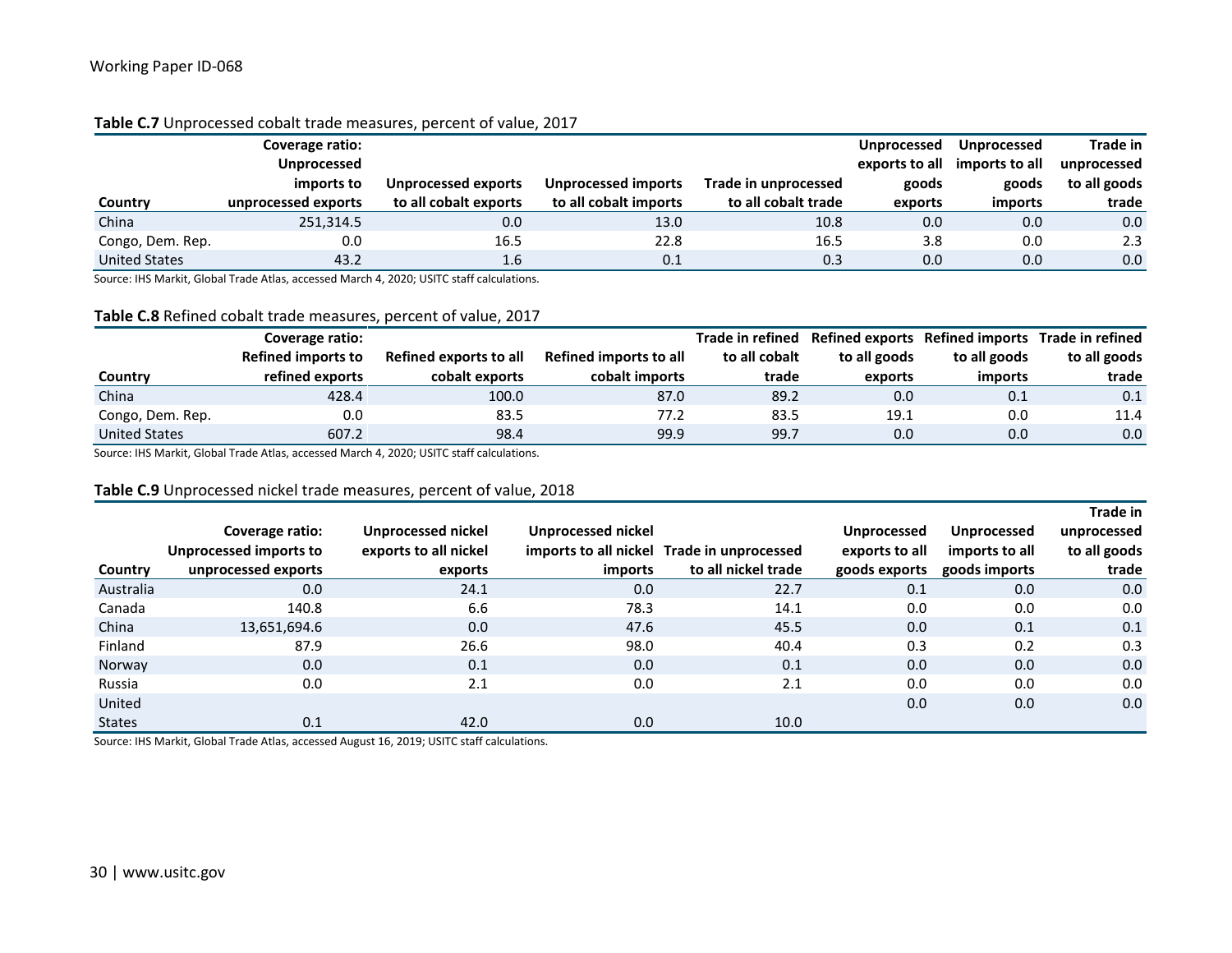|                      | Coverage ratio:           | <b>Refined nickel</b> |                        |                         |              | Refined exports Refined imports Trade in refined |              |
|----------------------|---------------------------|-----------------------|------------------------|-------------------------|--------------|--------------------------------------------------|--------------|
|                      | <b>Refined imports to</b> | exports to all        | Refined nickel imports | Trade in refined nickel | to all goods | to all goods                                     | to all goods |
| Country              | refined exports           | nickel exports        | to all nickel imports  | to all nickel trade     | exports      | imports                                          | trade        |
| Australia            | 8.4                       | 75.9                  | 100.0                  | 77.3                    | 0.2          | 0.0                                              | 0.1          |
| Canada               | 2.7                       | 93.4                  | 21.7                   | 85.9                    | 0.4          | 0.0                                              | 0.2          |
| China                | 1,162.1                   | 100.0                 | 52.4                   | 54.5                    | 0.0          | 0.2                                              | 0.1          |
| Finland              | 0.6                       | 73.4                  | 2.0                    | 59.6                    | 0.8          | 0.0                                              | 0.4          |
| Norway               | 0.3                       | 99.9                  | 100.0                  | 99.9                    | 1.0          | 0.0                                              | 0.6          |
| Russia               | 1.4                       | 97.9                  | 100.0                  | 97.9                    | 0.4          | 0.0                                              | 0.3          |
| <b>United States</b> | 555.0                     | 58.0                  | 100.0                  | 90.0                    | 0.0          | 0.1                                              | 0.0          |

#### **Table C.10** Refined nickel trade measures, percent of value, 2018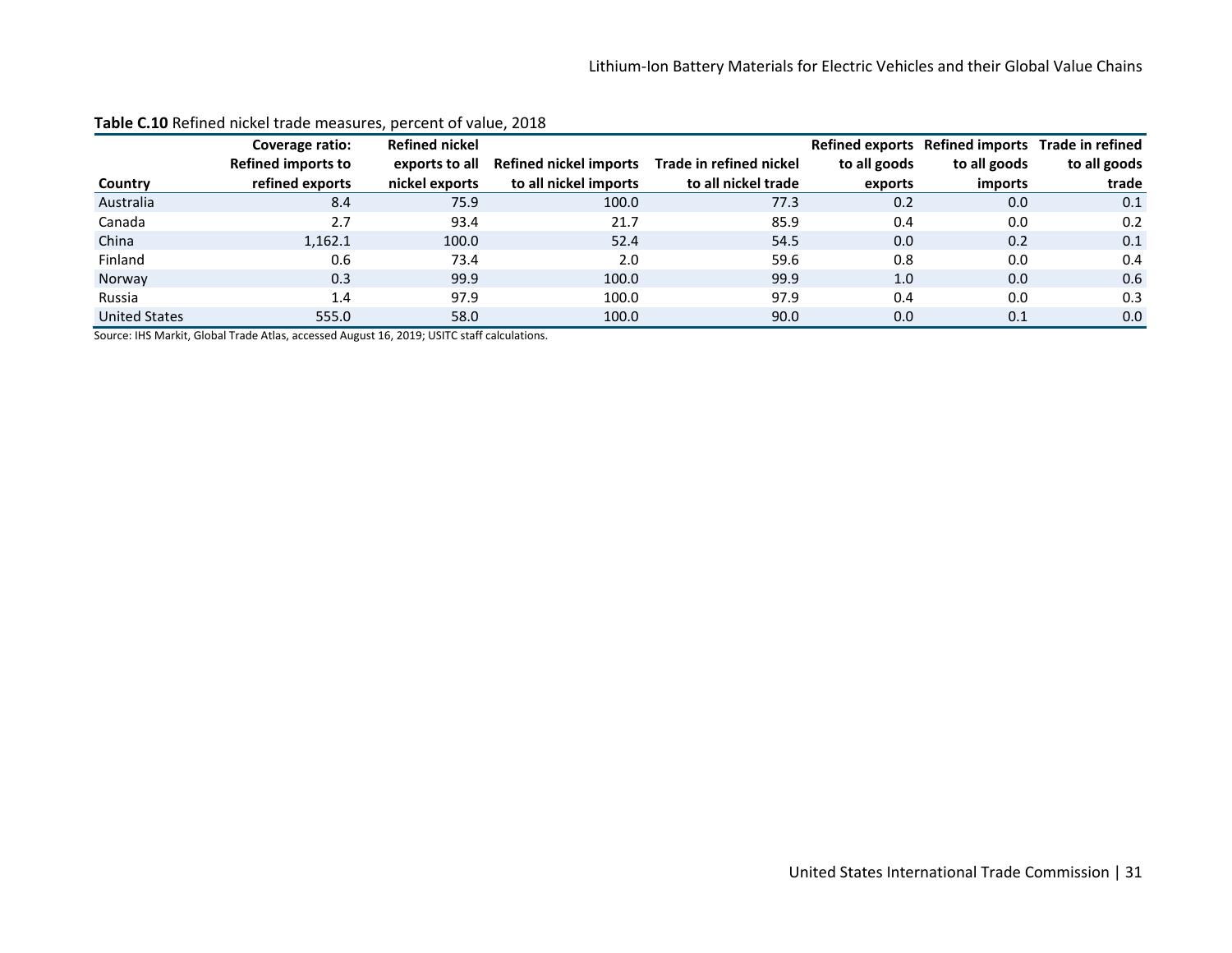### **Bibliography**

- Ahmad, N., T. Bohn, N. Mulder, M. Vaillant, and D. Zaclicever. 2017. *Indicators on Global Value Chains: A Guide for Empirical Work.* Paris: OECD Publishing. [http://dx.doi.org/10.1787/8502992f-en.](http://dx.doi.org/10.1787/8502992f-en)
- Ali[, S.H.,G](https://www.nature.com/articles/nature21359). Damien, [N. Arndt, E. Nickless, G. Brown, A. Demetriades, R. Durrheim, M. Enriquez, J.](https://www.nature.com/articles/nature21359)  [Kinnaird, A. Littleboy, L.D. Meinert, R. Oberhänsli, J. Salem, R. Schodde, G. Schneider, O.](https://www.nature.com/articles/nature21359)  [Vida,a](https://www.nature.com/articles/nature21359)nd [N. Yakovleva.](https://www.nature.com/articles/nature21359) 2017. "Mineral Supply for Sustainable Development Requires Resource Governance." *Nature* 543: 367-372[. https://doi.org/10.1038/nature21359.](https://doi.org/10.1038/nature21359)
- [Arbabzadeh,](https://pubs.acs.org/author/Arbabzadeh%2C+Maryam) M., R. Sioshansi, [J.X. Johnson.](https://pubs.acs.org/author/Johnson%2C+Jeremiah+X) 2019. "The Role of Energy Storage in Deep Decarbonization." *Nature Communications* 10, no. 3043. https://doi.org/10.1038/s41467-019-11161-5.
- Argonne National Laboratory. 2018. "BatPaC: A Lithium-Ion Battery Performance and Cost Model for Electric-Drive Vehicles." [http://www.cse.anl.gov/batpac/.](http://www.cse.anl.gov/batpac/)
- Arndt, S.W., and H. Kierzkowski. 2001. "Introduction." In *Fragmentation: New Production Patterns in the World Economy,* edited by S.W. Arndt and H. Kierzkowski. Oxford: Oxford University Press.
- Baik, Y., R. Hensley, P. Hertzke, and S. Knupfer. 2019. *Making Electric Vehicles Profitable*. McKinsey & Company[. https://www.mckinsey.com/industries/automotive-and-assembly/our](https://www.mckinsey.com/industries/automotive-and-assembly/our-insights/making-electric-vehicles-profitable)[insights/making-electric-vehicles-profitable.](https://www.mckinsey.com/industries/automotive-and-assembly/our-insights/making-electric-vehicles-profitable)
- Bardi, U., R. Jakobi, and H. Hettiarachchi. 2016. "Mineral Resource Depletion: A Coming Age of Stockpiling?" *Biophysical Economics and Resource Quality* 1, no. 4. [https://doi.org/10.1007/s41247-016-0004-x.](https://doi.org/10.1007/s41247-016-0004-x)
- Barrett, E. 2019. "Government Subsidies Fueled China's Electric Vehicle Boom. Now They're Facing Intense Scrutiny." *Fortune,* September 6, 2019. [https://fortune.com/2019/09/06/government](https://fortune.com/2019/09/06/government-subsidies-china-electric-vehicle-boom/)[subsidies-china-electric-vehicle-boom/.](https://fortune.com/2019/09/06/government-subsidies-china-electric-vehicle-boom/)
- Battery University. n.d. "BU-205: Types of Lithium-Ion." (accessed October 15, 2018). [https://batteryuniversity.com/learn/article/types\\_of\\_lithium\\_ion.](https://batteryuniversity.com/learn/article/types_of_lithium_ion)
- Battery University. n.d. "BU-306: What is the Function of the Separator?" (accessed March 2, 2020). [https://batteryuniversity.com/learn/article/bu\\_306\\_battery\\_separators.](https://batteryuniversity.com/learn/article/bu_306_battery_separators)
- Battery University. n.d. "BU-307: How Does Electrolyte Work?" (accessed March 2, 2020). [https://batteryuniversity.com/learn/article/bu\\_307\\_electrolyte.](https://batteryuniversity.com/learn/article/bu_307_electrolyte)
- BloombergNEF. 2019. "Electric Vehicle Outlook 2019." May 27, 2019. [https://about.bnef.com/electric](https://about.bnef.com/electric-vehicle-outlook/)[vehicle-outlook/#toc-viewreport.](https://about.bnef.com/electric-vehicle-outlook/)
- Blomgren, G.E. 2016. "The Development and Future of Lithium Ion Batteries." *Journal of The Electrochemical Society* 164, no. 1: A5019-A5025. http://dx.doi.org/10.1149/2.0251701jes.
- Boyden, A., V.K. Soo, and M. Doolan. 2016. "The Environmental Impacts of Recycling Portable Lithium-Ion Batteries." *Procedia CIRP* 48: 188-93. https://dx.doi.org/10.1016/j.procir.2016.03.100.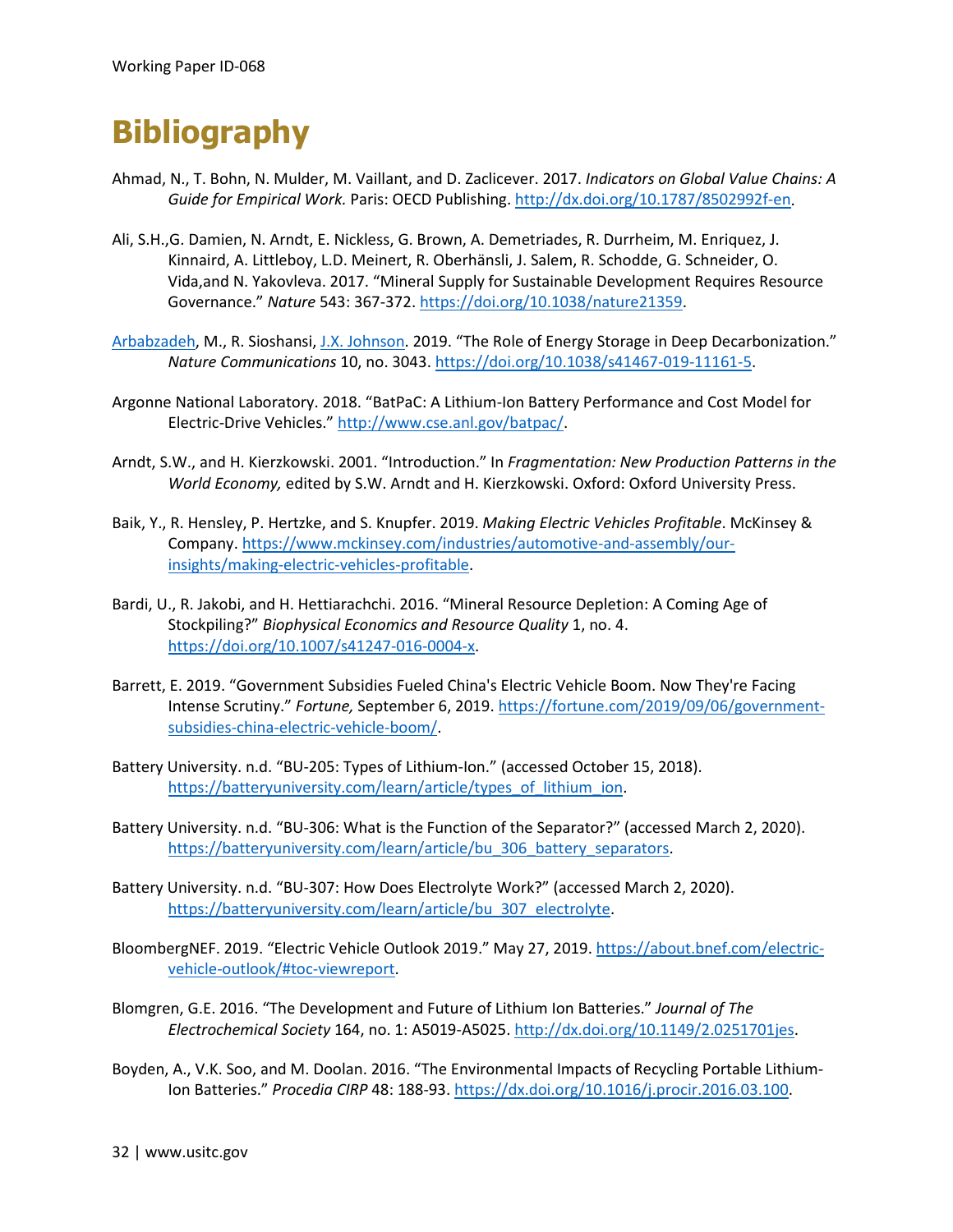- Bradley, D.C., L.L. Stillings, B.W. Jaskula, L. Munk, and A.D. McCauley. 2017. "Lithium." In "Critical Mineral Resources of the United States—Economic and Environmental Geology and Prospects for Future Supply," edited by Schulz, K.J., J.H. DeYoung, Jr., R.R. Seal, II, and D.C. Bradley. U.S. Geological Survey Professional Paper 1802.
- Burton, M. 2018. "This Commodity Investor is Hoarding the World's Cobalt Supply." *Bloomberg Businessweek,* March 13, 2018. [https://www.bloomberg.com/news/articles/2018-03-13/this](https://www.bloomberg.com/news/articles/2018-03-13/this-commodity-cowboy-is-hoarding-the-world-s-cobalt-supply)[commodity-cowboy-is-hoarding-the-world-s-cobalt-supply.](https://www.bloomberg.com/news/articles/2018-03-13/this-commodity-cowboy-is-hoarding-the-world-s-cobalt-supply)
- Butler, N. 2019. "Electric Vehicles are Being Outpaced by the growth of SUVs." *Financial Times,* October 7, 2019[. https://www.ft.com/content/24fffce8-e52a-11e9-9743-db5a370481bc.](https://www.ft.com/content/24fffce8-e52a-11e9-9743-db5a370481bc)
- Campbell, C. and J. Laherrère. 1998. "The End of Cheap Oil." *Scientific American* 278, no. 3: 80-6.
- Canis, B. 2013. "Battery Manufacturing for Hybrid and Electric Vehicles: Policy Issues*."* Washington, DC: Congressional Research Service[. https://fas.org/sgp/crs/misc/R41709.pdf.](https://fas.org/sgp/crs/misc/R41709.pdf)
- Chagnes, A. and J. Światowska. 2015. *Lithium Process Chemistry: Resources, Extraction, and Recycling*. Amsterdam: Elsevier Inc.
- Cobalt Institute. n.d. "Cobalt Production Statistics 2018 Production Statistics." (accessed January 7, 2020). [https://www.cobaltinstitute.org/statistics.html.](https://www.cobaltinstitute.org/statistics.html)
- Coffin, D. and J. Horowitz. 2018. "The Supply Chain for Electric Vehicle Batteries." *Journal of International Commerce and Economics*.
- Car Training Institute (CTI) Symposium. n.d. "Typical Manufacturing Costs of a Battery Electric Vehicle Did You Know? #3." (accessed December 18, 2019)[. https://drivetrain-symposium.world/typical](https://drivetrain-symposium.world/typical-manufacturing-costs-of-a-battery-electric-vehicle-did-you-know-3/)[manufacturing-costs-of-a-battery-electric-vehicle-did-you-know-3/.](https://drivetrain-symposium.world/typical-manufacturing-costs-of-a-battery-electric-vehicle-did-you-know-3/)
- DeCarlo, S. and D. Matthews. 2019. "More Than a Pretty Color: The Renaissance of the Cobalt Industry." *Journal of International Commerce and Economics.*
- Duke University Global Value Chains Initiative. n.d. "Concept and Tools." (accessed October 16, 2018). [https://globalvaluechains.org/concept-tools.](https://globalvaluechains.org/concept-tools)
- Egbue, O. and S. Long. 2012. "Critical Issues in the Supply Chain of Lithium for Electric Vehicle Batteries." *Engineering Management Journal* 24, no. 3: 52–62. [https://doi.org/10.1080/10429247.2012.11431947.](https://doi.org/10.1080/10429247.2012.11431947)
- European Automobile Manufacturers Association (ACEA). 2019. "Interactive Map: Electric Vehicle Purchase Incentives Per Country in Europe (2019 Update)." [https://www.acea.be/statistics/article/interactive-map-electric-vehicle-incentives-per-country](https://www.acea.be/statistics/article/interactive-map-electric-vehicle-incentives-per-country-in-europe-2018)[in-europe-2018.](https://www.acea.be/statistics/article/interactive-map-electric-vehicle-incentives-per-country-in-europe-2018)
- European Commission. 2019. *Implementation of the Strategic Action Plan on Batteries: Building a Strategic Battery Value Chain in Europe.* [https://eur-lex.europa.eu/legal](https://eur-lex.europa.eu/legal-content/EN/TXT/?qid=1554816272501&uri=COM:2019:176:FIN)[content/EN/TXT/?qid=1554816272501&uri=COM:2019:176:FIN.](https://eur-lex.europa.eu/legal-content/EN/TXT/?qid=1554816272501&uri=COM:2019:176:FIN)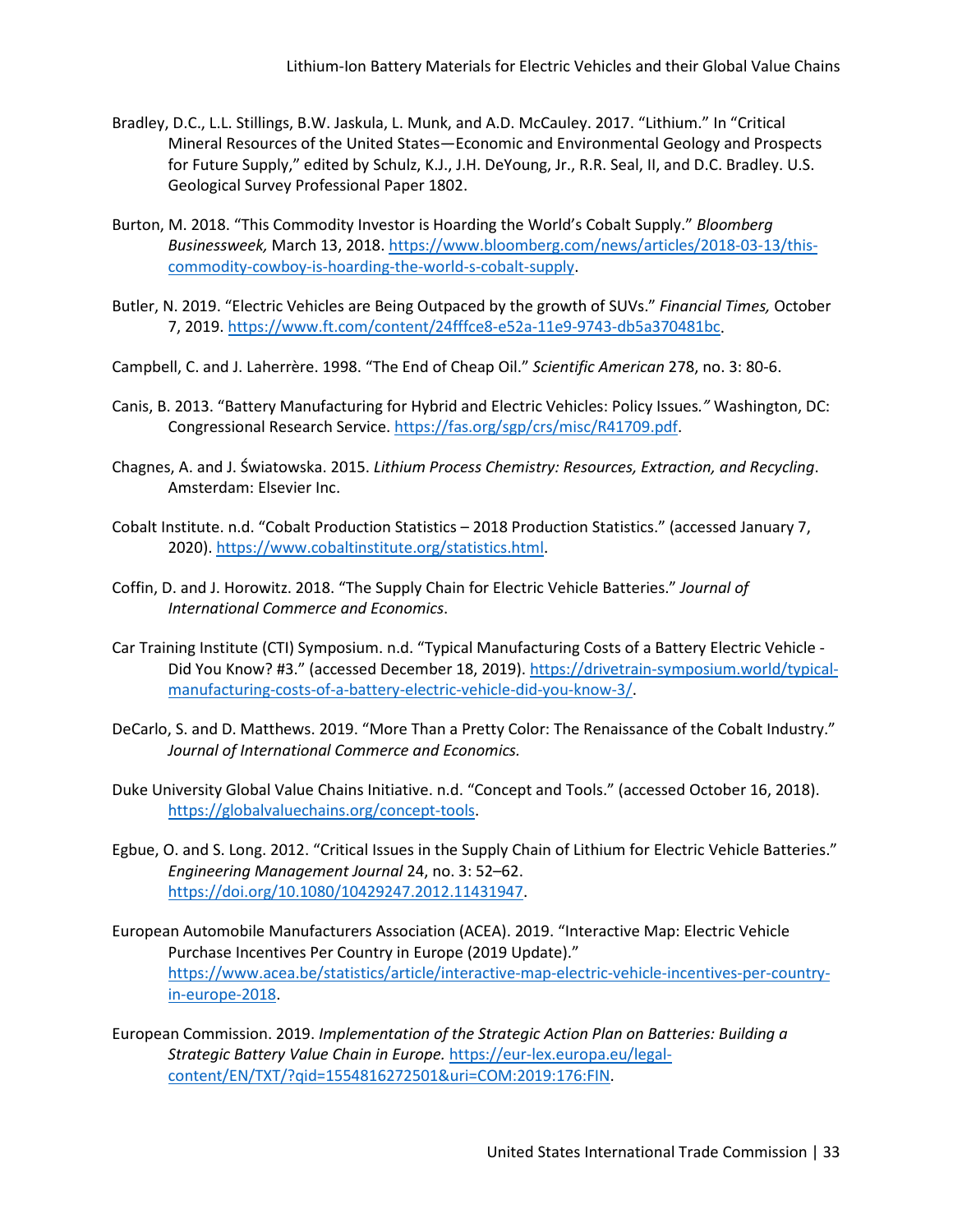- Farchy, J. and H. Warren. 2018. "China has a Secret Weapon in the Race to Dominate Electric Cars." *Bloomberg*, December 2, 2018. [https://www.bloomberg.com/graphics/2018-china-cobalt/.](https://www.bloomberg.com/graphics/2018-china-cobalt/)
- Foss, M.M., G. Gülen, C.-H. Tsai, D. Quijano, and B. Elliott. 2016. "Battery Materials Value Chains: Demand, Capacity and Challenges." Center for Energy Economics, University of Texas Bureau of Economic Geology.
- Gereffi, G., J. Humphrey, and T. Sturgeon. 2005. "The Governance of Global Value Chains." *Review of International Political Economy* 12, no. 1.
- Gereffi, G. and K. Fernandez-Stark. 2011. "Global Value Chain Analysis: A Primer." Center on Globalization, Governance & Competitiveness. [https://gvcc.duke.edu/wp](https://gvcc.duke.edu/wp-content/uploads/Duke_CGGC_Global_Value_Chain_GVC_Analysis_Primer_2nd_Ed_2016.pdf)[content/uploads/Duke\\_CGGC\\_Global\\_Value\\_Chain\\_GVC\\_Analysis\\_Primer\\_2nd\\_Ed\\_2016.pdf.](https://gvcc.duke.edu/wp-content/uploads/Duke_CGGC_Global_Value_Chain_GVC_Analysis_Primer_2nd_Ed_2016.pdf)
- Goldie-Scot, L. 2019. "A Behind the Scenes Take on Lithium-Ion Battery Prices." [https://about.bnef.com/blog/behind-scenes-take-lithium-ion-battery-prices/.](https://about.bnef.com/blog/behind-scenes-take-lithium-ion-battery-prices/)
- Gruber, P.W., P.A. Medina, G.A. Keoleian, S.E. Kesler, M.P. Everson, and T.J. Wallington. 2011. "Global Lithium Availability - A Constraint for Electric Vehicles?" *Journal of Industrial Ecology* 15, no. 4: 1–16*.* https://doi.org/10.1111/j.1530-9290.2011.00359.x.
- Guberman, D. Forthcoming. "Global Value Chains: Nickel in Lithium-Ion Batteries for Electric Vehicles." U.S. International Trade Commission Working Paper.
- Gulley, Andrew L., E.A. McCullough, and K.B. Shedd. 2019. "China's Domestic and Foreign Influence in the Global Cobalt Supply Chain." *Resources Policy* 62: 317–323. [https://doi.org/10.1016/j.resourpol.2019.03.015.](https://doi.org/10.1016/j.resourpol.2019.03.015)
- Heelan, J., E. Gratz, Z. Zheng, Q. Wang, M. Chen, D. Apelian, and Y. Wang. 2016. "Current and Prospective Li-ion Battery Recycling and Recovery Processes." *Journal of The Minerals, Metals & Materials Society* 68: 2632–2638. https://doi.org/10.1007/s11837-016-1994-y.
- Helbig, C., A.M. Bradshaw, L. Wietschel, A. Thorenz, and A. Tum. 2018. "Supply Risks Associated with Lithium-Ion Battery Materials. *Journal of Cleaner Production* 172: 274–286. [https://doi.org/10.1016/j.jclepro.2017.10.122.](https://doi.org/10.1016/j.jclepro.2017.10.122)
- Hertzke, P., N. Muller, P. Schaufuss, S. Schenk, and T. Wu, T. 2019. *Expanding Electric-Vehicle Adoption Despite Early Growing Pains.* McKinsey & Company. [https://www.mckinsey.com/industries/automotive-and-assembly/our-insights/expanding](https://www.mckinsey.com/industries/automotive-and-assembly/our-insights/expanding-electric-vehicle-adoption-despite-early-growing-pains)[electric-vehicle-adoption-despite-early-growing-pains.](https://www.mckinsey.com/industries/automotive-and-assembly/our-insights/expanding-electric-vehicle-adoption-despite-early-growing-pains)
- Hook, L. 2020. "Oil Shock Threatens to Take Wind Out of Sails for Renewables Shift: Cheap Petrol Poses Risk for Electric Vehicle Demand and the Appeal of Efficiency Measures." *Financial Times*, March 11, 2020. [https://www.ft.com/content/24e9abd0-62ef-11ea-b3f3-fe4680ea68b5.](https://www.ft.com/content/24e9abd0-62ef-11ea-b3f3-fe4680ea68b5)
- Hummels, D., D. Rapport, and K. Yi. 2001. "The Nature and Growth of Vertical Specialization in World Trade." *Journal of International Economics* 54, no. 1: 75–96.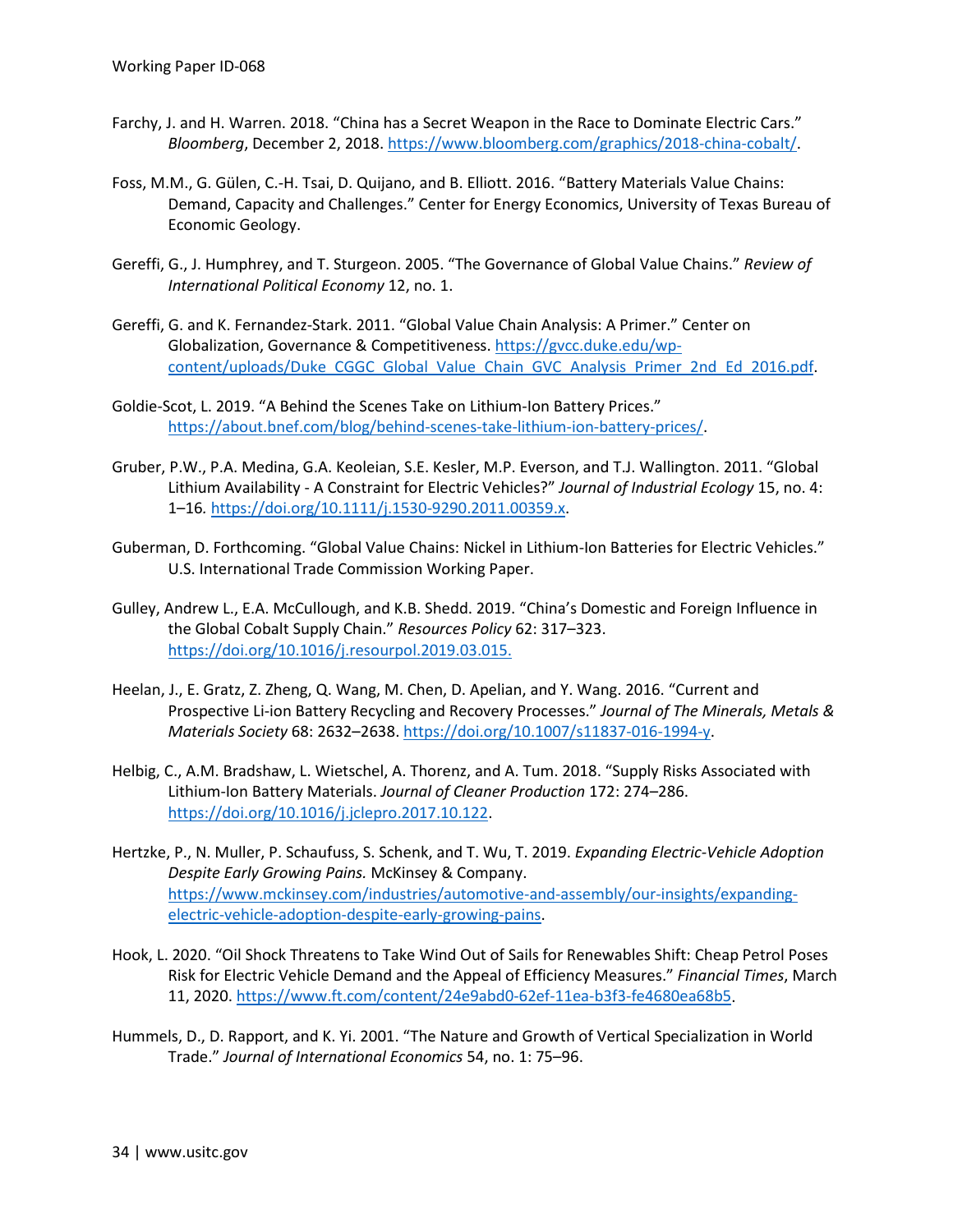- International Energy Agency (IEA). 2018. "Global EV Outlook 2018." (May 2018). [https://www.iea.org/reports/global-ev-outlook-2018.](https://www.iea.org/reports/global-ev-outlook-2018)
- International Energy Agency (IEA). (2019a) "World Energy Outlook." [https://webstore.iea.org/world](https://webstore.iea.org/world-energy-outlook-2019)[energy-outlook-2019](https://webstore.iea.org/world-energy-outlook-2019)**.**
- International Energy Agency (IEA). (2019b). "Global EV Outlook 2019." [https://www.iea.org/reports/global-ev-outlook-2019.](https://www.iea.org/reports/global-ev-outlook-2019)

International Nickel Study Group. 2019. "The World Nickel Factbook 2018."

- IHS Markit. 2019. "EV Surge Boosts China's Mobility Market." *AutoIntelligence | Strategic Report*, October 3, 2019. [https://connect.ihs.com/home#/viewer/default/%2FDocument%2FShow%2Fphoenix%2F24044](https://connect.ihs.com/home) [50%3Flatest%3DHotTopic%26connectPath%3DLandingPage.HotTopics.](https://connect.ihs.com/home)
- International Renewable Energy Agency. 2017. "Electricity Storage and Renewables: Costs and Markets to 2030." [https://www.irena.org/publications/2017/Oct/Electricity-storage-and-renewables](https://www.irena.org/publications/2017/Oct/Electricity-storage-and-renewables-costs-and-markets)[costs-and-markets.](https://www.irena.org/publications/2017/Oct/Electricity-storage-and-renewables-costs-and-markets)
- Jones, L., M. Demirkaya, and E. Bethmann. 2019. "The Concepts and Approaches for Global Value Chain Analysis." *Journal of International Commerce and Economics*.
- Jussani, A.C., J.T. Coulter Wright, and U. Ibusuki. 2017. "Battery Global Value Chain and its Technological Challenges for Electric Vehicle Mobility." *RAI Revista de Administração* 14, no. 4: 333–338. [https://doi.org/10.1016/j.rai.2017.07.001.](https://doi.org/10.1016/j.rai.2017.07.001)
- Kah, M. 2019. "Electrical Vehicle Penetration and Its Impact on Global Oil Demand: A Survey of 2019 Forecast Trends." Columbia University Center on Global Energy Policy, December 17, 2019. [https://energypolicy.columbia.edu/research/report/electric-vehicle-penetration-and-its-impact](https://energypolicy.columbia.edu/research/report/electric-vehicle-penetration-and-its-impact-global-oil-demand-survey-2019-forecast-trends)[global-oil-demand-survey-2019-forecast-trends.](https://energypolicy.columbia.edu/research/report/electric-vehicle-penetration-and-its-impact-global-oil-demand-survey-2019-forecast-trends)
- Krook, J., N. Svensson, K. Van Acker, and S. Van Passel. 2018. "How to Evaluate (Enhanced) Landfill Mining: A Critical Review of Recent Environmental and Economic Assessments." *4th International Symposium On Enhanced Landfill Mining*. Mechelen, Belgium, February 5–6, 2018.
- Krugman, P. "Increasing Returns, Monopolistic Competition, and International Trade." 1979. *Journal of International Economics* 9: 469–479*.*
- Lambert, F. 2019. "Tesla patents new chemistry for better, longer-lasting and cheaper batteries." *electrek*. December 26, 2019. [https://ww.electrek.co/2019/12/26/tesla-patents-battery](https://ww.electrek.co/2019/12/26/tesla-patents-battery-chemistry-cheaper/)[chemistry-cheaper/.](https://ww.electrek.co/2019/12/26/tesla-patents-battery-chemistry-cheaper/)
- LaRocca, G. Forthcoming. "Global Value Chains: Lithium in Lithium-Ion Batteries for Electric Vehicles." U.S. International Trade Commission Working Paper.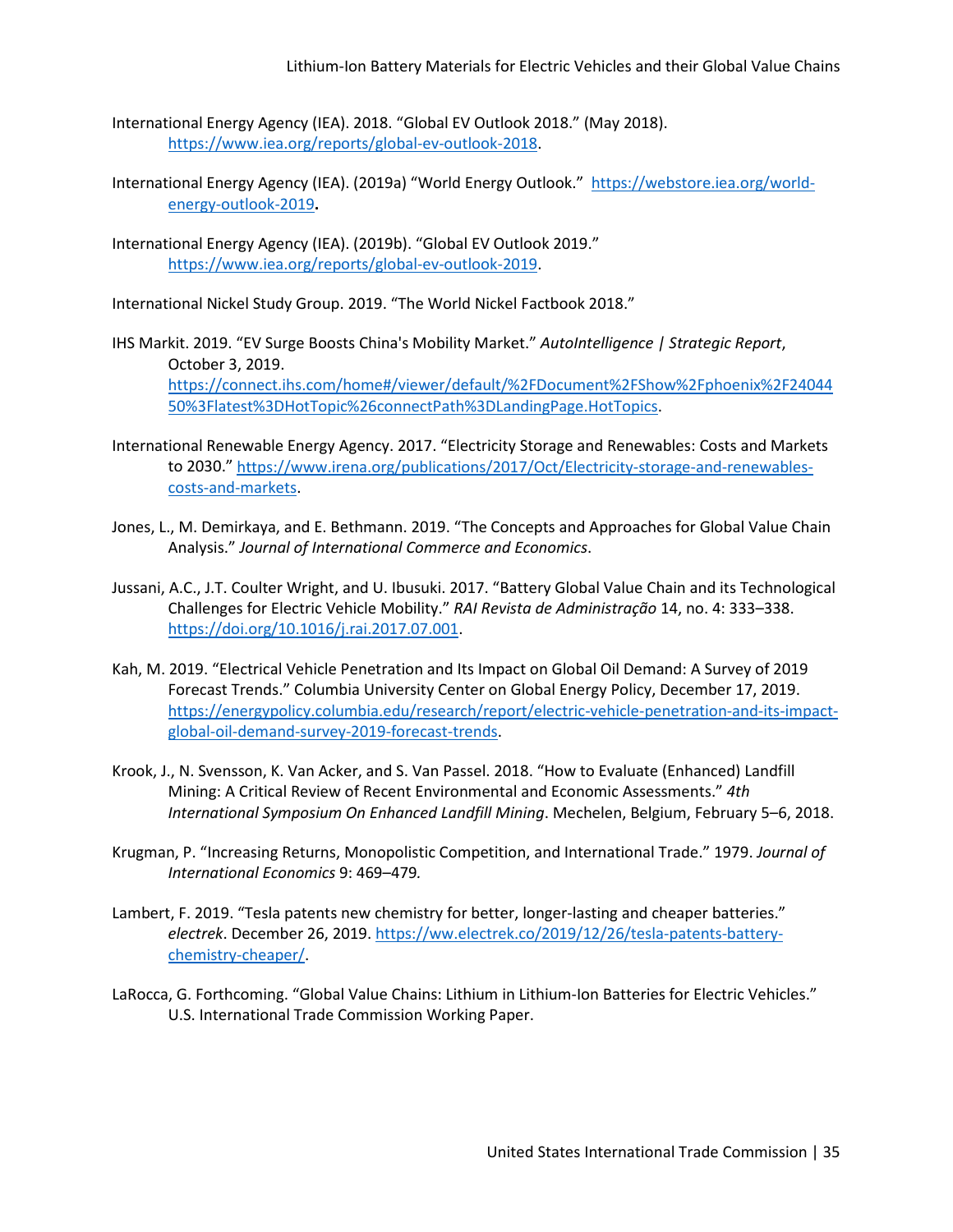- Lebedeva, N., F. Di Persio, and L. Boon-Brett. 2016. "Lithium Ion Battery Value Chain and Related Opportunities for Europe." European Commission[. https://ec.europa.eu/jrc/en/publication/eur](https://ec.europa.eu/jrc/en/publication/eur-scientific-and-technical-research-reports/lithium-ion-battery-value-chain-and-related-opportunities-europe)[scientific-and-technical-research-reports/lithium-ion-battery-value-chain-and-related](https://ec.europa.eu/jrc/en/publication/eur-scientific-and-technical-research-reports/lithium-ion-battery-value-chain-and-related-opportunities-europe)[opportunities-europe.](https://ec.europa.eu/jrc/en/publication/eur-scientific-and-technical-research-reports/lithium-ion-battery-value-chain-and-related-opportunities-europe)
- Leontief, W.W. 1941. *The Structure of American Economy, 1919–1929: An Empirical Application of Equilibrium Analysis*. Cambridge, MA: Harvard University Press.
- Lowe, M., S. Tokuoka, T. Trigg, and G. Gereffi. 2010. *Lithium-Ion Batteries for Electric Vehicles: The U.S. Value Chain.* Center on Globalization Covernance & Competitiveness.
- Ma, D. and N. Thomas. 2019. "China is Building the Batteries of the Future." *Foreign Policy*, April 2, 2019. [https://foreignpolicy.com/2019/04/02/china-is-building-the-batteries-of-the-future-tesla-li-ion/.](https://foreignpolicy.com/2019/04/02/china-is-building-the-batteries-of-the-future-tesla-li-ion/)
- Mann, M., A. Mayyas, and D. Steward. 2018. "Impact of Li-ion Battery Recycling on the Supply Chain." National Renewable Energy Laboratory. Presentation. May 2018.
- Mann, M. 2019. "Battery Recycling Supply Chain Analysis." *2019 Vehicle Technologies Office Annual Merit Review and Peer Evaluation Meeting.* Arlington, Virginia. (accessed October 24, 2019). [https://www.osti.gov/servlets/purl/1559786.](https://www.osti.gov/servlets/purl/1559786)
- Marshall, A. 2019. "Want a tax credit for buying an electric vehicle? Move fast." *Wired,* December 18, 2019[. https://www.wired.com/story/want-tax-credit-buying-electric-vehicle-move-fast/.](https://www.wired.com/story/want-tax-credit-buying-electric-vehicle-move-fast/)
- Matthews, D. 2020. "Global Value Chains: Cobalt in Lithium-Ion Batteries for Electric Vehicles." U.S. International Trade Commission Working Paper.
- Mayyas, A., D. Steward, and M. Mann. 2019. "The Case for Recycling: Overview and Challenges in the Material Supply Chain for Automotive Li-ion Batteries." *Sustainable Materials and Technology*  19[. https://doi.org/10.1016/j.susmat.2018.e00087.](https://doi.org/10.1016/j.susmat.2018.e00087)
- Moss, T. 2019. "The Key to Electric Cars Is Batteries. One Chinese Firm Dominates the Industry." *The Wall Street Journal*, November 3, 2019. [https://www.wsj.com/articles/how-china-positioned](https://www.wsj.com/articles/how-china-positioned-itself-to-dominate-the-future-of-electric-cars-11572804489?mod=searchresults&page=1&pos=15)[itself-to-dominate-the-future-of-electric-cars-](https://www.wsj.com/articles/how-china-positioned-itself-to-dominate-the-future-of-electric-cars-11572804489?mod=searchresults&page=1&pos=15)[11572804489?mod=searchresults&page=1&pos=15.](https://www.wsj.com/articles/how-china-positioned-itself-to-dominate-the-future-of-electric-cars-11572804489?mod=searchresults&page=1&pos=15)
- Nelson, P.A., K.G. Gallagher, I. Bloom, and D.W. Dees. 2012. "Modeling the Performance and Cost of Lithium-Ion Batteries for Electric-Drive Vehicles." Argonne National Laboratory.
- Norsk elbilforening., n.d. "Norwegian EV policy." (accessed December 27, 2019). [https://elbil.no/english/norwegian-ev-policy/.](https://elbil.no/english/norwegian-ev-policy/)
- Olivetti, E.A., G. Ceder, G.G. Gaustad, and Xinkai Fu. 2017. "Lithium-Ion Battery Supply Chain Considerations: Analysis of Potential Bottlenecks in Critical Metals." *Joule*  1, no. 2: 229–243. https://doi.org/10.1016/j.joule.2017.08.019.
- Olson, D.W. 2019. "Graphite (Natural)." In USGS, *Mineral Commodity Summaries 2019* Washington, DC: U.S. Geological Survey[. https://prd-wret.s3-us-west-](https://prd-wret.s3-us-west-2.amazonaws.com/assets/palladium/production/atoms/files/mcs2019_all.pdf)[2.amazonaws.com/assets/palladium/production/atoms/files/mcs2019\\_all.pdf.](https://prd-wret.s3-us-west-2.amazonaws.com/assets/palladium/production/atoms/files/mcs2019_all.pdf)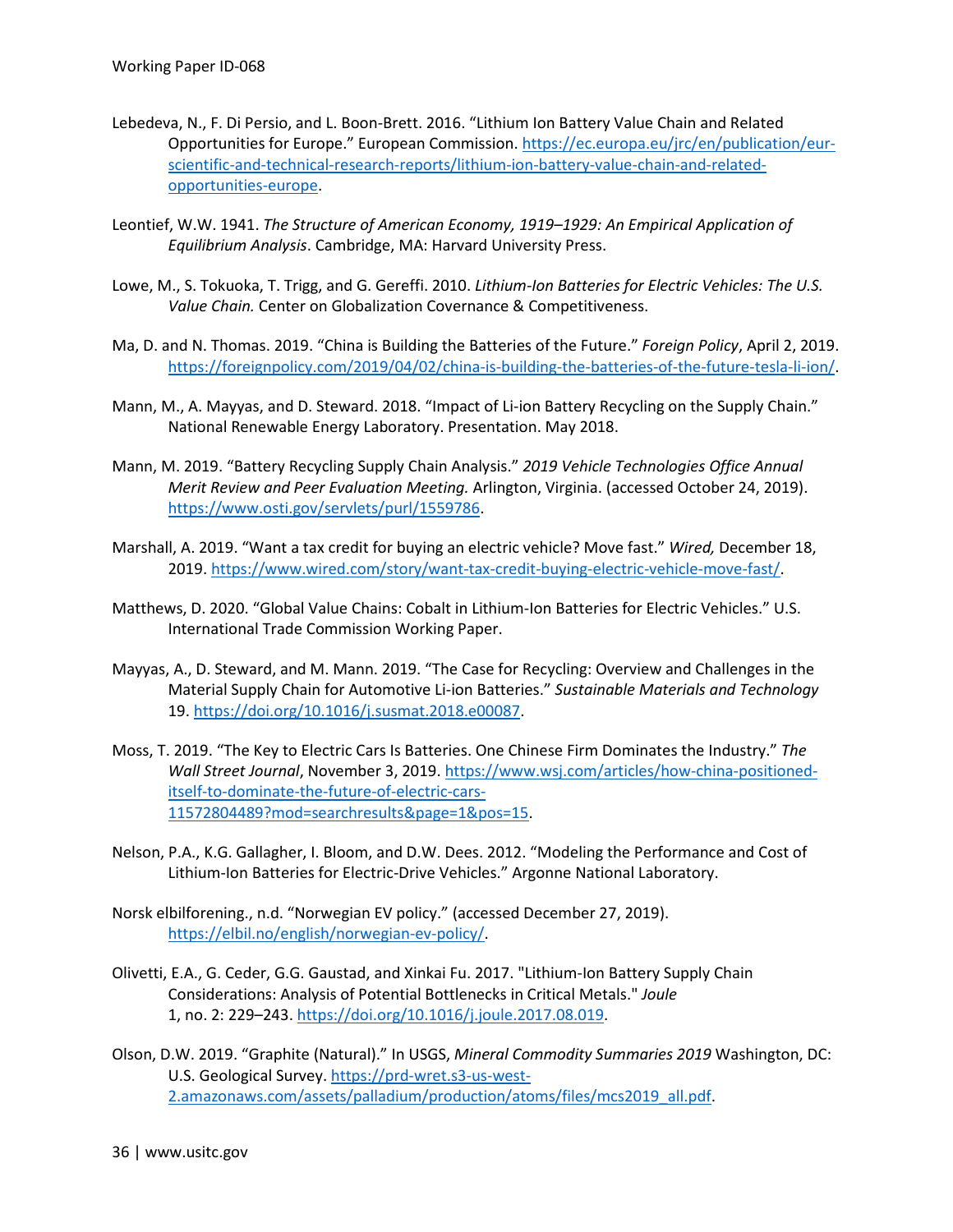- Patterson, S. and R. Gold. 2019. "There's a Global Race to Control Batteries-and China is Winning." *The Wall Street Journal*. November 8, 2019. [https://www.wsj.com/articles/theres-a-global-race-to](https://www.wsj.com/articles/theres-a-global-race-to-control-batteriesand-china-is-winning-1518374815)[control-batteriesand-china-is-winning-1518374815.](https://www.wsj.com/articles/theres-a-global-race-to-control-batteriesand-china-is-winning-1518374815)
- Peiró, L.T., G.V. Méndez, and R.U. Ayres. 2013. "Lithium: Sources, Production, Uses, and Recovery Outlook." *Journal of The Minerals, Metals & Materials Society* 65, no. 8: 986–996.
- Porter, M. 1985. *Competitive Advantage: Creating and Sustaining Superior Performance*. New York, NY: Free Press.
- Robinson, G.R., Jr., J.M. Hammarstrom, and D.W. Olson. 2017. "Graphite." In Critical Mineral resources of the United States—Economic and Environmental Geology and Prospects for Future Supply, edited by Schulz, K.J., DeYoung, J.H., Jr., Seal, R.R., II, and Bradley, D.C. U.S. Geological Survey Professional Paper 1802.
- Samuelson, P.A. and W.D. Nordhaus. 2010. "Economics." 19<sup>th</sup> ed. New York, NY: McGraw-Hill Irwin.
- Sandor, D., D. Chung, D. Keyser, M. Mann, and J. Engel-Cox. 2017. *Benchmarks of Global Clean Energy Manufacturing.* Clean Energy Manufacturing Analysis Center (CEMAC), Joint Institute for Strategic Energy Analysis. [https://www.nrel.gov/mwg](https://www.nrel.gov/mwg-internal/de5fs23hu73ds/progress?id=d52PuEeeMqMJZWwOZfWgu7qBf0Ohr02sAZxvNLECprw)[internal/de5fs23hu73ds/progress?id=d52PuEeeMqMJZWwOZfWgu7qBf0Ohr02sAZxvNLECprw.](https://www.nrel.gov/mwg-internal/de5fs23hu73ds/progress?id=d52PuEeeMqMJZWwOZfWgu7qBf0Ohr02sAZxvNLECprw)
- Sanderson, H. 2019. "Rio Tinto has 'Eureka Moment' with California Lithium Discovery." *Financial Times*, October 22, 2019. [https://www.ft.com/content/7ca543b2-f4b7-11e9-a79c-bc9acae3b654.](https://www.ft.com/content/7ca543b2-f4b7-11e9-a79c-bc9acae3b654)
- Shepherd, C. 2019. "China New Energy Vehicle Sales Drop 34%." *Financial Times,* October 14, 2019. [https://www.ft.com/content/adeb6c18-ee53-11e9-bfa4-b25f11f42901.](https://www.ft.com/content/adeb6c18-ee53-11e9-bfa4-b25f11f42901)
- Sherwood, D. 2019. "Chile Protesters Block Access to Lithium Operations." *Reuters*, October 25, 2019. [https://www.reuters.com/article/us-chile-protests-lithium/chile-protesters-block-access-to](https://www.reuters.com/article/us-chile-protests-lithium/chile-protesters-block-access-to-lithium-operations-local-leader-idUSKBN1X42B9)[lithium-operations-local-leader-idUSKBN1X42B9.](https://www.reuters.com/article/us-chile-protests-lithium/chile-protesters-block-access-to-lithium-operations-local-leader-idUSKBN1X42B9)
- Slack, J.F., B.E. Kimball, and K.B. Shedd. 2017. "Cobalt" In "Critical Mineral Resources of the United States—Economic and Environmental Geology and Prospects for Future Supply," edited by Schulz, K.J., DeYoung, J.H., Jr., Seal, R.R., II, and Bradley, D.C. U.S. Geological Survey Professional Paper 1802. [https://doi.org/10.3133/pp1802F.](https://doi.org/10.3133/pp1802F)
- Steer, A. 2018. "How China Raised the Stakes for Electric Vehicles." *World Resources Institute*, December 10, 2018. [https://www.wri.org/blog/2018/12/how-china-raised-stakes-electric-vehicles.](https://www.wri.org/blog/2018/12/how-china-raised-stakes-electric-vehicles)
- The Boston Consulting Group. 2010. "Batteries for Electric Cars Challenges, Opportunities, and the Outlook to 2020.[" https://www.bcg.com/documents/file36615.pdf.](https://www.bcg.com/documents/file36615.pdf)
- Toth, J. 2019. "*For Widespread Adoption of Electric Vehicles, Many Roadblocks Ahead." Morning Consult*, May 22, 2019. [https://morningconsult.com/2019/05/22/for-widespread-adoption-of-electric](https://morningconsult.com/2019/05/22/for-widespread-adoption-of-electric-vehicles-many-roadblocks-ahead/)[vehicles-many-roadblocks-ahead/.](https://morningconsult.com/2019/05/22/for-widespread-adoption-of-electric-vehicles-many-roadblocks-ahead/)
- Tsuji, K. Forthcoming. "Global Value Chains: Graphite in Lithium-Ion Batteries for Electric Vehicles." U.S. International Trade Commission Working Paper.